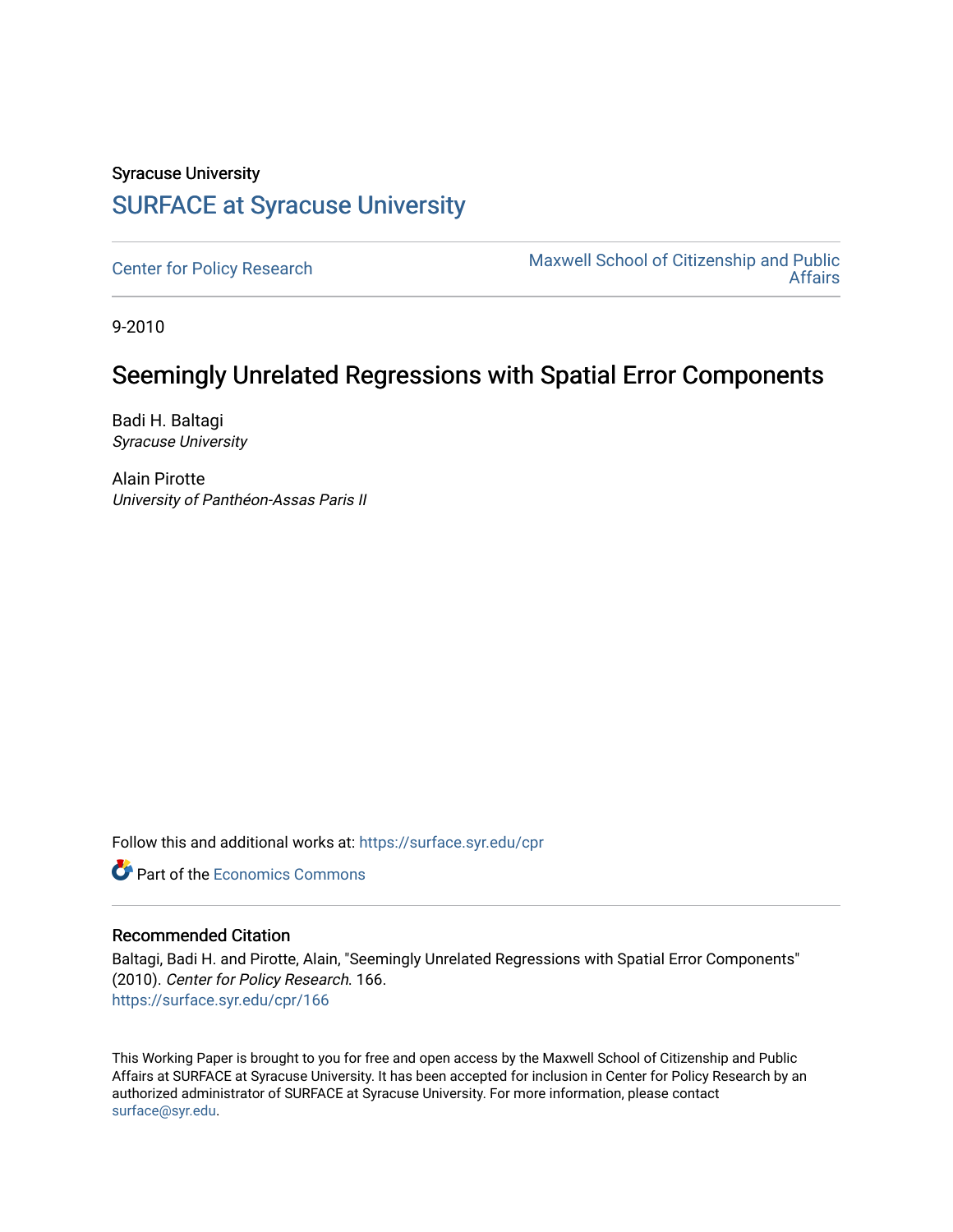**ISSN: 1525-3066**

**Center for Policy Research Working Paper No. 125**

**SEEMINGLY UNRELATED REGRESSIONS WITH SPATIAL ERROR COMPONENTS**

**Badi H. Baltagi and Alain Pirotte**

**Center for Policy Research Maxwell School of Citizenship and Public Affairs Syracuse University 426 Eggers Hall Syracuse, New York 13244-1020 (315) 443-3114 | Fax (315) 443-1081 e-mail: ctrpol@syr.edu**

**September 2010**

**\$5.00**

Up-to-date information about CPR's research projects and other activities is available from our World Wide Web site at **www-cpr.maxwell.syr.edu.** All recent working papers and Policy Briefs can be read and/or printed from there as well.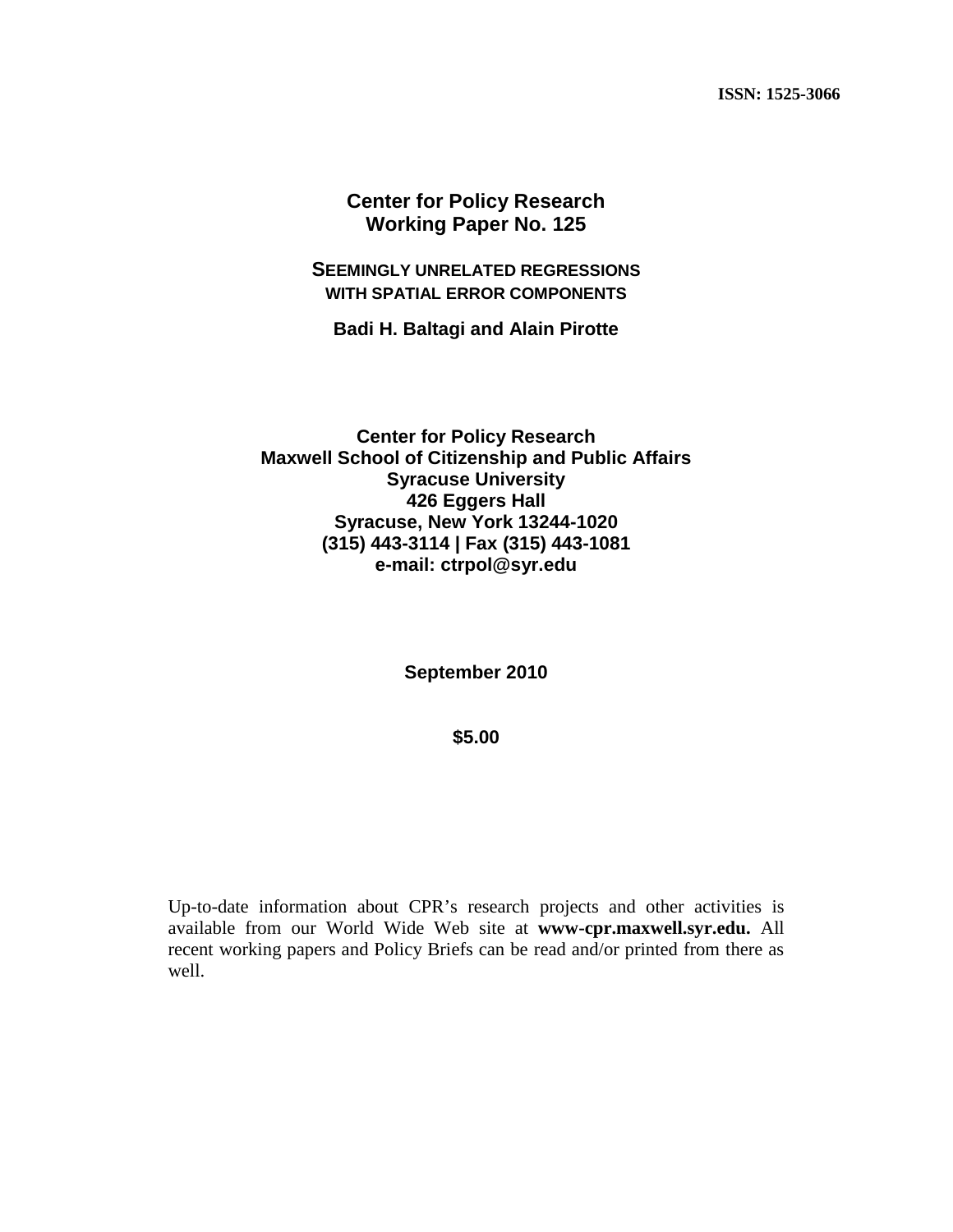# **CENTER FOR POLICY RESEARCH – Fall 2010**

**Christine L. Himes, Director Maxwell Professor of Sociology \_\_\_\_\_\_\_\_\_\_**

### **Associate Directors**

Margaret Austin Associate Director Budget and Administration

Douglas Wolf **Article Struck and Article Struck** John Yinger

Gerald B. Cramer Professor of Aging Studies Professor of Economics and Public Administration Associate Director, Aging Studies Program Associate Director, Metropolitan Studies Program

### **SENIOR RESEARCH ASSOCIATES**

| Robert Bifulco Public Administration            |
|-------------------------------------------------|
| Leonard Burman  Public Administration/Economics |
|                                                 |
| Thomas Dennison  Public Administration          |
| William Duncombe  Public Administration         |
|                                                 |
| Deborah Freund Public Administration/Economics  |
| Madonna Harrington MeyerSociology               |
|                                                 |
|                                                 |
|                                                 |
| Sharon KiokoPublic Administration               |
| Thomas Kniesner  Economics                      |
|                                                 |
|                                                 |
|                                                 |

| Len Lopoo Public Administration        |  |
|----------------------------------------|--|
|                                        |  |
|                                        |  |
|                                        |  |
| John Palmer  Public Administration     |  |
| David Popp  Public Administration      |  |
|                                        |  |
|                                        |  |
|                                        |  |
| Ross Rubenstein  Public Administration |  |
|                                        |  |
| Margaret Usdansky  Sociology           |  |
| Michael Wasylenko  Economics           |  |
| Jeffrey WeinsteinEconomics             |  |
|                                        |  |
|                                        |  |

### **GRADUATE ASSOCIATES**

| Charles Alamo Public Administration      |  |
|------------------------------------------|--|
| Kanika Arora  Public Administration      |  |
| Samuel Brown Public Administration       |  |
| Christian Buerger  Public Administration |  |
| Il Hwan Chung Public Administration      |  |
|                                          |  |
|                                          |  |
|                                          |  |
| Jenna Harkabus Public Administration     |  |
| Clorise Harvey Public Administration     |  |
|                                          |  |
| Hee Seung Lee  Public Administration     |  |
|                                          |  |

| Casey Muhm  Public Administration    |  |
|--------------------------------------|--|
| Kerri Raissian Public Administration |  |
| Morgan Romine Public Administration  |  |
|                                      |  |
|                                      |  |
|                                      |  |
| Ryan YeungPublic Administration      |  |

#### **STAFF**

| Martha BonneyPublications/Events Coordinator |
|----------------------------------------------|
| Karen CimillucaOffice Coordinator            |
|                                              |

| Candi PattersonComputer Consultant       |  |
|------------------------------------------|--|
| Roseann PresuttiAdministrative Secretary |  |
| Mary SantyAdministrative Secretary       |  |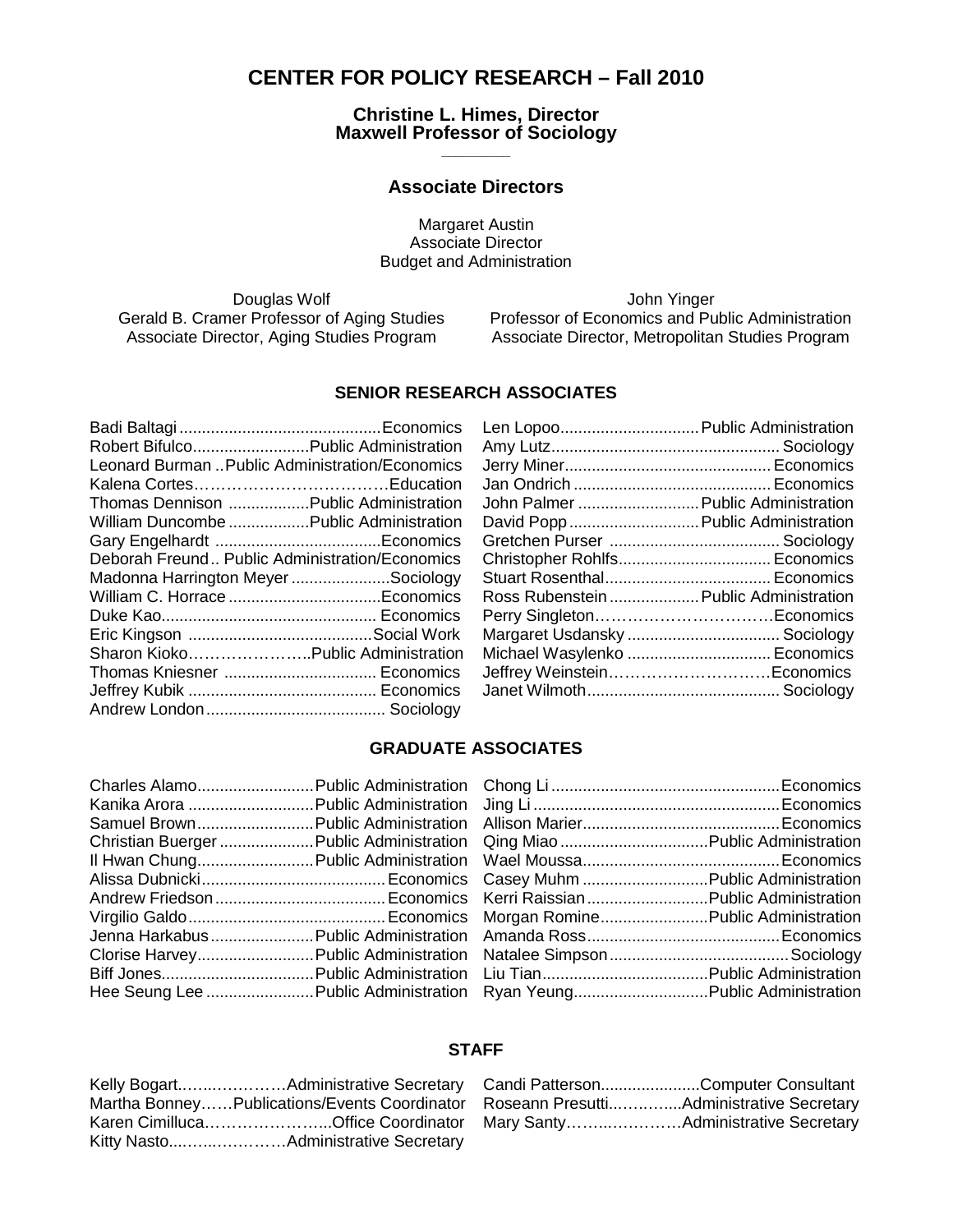## **Abstract**

This paper considers various estimators using panel data seemingly unrelated regressions (SUR) with spatial error correlation. The true data generating process is assumed to be SUR with spatial error of the autoregressive or moving average type. Moreover, the remainder term of the spatial process is assumed to follow an error component structure. Both maximum likelihood and generalized moments (GM) methods of estimation are used. Using Monte Carlo experiments, we check the performance of these estimators and their forecasts under misspecification of the spatial error process, various spatial weight matrices, and heterogeneous versus homogeneous panel data models.

#### **JEL No. C33**

Key Words: Seemingly unrelated regressions · Panel data · Spatial dependence Heterogeneity Forecasting

B.H. Baltagi - Syracuse University, Center for Policy Research, 426 Eggers Hall, Syracuse, NY 13244-1020, USA e-mail: bbaltagi@maxwell.syr.edu

A. Pirotte - University of Panthéon-Assas Paris II, ERMES, 12 Place du Panthéon, 75230 Paris Cedex 05, France e-mail: apirotte@aol.com

A. Pirotte INRETS-DEST, National Institute of Research on Transports and Safety, "Le Descartes 2", 2 rue de la Butte Verte, 93166 Noisy-le-Grand Cedex, France e-mail: pirotte@inrets.fr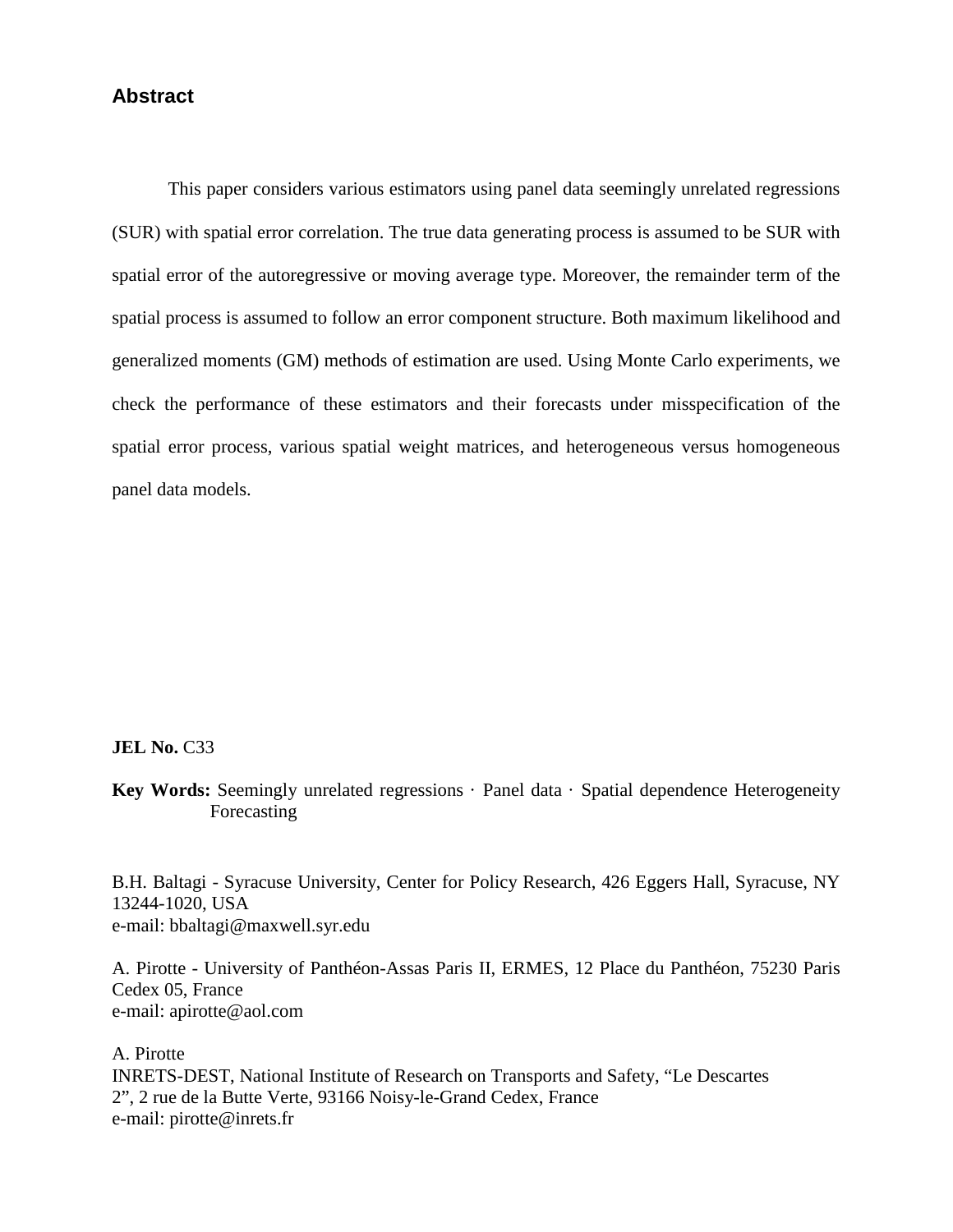# 1 Introduction

Since Zellner's (1962) seminal paper on seemingly unrelated regressions (SUR) analyzing multiple equations with correlated disturbances, various extensions have been proposed, for e.g., to deal with the serially correlated case, the nonlinear case, the misspecified case, and SUR with unequal number of observations, see Srivastava and Dwivedi  $(1979)^{1}$ . Of particular interest for this paper are the extensions of SUR to panel data utilizing the error component model, see Avery (1977), Baltagi (1980), Magnus (1982) and Prucha (1984) to mention a few. Some applications of SUR panel data with error components include Verbon (1980) who estimated a set of four labor demand equations, using data from the Netherlands on 18 industries over 10 semiannual periods covering the period 1972-79; Beierlein, Dunn and McConnon (1981) who estimated six equations describing the demand for electricity and natural gas in the northeastern United States using data on nine states comprising the Census Bureau's northeastern region of the USA for the period 1967-77; Brown, Kleidon and Marsh (1983) who studied the size-related anomalies in stock returns using a panel of 566 firms observed quarterly over the period June 1967 to December 1975; Howrey and Varian (1984) who estimated a system of demand equations for electricity by time of day. Their data were based on the records of 60 households whose electricity usage was recorded over a five-month period in 1976 by the Arizona Public Service Company; Sickles (1985) who modeled the technology and specific factor productivity growth in the US airline industry; Wan, Griffiths and Anderson (1992) who estimated production functions for rice, maize and wheat production using panel data on 28 regions of China over the period 1980-83; Baltagi, Griffin and Rich (1995) who estimated a SUR model consisting of a translog variable cost function and its corresponding input share equations for labor, fuel and material using panel data of 24 U.S. airlines over the period 1971-1986; Egger and Pfaffermayr (2004) who used industry-level data of bilateral outward FDI stocks and exports of the U.S. and Germany to other countries between 1989 and 1999 to study the effects of distance as a common determinant of exports and foreign direct investment (FDI) in a three-factor New Trade Theory model; and more recently, Baltagi and Rich (2005) who estimated a SUR model consisting of a translog cost function and its corresponding in-

<sup>&</sup>lt;sup>1</sup>For a monograph dedicated to SUR models and their extensions, see Srivastava and Giles (1987), also, the chapter by Fiebig (2001).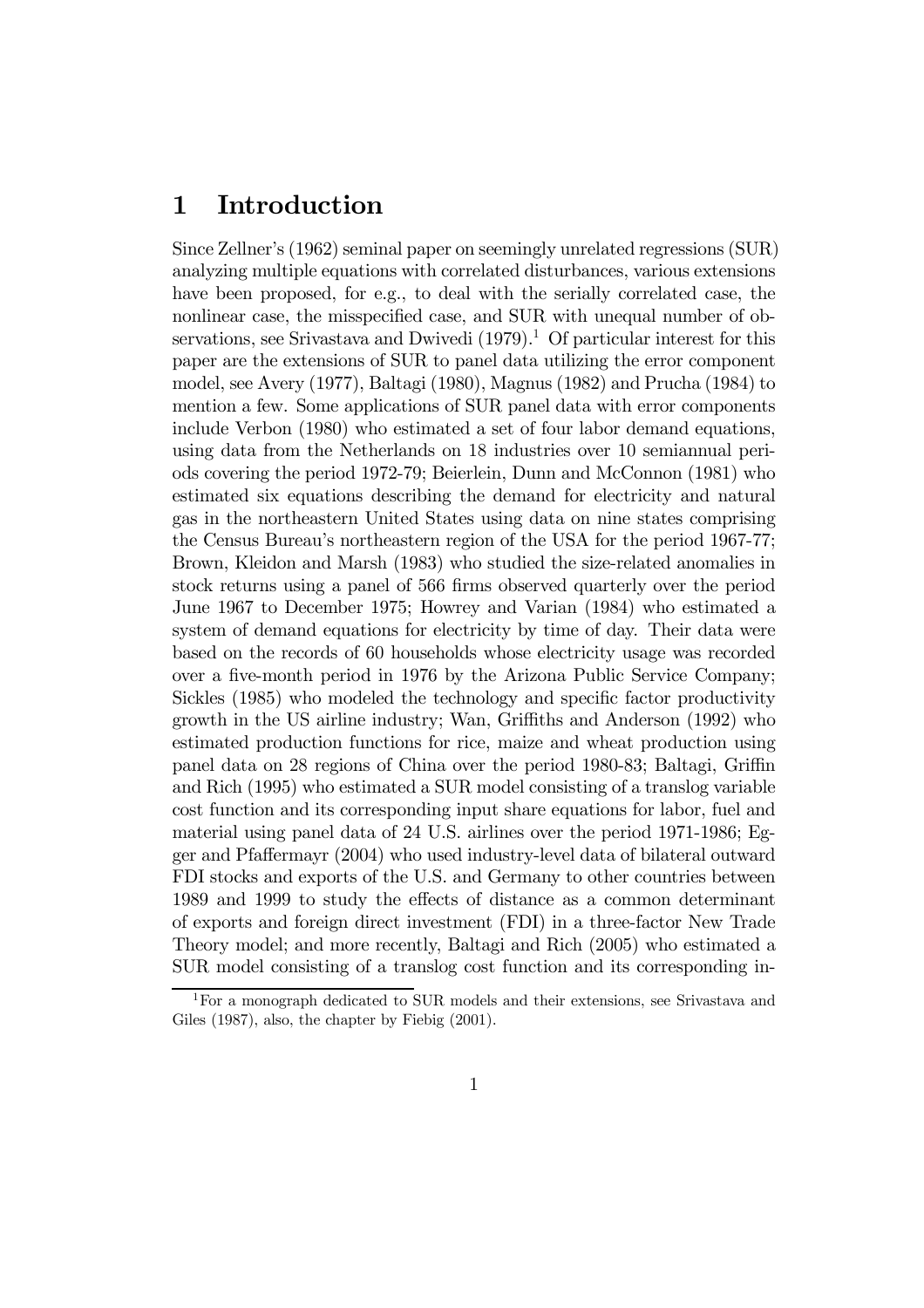put share equations for production workers, nonproduction workers, energy, materials, and capital utilizing the National Bureau of Economic Research (NBER) manufacturing productivity database file. The panel data covered 459 manufacturing industries at the SIC 4-digit level over the period 1959— 1996.

In addition, SUR models have been extended to allow for spatial autocorrelation, see Anselin (1988a,b). In fact, Anselin (1988a) derived a Lagrange Multiplier test for spatial autocorrelation in a SUR context. This paper extends Anselin's  $(1988a,b)$  SUR spatial model to the panel data case. This more general model allows for correlation across space, time and equations. It combines the simplicity of dealing with heterogeneity in the panel using an error component model and spatial correlation using a spatial autoregressive (SAR) or spatial moving average (SMA) disturbances. In this context, Wang and Kockelman (2007) derived the maximum likelihood estimator (under the normality assumption) of a SUR error component panel data model with SAR disturbances. They applied it to estimation of crash rates in 169 cities in China over the period 1999-2002.

The next section presents the seemingly unrelated regressions (SUR) panel model with spatial correlated error components. Section 3 presents the various estimators considered including maximum likelihood and generalized moments (GM) methods. We propose extensions of the Kapoor, et al. (2007) GM method to deal with SUR panel with SAR error component structure. Also, extensions of the Fingleton (2008a) GM method and Wang and Kockelman (2007) maximum likelihood (ML) method to deal with SUR panel with SMA error component structure. Section 4 gives the Monte Carlo design. The true data generating process is assumed to be SUR with spatial error of the autoregressive (SAR) or moving average (SMA) type. Moreover, the remainder term of the spatial process is assumed to follow an error component structure. Section 5 gives the Monte Carlo results along with sensitivity checks of these results to misspecification of the spatial error process, various spatial weight matrices, heterogeneous versus homogeneous spatial and panel estimators, and their performance in out of sample prediction. Section 6 concludes.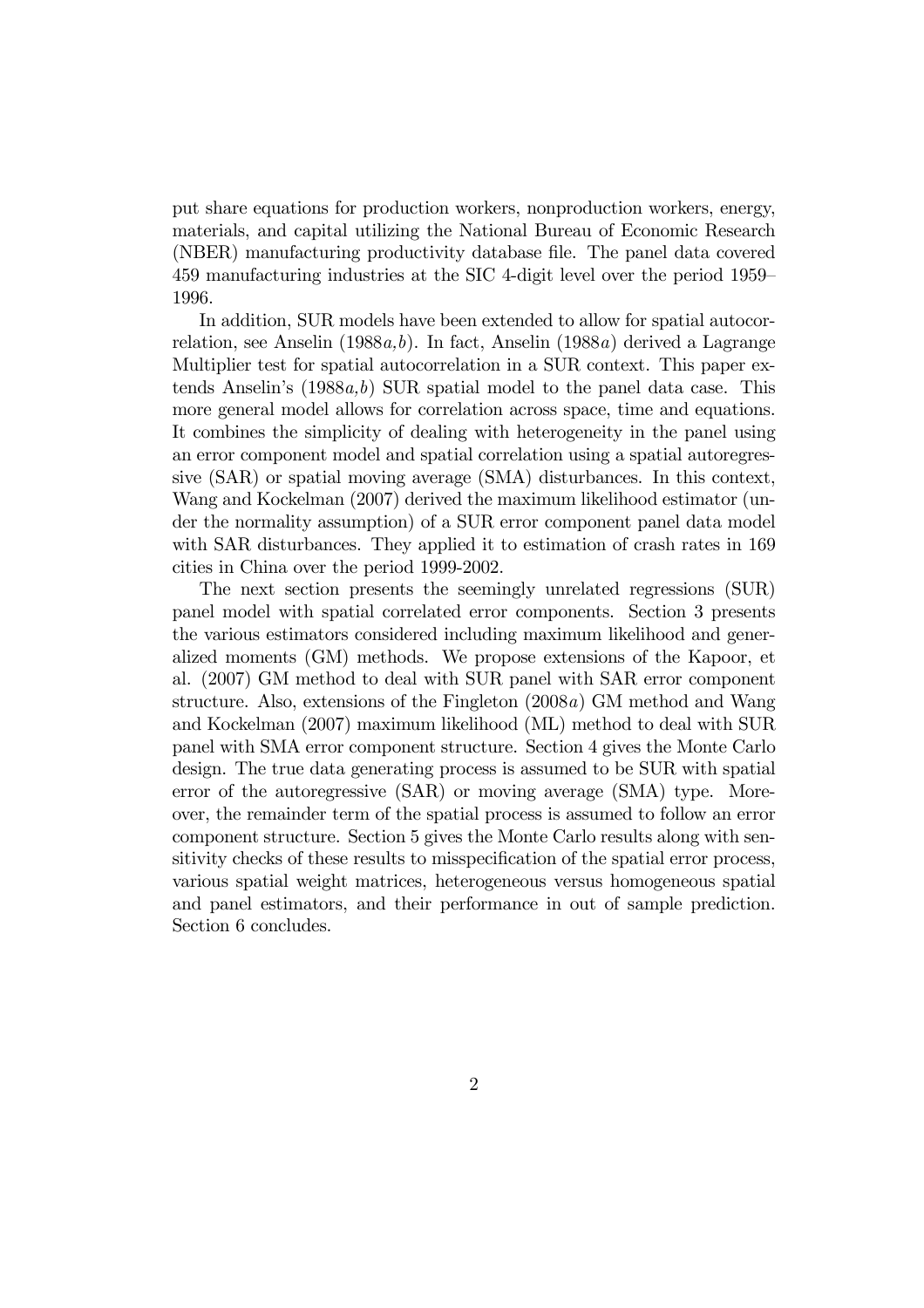# 2 SUR with spatially correlated error components

Consider the set of M equations:

$$
y_j = X_j \beta_j + \varepsilon_j \, , \, j = 1, \dots, M \tag{1}
$$

where  $y_j$  is  $(TN \times 1)$ ,  $X_j$  is  $(TN \times k_j)$ ,  $\beta_j$  is  $(k_j \times 1)$ , and the  $(TN \times 1)$  error vector  $\varepsilon_i$  follows a *spatial autoregressive* (SAR) or a *spatial moving average* (SMA) process. Those processes can be expressed as :

$$
\varepsilon_j = \begin{cases} (I_T \otimes \rho_j W_{jN}) \varepsilon_j + u_j & \text{SAR} \\ (I_T \otimes \lambda_j W_{jN}) u_j + u_j & \text{SMA} \end{cases}
$$
(2)

where  $I_T$  is an identity matrix of order T,  $W_{jN}$  is an  $(N \times N)$  known spatial weights matrix,  $\rho_j$  is the spatial autoregressive parameter and  $\lambda_j$  is the spatial moving average parameter for equation  $j = 1, \ldots, M$ . The diagonal elements of the spatial weight matrices  $W_{iN}$  are zero. We assume that the matrices  $(I_N - \rho_j W_{jN})$  are non-singular, and that the row and column sums of the matrices  $W_{iN}$  are bounded uniformly in absolute value for  $j = 1, ..., M$ . The matrix of exogenous regressors  $X_i$  has full column rank and its elements are uniformly bounded in absolute value. In contrast to much of the classical literature on panel data, we group the data by periods rather than units. This grouping is more convenient for modelling spatial correlation via (2). The disturbance term  $u_i$  of the processes (2) follows an additive error components structure:

$$
u_j = Z_{\mu}\mu_j + v_j \tag{3}
$$

where  $Z_{\mu} = \iota_T \otimes I_N$ ,  $\iota_T$  is a  $(T \times 1)$  vector of ones;  $\mu_j = (\mu_{1j}, \dots, \mu_{Nj})'$  and  $v_j = (v_{11j}, ..., v_{N1j}, ..., v_{1Tj}, ..., v_{NTj})'$  are random vectors with 0 means and covariance matrix

$$
E\left(\begin{array}{c}\mu_j\\v_j\end{array}\right)\left(\begin{array}{cc}\mu'_l&v'_l\end{array}\right)=\left(\begin{array}{cc}\sigma_{\mu_{jl}}^2I_N&0\\0&\sigma_{v_{jl}}^2I_{TN}\end{array}\right)
$$
(4)

for j and  $l = 1, 2, \ldots, M$ , see Baltagi (1980). We note that the specification of  $u_i$  corresponds to that of classical one-way error component model, see Baltagi (2008). In fact, if  $\rho_j = 0$  (resp.  $\lambda_j = 0$ ),  $\forall j = 1, 2, ..., M$ , so that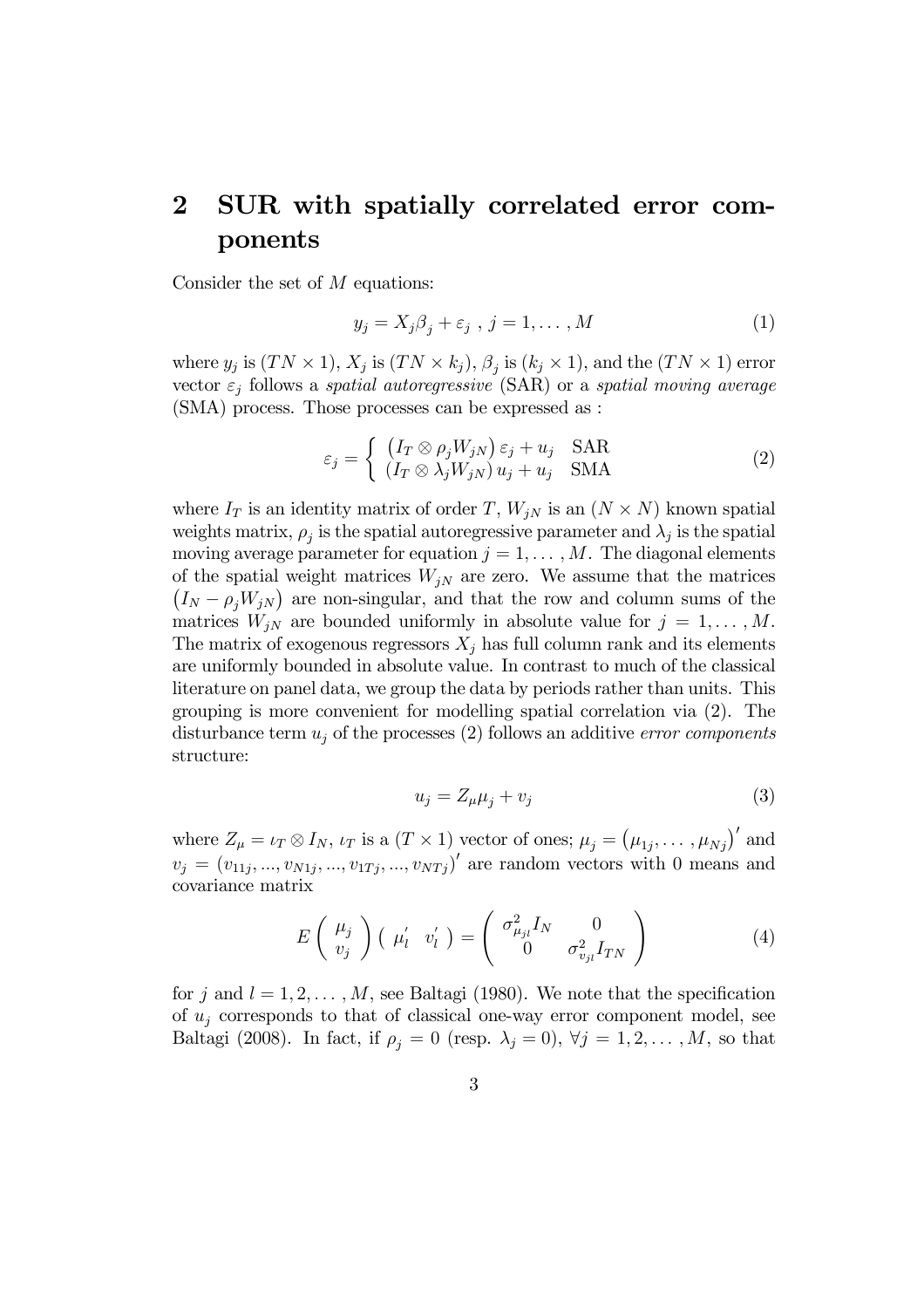there is no spatial autocorrelation, then this reduces to the usual SUR panel model with error components suggested by Avery (1977) and Baltagi (1980).

Following Baltagi (1980), the covariance matrix of  $u$  is given by

$$
\Omega_u = E\left(uu'\right) = [\Omega_{jl}] \tag{5}
$$

where  $\Omega_{jl}$  is a typical submatrix of  $\Omega_u$  given by

$$
\Omega_{jl} = E\left(u_j u_l'\right) = \sigma_{\mu_{jl}}^2 \left(J_T \otimes I_N\right) + \sigma_{v_{jl}}^2 I_{TN} \tag{6}
$$

where  $J_T = \iota_T \iota'_T$  $T_T$  is a  $(T \times T)$  matrix of ones. (6) can also be written as

$$
\Omega_{jl} = \sigma_{1_{jl}}^2 Q_1 + \sigma_{v_{jl}}^2 Q_2 \tag{7}
$$

with

$$
Q_1 = \overline{J}_T \otimes I_N \tag{8}
$$

$$
Q_2 = (I_T - \overline{J}_T) \otimes I_N \tag{9}
$$

where  $\overline{J}_T = J_T/T$  and  $\sigma_{1_{jl}}^2 = \sigma_{v_{jl}}^2 + T\sigma_{\mu_{jl}}^2$ . The matrices  $Q_1$  and  $Q_2$  are symmetric, idempotent and orthogonal to each other. Furthermore,  $Q_1$  +  $Q_2 = I_{TN}$ , tr $Q_1 = N$  and tr $Q_2 = N(T-1)$ . Replacing  $\Omega_{jl}$  in (5) by its value, given in (6) we get

$$
\Omega_u = \Sigma_u \otimes I_N \tag{10}
$$

where  $\Sigma_u = \Omega_\mu \otimes J_T + \Omega_v \otimes I_T$ . Alternatively, from (7)

$$
\Omega_u = \Omega_1 \otimes Q_1 + \Omega_v \otimes Q_2 \tag{11}
$$

where  $\Omega_{\mu} = \left[\sigma_{\mu_{jl}}^2\right], \Omega_1 = \left[\sigma_{1_{jl}}^2\right]$  and  $\Omega_{v} = \left[\sigma_{v_{jl}}^2\right],$  all of dimension  $(M \times M)$ . Then, the inverse of that covariance matrix is given by

$$
\Omega_u^{-1} = \Sigma_u^{-1} \otimes I_N \tag{12}
$$

or

$$
\Omega_u^{-1} = \Omega_1^{-1} \otimes Q_1 + \Omega_v^{-1} \otimes Q_2 \tag{13}
$$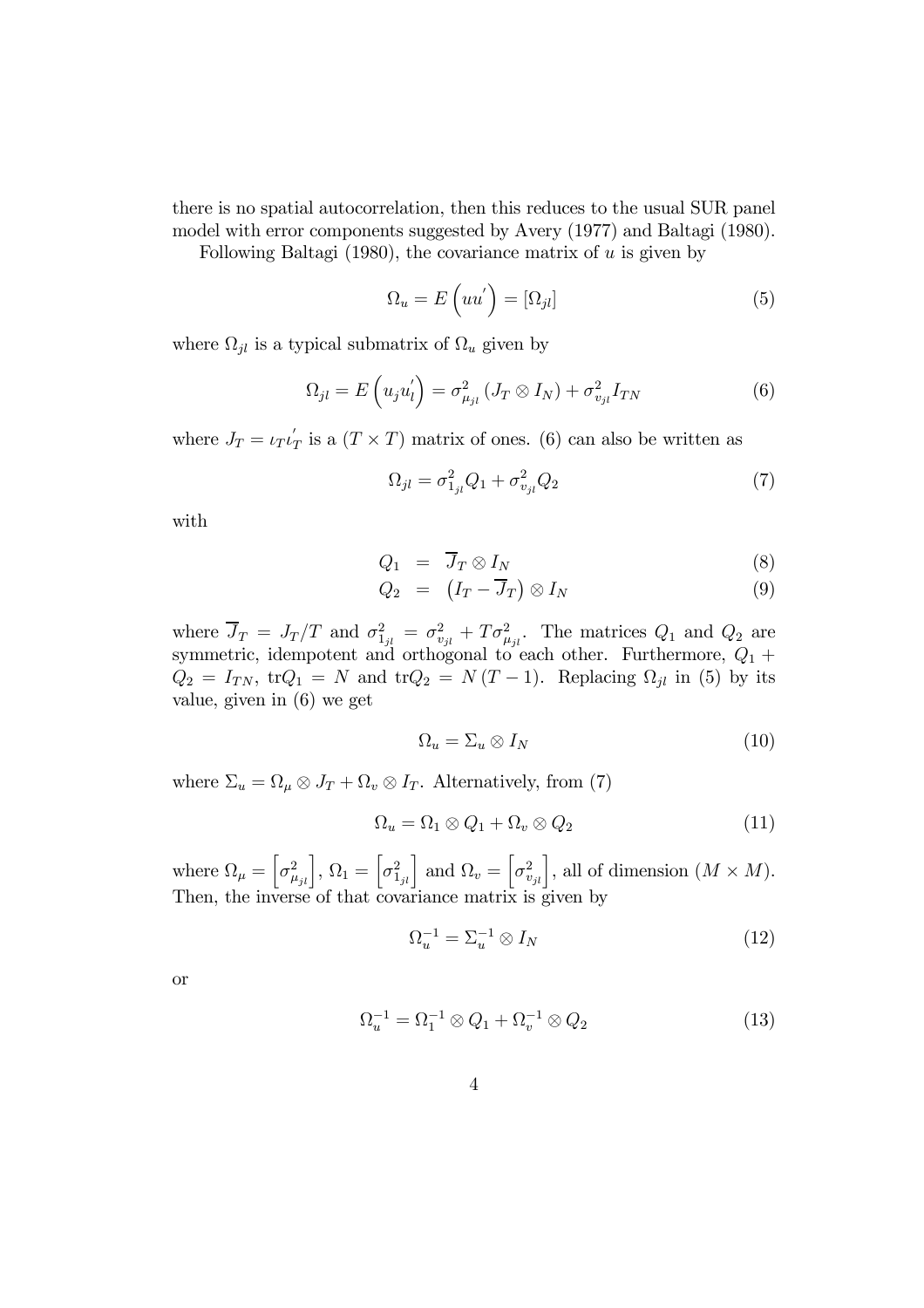see Baltagi (1980). From (2) and (3), the spatial-RE specification of the  $(TN \times 1)$  error vector  $\varepsilon_j$  of equation j can be expressed as:

$$
\varepsilon_j = (\iota_T \otimes H_{Nj}) \mu_j + (I_T \otimes H_{Nj}) v_j \tag{14}
$$

with  $H_{Nj}$  =  $B^{-1}_{Nj}$  =  $(I_N - \rho_j W_{jN})^{-1}$  for SAR-RE and  $H_{Nj}$  =  $D_{Nj}$  =  $(I_N + \lambda_j W_{jN})$  for SMA-RE. The corresponding  $(TN \times TN)$  covariance matrix of (14) is given by:

$$
\Lambda_{_{jl}} = E\left(\varepsilon_j \varepsilon_l'\right) = \sigma_{\mu_{jl}}^2 \left(J_T \otimes H_{Nj} H'_{N_l}\right) + \sigma_{v_{jl}}^2 \left[I_T \otimes H_{Nj} H'_{N_l}\right] \tag{15}
$$

or

$$
\Lambda_{_{jl}} = \left(\sigma_{1_j}^2 \overline{J}_T + \sigma_{v_j}^2 \left(I_T - \overline{J}_T\right)\right) \otimes H_{Nj} H'_{N_l} \tag{16}
$$

with  $H_{Nj}H'_{N_l} = (B'_{N_l}B_{N_j})^{-1}$  for SAR-RE and  $H_{Nj}H'_{N_l} = (D_{Nj}D'_{N_l})$  for SMA-RE. Combining the set of  $M$  equations, we get

$$
y = X\beta + \varepsilon \tag{17}
$$

with

$$
\Lambda_{\varepsilon} = E\left(\varepsilon \varepsilon^{'}\right) = A\Omega_{u}A^{'}\tag{18}
$$

where A is a block-diagonal matrix defined as

$$
A = \begin{pmatrix} A_{11} & 0 & \cdots & 0 \\ 0 & \ddots & \ddots & \vdots \\ \vdots & \ddots & \ddots & 0 \\ 0 & \cdots & 0 & A_{MM} \end{pmatrix}
$$
 (19)

with typical block matrix  $A_{jj} = I_T \otimes H_{Nj}$  for  $j = 1, ..., M$ . Following the properties of the matrices  $\Omega_u$  and A, we obtain the inverse covariance matrix of  $\varepsilon$  defined as

$$
\Lambda_{\varepsilon}^{-1} = \left(A'\right)^{-1} \Omega_u^{-1} A^{-1} \tag{20}
$$

or

$$
\Lambda_{\varepsilon}^{-1} = \left(A'\right)^{-1} \left(\Sigma_u^{-1} \otimes I_N\right) A^{-1} \tag{21}
$$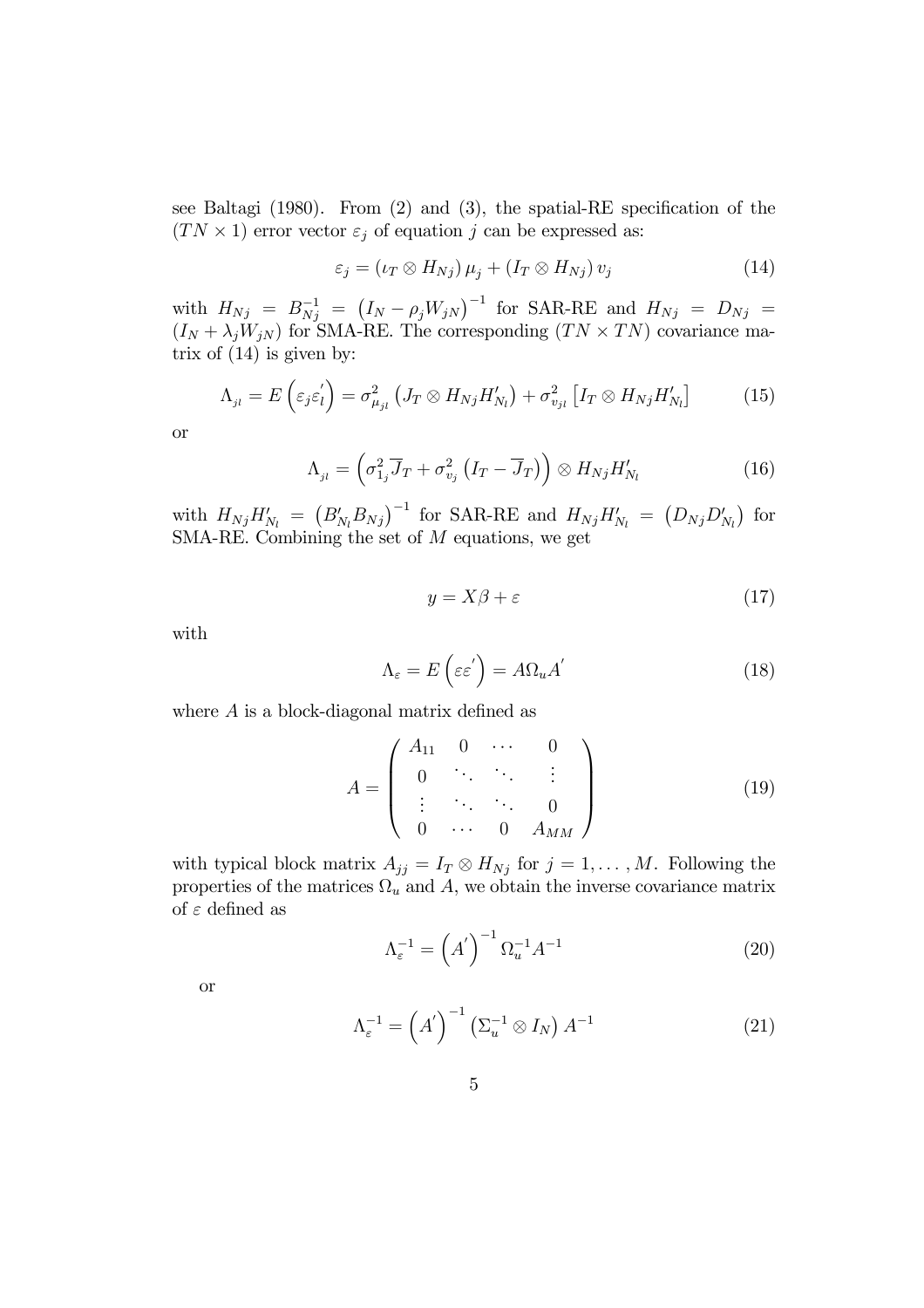## 3 SUR spatial panel estimation

Consider the SUR spatial panel model given in (1) - (3). The true generalized least squares (GLS) estimator of  $\beta$  is given by

$$
\widehat{\beta}_{GLS} = \left(X'\Lambda_{\varepsilon}^{-1}X\right)^{-1} X'\Lambda_{\varepsilon}^{-1}y
$$
\n
$$
= \left(X^*\Omega_u^{-1}X^*\right)^{-1} X^*\Omega_u^{-1}y^* \tag{22}
$$

with typical element of the *j*th equation

$$
X_j^* = (I_T \otimes H_{Nj}^{-1}) X_j \tag{23}
$$

$$
y_j^* = (I_T \otimes H_{Nj}^{-1}) y_j \tag{24}
$$

The  $y_j^*$  and  $X_j^*$  can be viewed as the result of a spatial Cochrane-Orcutt type transformation of the original model. More specifically, premultiplication of (1) and (2) with  $(I_T \otimes H_{Nj}^{-1})$  yields

$$
y_j^* = X_j^* \beta_j + u_j \tag{25}
$$

since  $\varepsilon_j = (I_T \otimes H_{Nj}) u_j$ . Stacking the set of M equations, we get

$$
y^* = X^*\beta + u \tag{26}
$$

with  $y^* = A^{-1}y$  and  $X^* = A^{-1}X$ . In light of the properties of (13), we can write

$$
\Omega_u^{-1/2} = \Omega_1^{-1/2} \otimes Q_1 + \Omega_v^{-1/2} \otimes Q_2 \tag{27}
$$

Guided by the classical error component literature, we note that a convenient way of computing the GLS estimator  $\beta_{GLS}$  is to further transform the model in (26) by premultiplying it by  $\Omega_u^{-1/2}$ . The GLS estimator of  $\beta$  is then identical to the OLS estimator of  $\beta$  computed from the resulting transformed model.  $\Omega_v^{-1/2}$  and  $\Omega_1^{-1/2}$  can be obtained from a Cholesky decomposition of  $\Omega_v$  and  $\Omega_1$ , see Kinal and Lahiri (1990). We note that if  $\rho_i = 0$  (resp.  $\lambda_j = 0$ ),  $\forall j = 1, 2, \ldots, M$ , so that there is no spatial autocorrelation, then the GLS estimator reduces to that proposed by Avery (1977) and Baltagi (1980) for the SUR panel data model.

Let  $\hat{\rho}_j$  (resp.  $\hat{\lambda}_j$ ),  $\hat{\sigma}_1^2$  $\frac{2}{1_{jl}}$  and  $\widehat{\sigma}_{v}^{2}$  $v_{ijl}^2$  be estimators of  $\rho_j$  (resp.  $\lambda_j$ ),  $\sigma_{1_{jl}}^2$  and  $\sigma_v^2$  $_{v_{jl}}.$ The corresponding feasible GLS estimator of  $\beta$ , say  $\beta_{FGLS}$ , is then obtained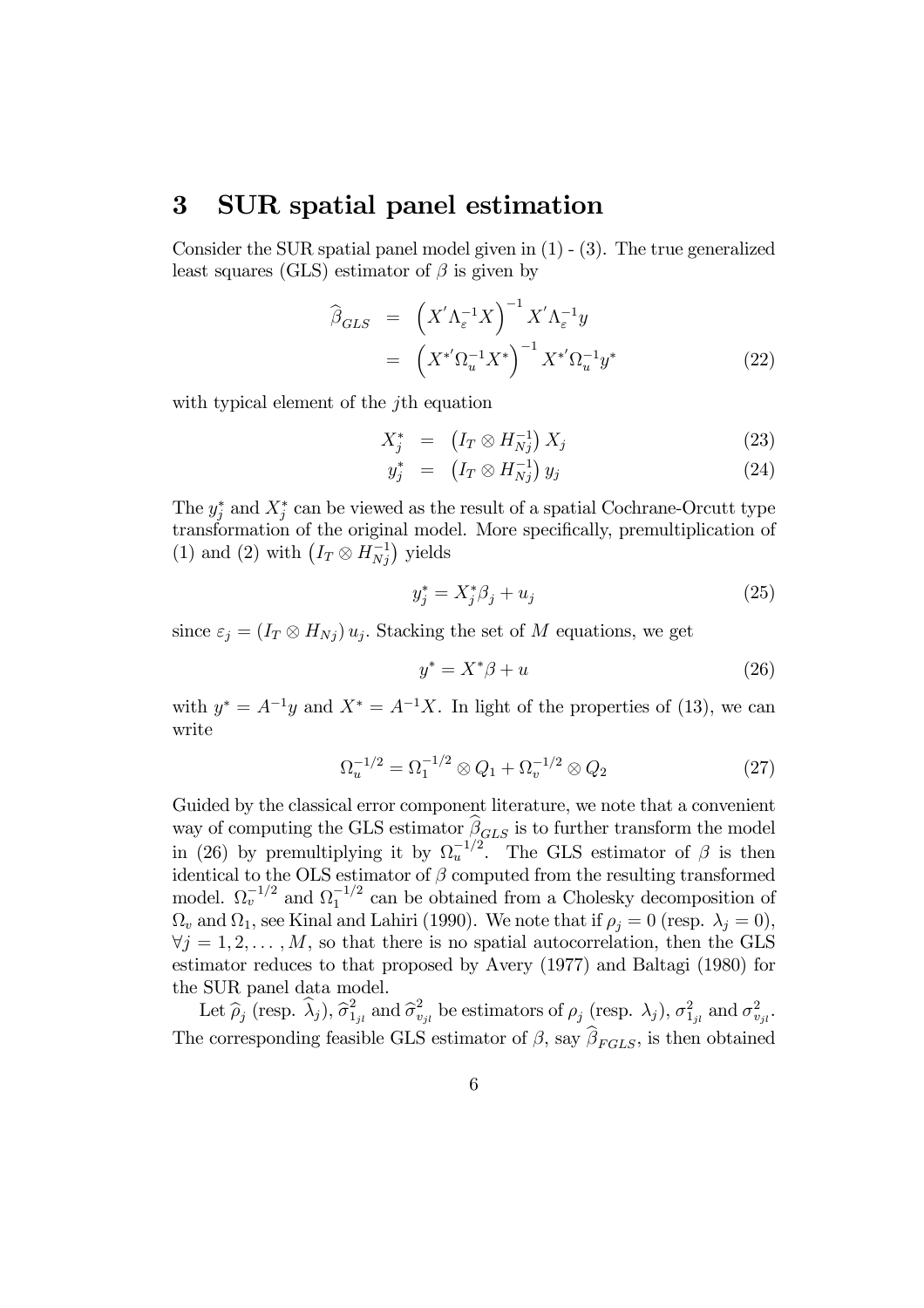by replacing  $\rho_j$  (resp.  $\lambda_j$ ),  $\sigma_{1_{jl}}^2$  and  $\sigma_v^2$  $v_{ijl}^2$  by those estimators in the expression for the GLS estimator

$$
\widehat{\beta}_{FGLS} = \left(\widehat{X}^{*'}\widehat{\Omega}_u^{-1}\widehat{X}^*\right)^{-1}\widehat{X}^{*'}\widehat{\Omega}_u^{-1}\widehat{y}^*
$$
\n(28)

where  $\hat{X}^* = \hat{A}^{-1}X$  and  $\hat{y}^* = \hat{A}^{-1}y$ . This estimator can be easily computed as an OLS estimator on a transformed system of equations described above. We propose a FGLS procedure that can be obtained in two steps :

- Estimate each equation with SAR-RE (resp. SMA-RE) process using the GM spatial panel data estimator proposed by Kapoor, et al. (2007) (resp. Fingleton (2008a)) to obtain consistent estimates of  $\hat{\rho}_i$ (resp.  $\lambda_j$ ) for  $j = 1, ..., M$ . We can also estimate  $\hat{\rho}_j$  (resp.  $\lambda_j$ ) using the GM cross-section estimator proposed by Kelejian and Prucha  $(1999)$  (resp. Fingleton  $(2008b)$ ). This computes the cross-sectional GM estimator for each equation with SAR disturbances (resp. SMA disturbances) for each time period and averages the estimates over time  $\widehat{\overline{\rho}}_j = 1/T \sum_{t=1}^T \widehat{\rho}_{jt}$  (resp.  $\overline{\lambda}_j = 1/T \sum_{t=1}^T \widehat{\lambda}_{jt}$ ).
- Knowing the true disturbances  $u_j$ , the analysis of variance estimates of  $\Omega_v$  and  $\Omega_1$  are given by  $\widehat{\Omega}_v = U'Q_2U/N(T-1)$  and  $\widehat{\Omega}_1 = U'Q_1U/N$ where  $U = [u_1, \dots, u_M]$  is the  $NT \times M$  matrix of disturbances for all M equations, see Avery (1977) and Baltagi (1980). Using the consistent estimates of the residuals from step 1, one obtains consistent estimates of  $\Omega_v$  and  $\Omega_1$ .
- Obtain  $\beta_{FGLS}$  as in (28) using  $\hat{\rho}_j$  (resp.  $\lambda_j$ ) from step 1 and  $\Omega_v$  and  $\Omega_1$ from step 2.

The GM estimation method is computationally simple and yields consistent estimates under mild conditions given in Kapoor, et al. (2007). This was suggested as an alternative to the standard MLE (under normality of the disturbances) which is computationally demanding even for the single equation case. Under normality of the disturbances, the log-likelihood function is given by:

$$
L = -\frac{1}{2}\ln|\Lambda_{\varepsilon}| - \frac{1}{2}(y - X\beta)'\Lambda_{\varepsilon}^{-1}(y - X\beta)
$$
 (29)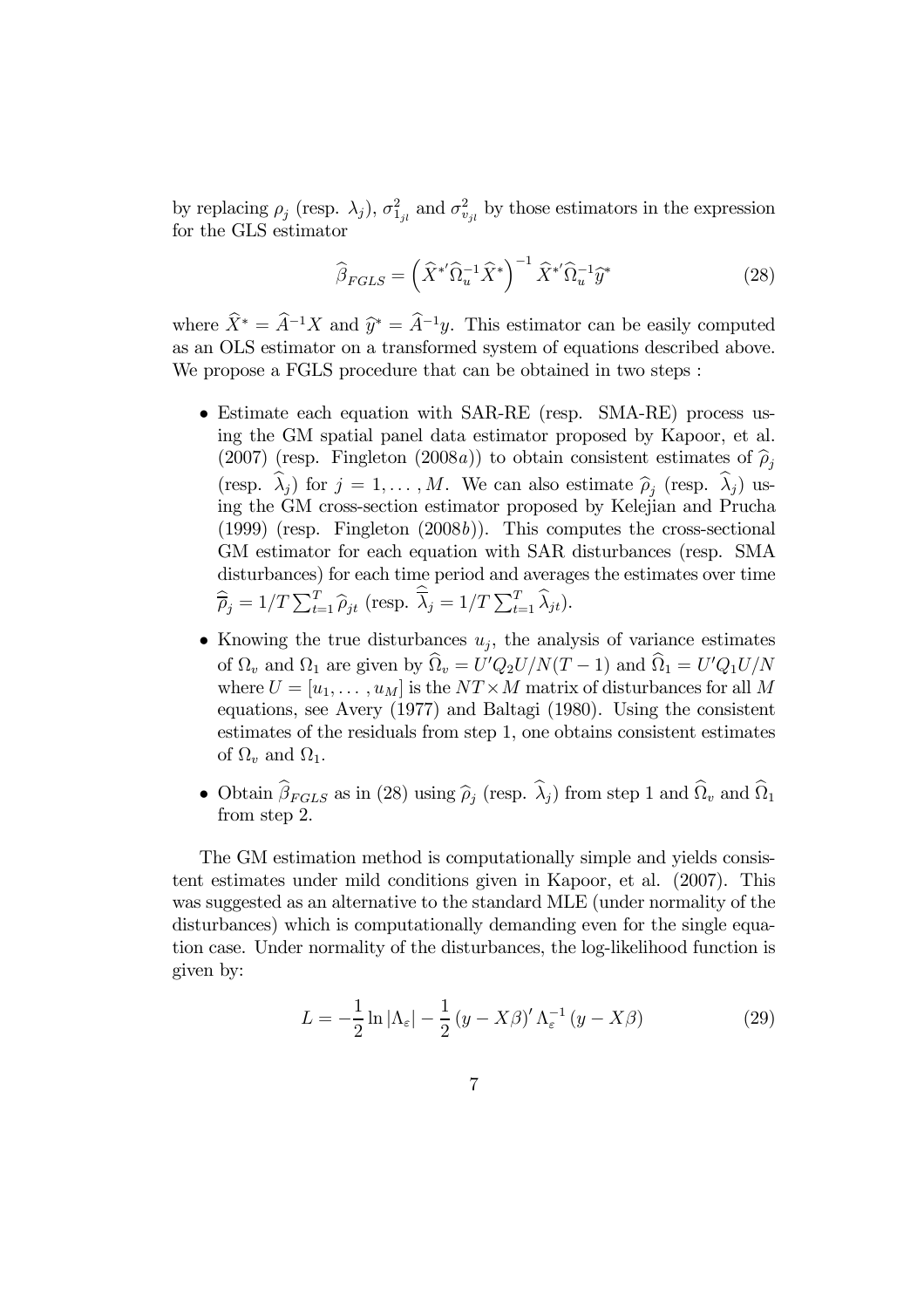and basic mathematical manipulations result in the following:

$$
L = \begin{cases} -\frac{N}{2} \ln |\Sigma_u| + T \sum_{j=1}^{M} \ln |H_{Nj}^{-1}| \\ -\frac{1}{2} (y - X\beta)' (A')^{-1} (\Sigma_u^{-1} \otimes I_N) A^{-1} (y - X\beta) \end{cases}
$$
(30)

The parameters in (30) are intertwined, and the first order conditions of maximization are non-linear. However, the model can be estimated using a three-step method (see Wang and Kockelman  $(2007))^2$ :

- First,  $\beta$  can be estimated using a feasible generalized least squares estimator (FGLS), conditional on  $\Omega_{\mu}$ ,  $\Omega_{\nu}$  and  $\rho$  (resp.  $\lambda$ ), i.e., by maximizing the conditional likelihood  $L(\beta/\rho, \Omega_{\mu}, \Omega_{\nu}).$
- Second,  $\Omega_{\mu}$  and  $\Omega_{\nu}$  can be estimated conditional on  $\beta$  and  $\rho$  (resp.  $\lambda$ ), i.e., by maximizing the conditional likelihood  $L(\Omega_{\mu}, \Omega_{\nu}/\beta, \rho)$ . These two steps are iterated until the optimal  $\Omega_{\mu}$ ,  $\Omega_{\nu}$  and  $\beta$  are found (conditional on  $\rho$  (resp.  $\lambda$ )).
- Third, we maximize the concentrated log-likelihood function  $L(\rho/\Omega_u, \Omega_v, \beta)$  over  $\rho$  (resp.  $\lambda$ ). The optimized values of  $\Omega_u, \Omega_v$  and  $\beta$  from the first two steps are plugged in the likelihood and the values of  $\rho$  are obtained by non-linear optimization. The estimated  $\rho$  (resp. λ) then re-enters the estimation of  $\Omega_{\mu}$ ,  $\Omega_{\nu}$  and  $\beta$ . This procedure is iterated until convergence.

# 4 Monte Carlo design

In this section, we consider the Monte Carlo design to study the small sample performance of several estimators of a SUR with spatial error components disturbances. The data generating process (DGP) considers two specifications on the remainder errors (2), namely SAR and SMA. We suppose that  $M = 2$ , then our spatial SUR specification is:

$$
\begin{cases}\n y_1 = \beta_{0,1} + X_1 \beta_{1,1} + \varepsilon_1 \\
y_2 = \beta_{0,2} + X_2 \beta_{1,2} + \varepsilon_2\n\end{cases} (31)
$$

<sup>2</sup>Wang and Kockelman (2007) consider only the SAR-RE. We provide the extension here for the SMA-RE specification.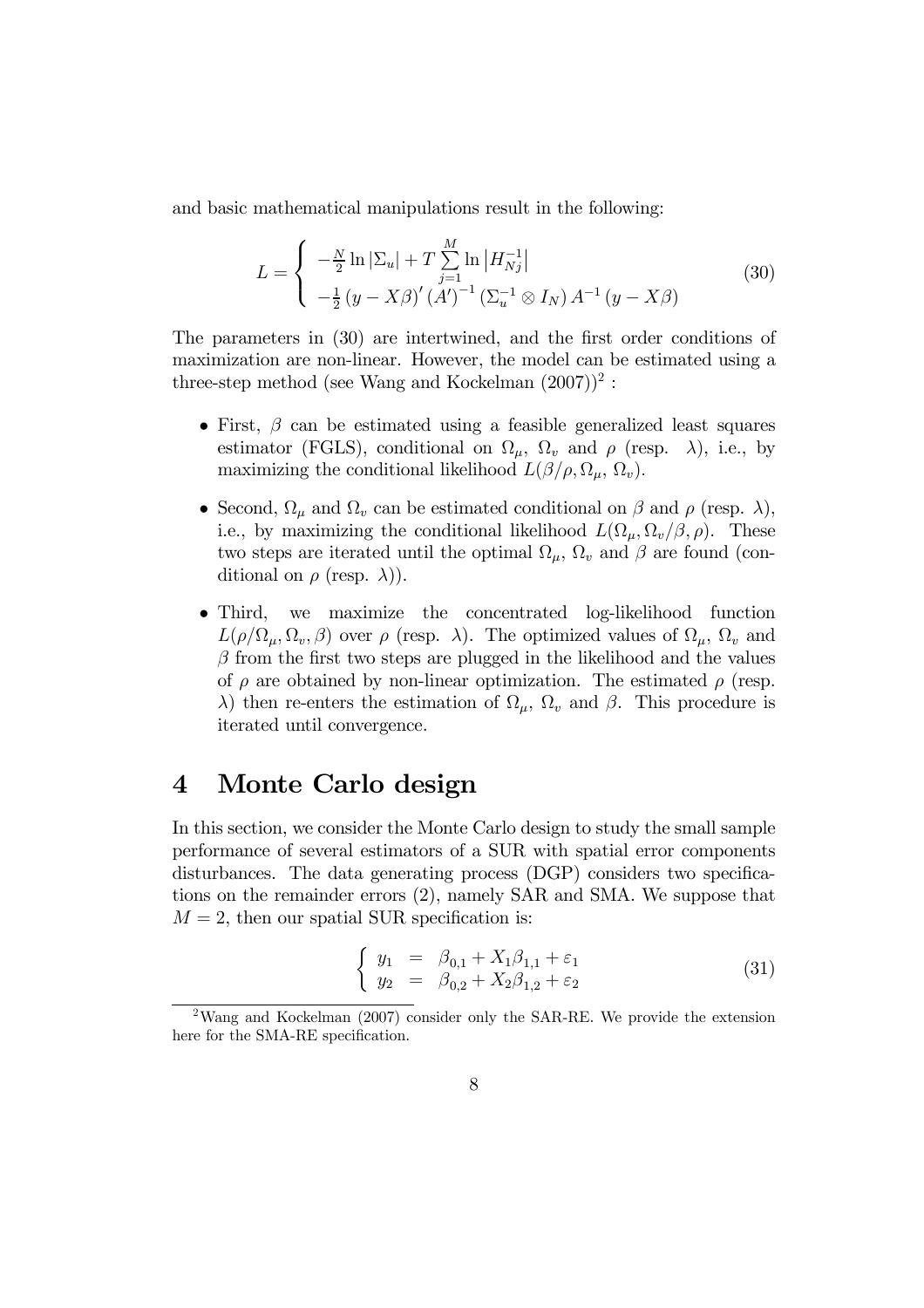$$
y = X\beta + \varepsilon \tag{32}
$$

where

$$
X = \begin{pmatrix} \iota_{TN} & X_1 & 0 & 0 \\ 0 & 0 & \iota_{TN} & X_2 \end{pmatrix} \text{ and } \beta = \begin{pmatrix} \beta_{0,1} \\ \beta_{1,1} \\ \beta_{0,2} \\ \beta_{1,2} \end{pmatrix}
$$

with  $\beta_{0,1} = \beta_{1,1} = \beta_{0,2} = \beta_{1,2} = 1$ ,  $\iota_{TN}$  is an  $(TN \times 1)$  vector of ones,  $(X_1, X_2)$ are two explanatory variables. Following Baltagi, Egger and Pfaffermayr  $(2007)$ , the DGP of  $x_{j,it}$ ,  $j = 1, 2$ , is defined by:

$$
x_{j,it} = \delta_{j,i} + \omega_{j,it} \tag{33}
$$

with  $\delta_{j,i} \sim iid.U(-7.5, 7.5)$  and  $\omega_{j,it} \sim iid.U(-5, 5)$ . The  $(2NT \times 1)$  spatial-RE vector of the disturbances  $\varepsilon$  is:

$$
\varepsilon = A \left[ \mu + v \right] \tag{34}
$$

where the matrix A is defined by (19) with  $W_1 = W_2 = W_N$  where  $W_N$  is the spatial weight matrix defined by Kelejian and Prucha (1999). We use two weight matrices which essentially differ in their degree of sparseness. The weight matrices are labelled as "s ahead and s behind" with the non-zero elements being  $1/(2s)$ ,  $s = 1$  and 5. This row normalizes the weight matrices so that their elements sum to one. We generate the error components term as:

$$
(\mu + v) \sim N(0, \Sigma_u \otimes I_N), \Sigma_u = \Omega_\mu \otimes J_T + \Omega_v \otimes I_T \tag{35}
$$

The variance-covariance matrices  $\Omega_{\mu}$  and  $\Omega_{\nu}$  are defined by:

$$
\Omega_{\mu} = \begin{pmatrix} \sigma_{\mu_1}^2 & \rho_{\mu} \sigma_{\mu_1} \sigma_{\mu_2} \\ \rho_{\mu} \sigma_{\mu_1} \sigma_{\mu_2} & \sigma_{\mu_2}^2 \end{pmatrix} \text{ and } \Omega_{v} = \begin{pmatrix} \sigma_{v_1}^2 & \rho_{v} \sigma_{v_1} \sigma_{v_2} \\ \rho_{v} \sigma_{v_1} \sigma_{v_2} & \sigma_{v_2}^2 \end{pmatrix}
$$

with $3$ 

$$
\sigma_{\mu_1}^2 = \sigma_{\mu_2}^2 = 1, \sigma_{v_1}^2 = \sigma_{v_2}^2 = 1, \rho_v = \rho_\mu = 0.5
$$

or

<sup>&</sup>lt;sup>3</sup>We consider other values for the variances but the results were qualitatively similar to those reported in our tables.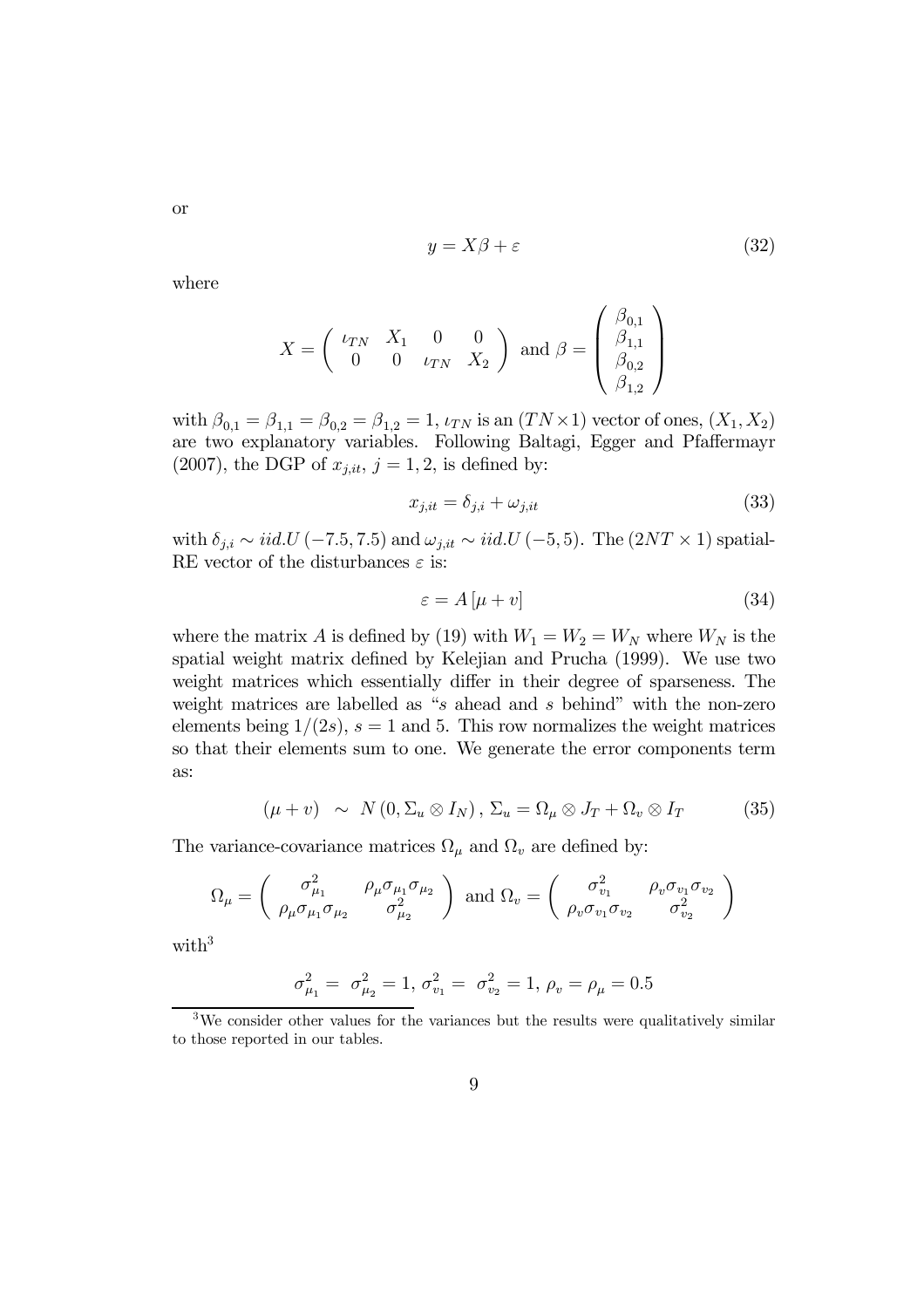In order to generate the vector of disturbances  $(\mu + v)$ , we use the Cholesky decomposition<sup>4</sup>. We consider several individual and time dimensions  $N =$  $(50, 100), T = (10, 20).$  For all experiments, 1000 replications are performed. For each experiment, we consider the following 18 estimators:

Homogeneous estimators (without spatial):

- 1. The pooled OLS equation by equation which ignores the individual heterogeneity, the spatial correlation and the correlation across equations.
- 2. The random effects (RE) estimator, equation by equation, which assumes that the  $\mu_i$ 's are  $iid(0, \sigma_\mu^2)$ , and independent of the remainder disturbances  $v_{it}$ 's. This estimator accounts for random individual effects but does not take into account the spatial autocorrelation nor the correlation across equations.
- 3. The fixed-effects (FE) estimator, equation by equation, which accounts for fixed individual effects but does not take into account the spatial autocorrelation and correlation across equations.
- 4. Zellner's (1962) SUR-FGLS estimator which ignores the individual heterogeneity and spatial correlation.
- 5. The SUR fixed effects (FE) estimator which ignores spatial autocorrelation but takes into account the correlation across equations.
- 6. The SUR-ML random effects (RE) estimator which ignores spatial correlation.

<sup>4</sup>As ( $\mu + v$ ) ∼ N (0,  $\Sigma_u \otimes I_N$ ) and  $\mu$  and v are uncorrelated,  $\mu \sim N(0, (\Omega_\mu \otimes J_T \otimes I_N))$ and  $v \sim N(0, (\Omega_v \otimes I_{NT}))$ , then,

$$
v \simeq (C_v \otimes I_{NT}) \begin{bmatrix} \tilde{u}_1 \\ \tilde{u}_2 \end{bmatrix}
$$
 and  $\mu \simeq (C_{\mu} \otimes \iota_T \otimes I_N) \begin{bmatrix} \tilde{a}_1 \\ \tilde{a}_2 \end{bmatrix}$ 

where  $((NT)\tilde{u}_1,(NT)\tilde{u}_2)$  and  $((N)\tilde{a}_1,(N)\tilde{a}_2)$  are  $IIN(0,1)$  random variables.  $C_\mu$  (resp.  $C_v$ ) is the lower triangular matrix defined by the decomposition:  $\Omega_{\mu} = C_{\mu} C_{\mu}^{\dagger}$  (resp.  $\Omega_v = C_v C'_v$  namely

$$
C_{\mu} = \begin{pmatrix} \sigma_{\mu_1} & 0 \\ \rho_{\mu}\sigma_{\mu_2} & \sigma_{\mu_2}\sqrt{1-\rho_{\mu}^2} \end{pmatrix} \text{ and } C_{v} = \begin{pmatrix} \sigma_{v_1} & 0 \\ \rho_{v}\sigma_{v_2} & \sigma_{v_2}\sqrt{1-\rho_{v}^2} \end{pmatrix}
$$

(see Anderson (1984)).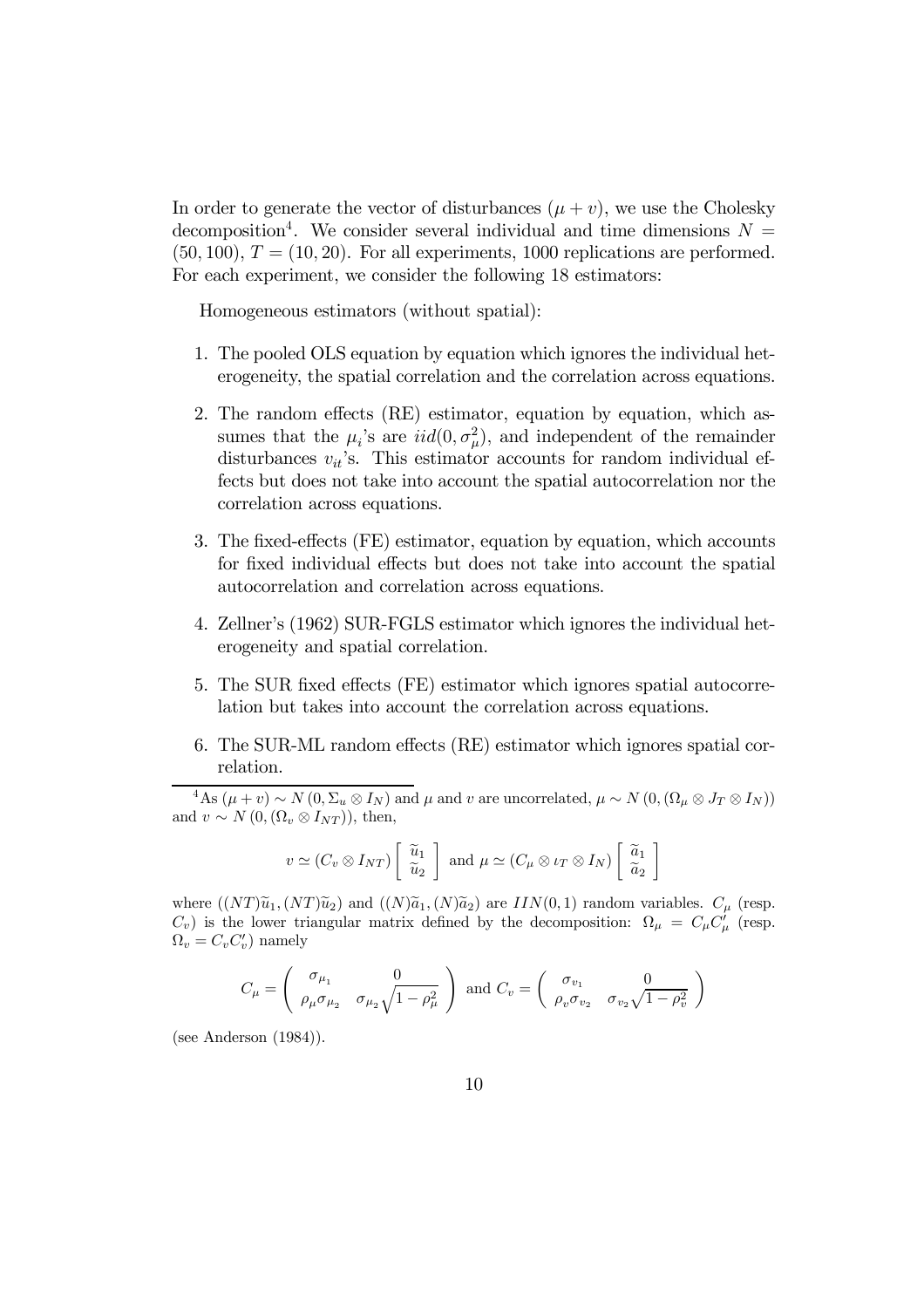7. SUR-FGLS random effects (RE) estimator which ignores spatial correlation.

Homogeneous estimators (with spatial):

- 8. The SUR-ML random effects (RE) estimator which takes into account the spatial autocorrelation of the SAR type.
- 9. The SUR-ML random effects (RE) estimator which takes into account the spatial autocorrelation of the SMA type.
- 10. The SUR-ML fixed effects (FE) estimator which takes into account the spatial autocorrelation of the SAR type.
- 11. The SUR-ML fixed effects (FE) estimator which takes into account the spatial autocorrelation of the SMA type.
- 12. The SUR-FGLS random effects (RE) estimator which takes into account the spatial autocorrelation of the SAR type, using the GM method. In the first step, we estimate each equation with SAR-RE process using the GM spatial panel data estimator proposed by Kapoor, et al. (2007) to obtain consistent estimates of  $\hat{\rho}_j$ ,  $j = 1, 2$ .
- 13. The SUR-FGLS random effects (RE) estimator which takes into account the spatial autocorrelation of the SMA type, using the GM method. In the first step, we estimate each equation with SMA-RE process using the GM spatial panel data estimator proposed by Fingleton (2008*a*) to obtain consistent estimates of  $\lambda_j$ ,  $j = 1, 2$ .

Heterogeneous estimator (without spatial):

14. The average heterogeneous OLS, equation by equation, to obtain a pooled estimator, see Pesaran and Smith (1995).

Heterogeneous estimators (with spatial):

15. The average heterogeneous SUR assuming a SAR specification on the remainder disturbances using Kelejian and Prucha (1999) GM approach to estimate  $\hat{\rho}_{it}$ . This estimates cross-sectional GM-OLS with SAR disturbances for each time period and averages the estimates over time.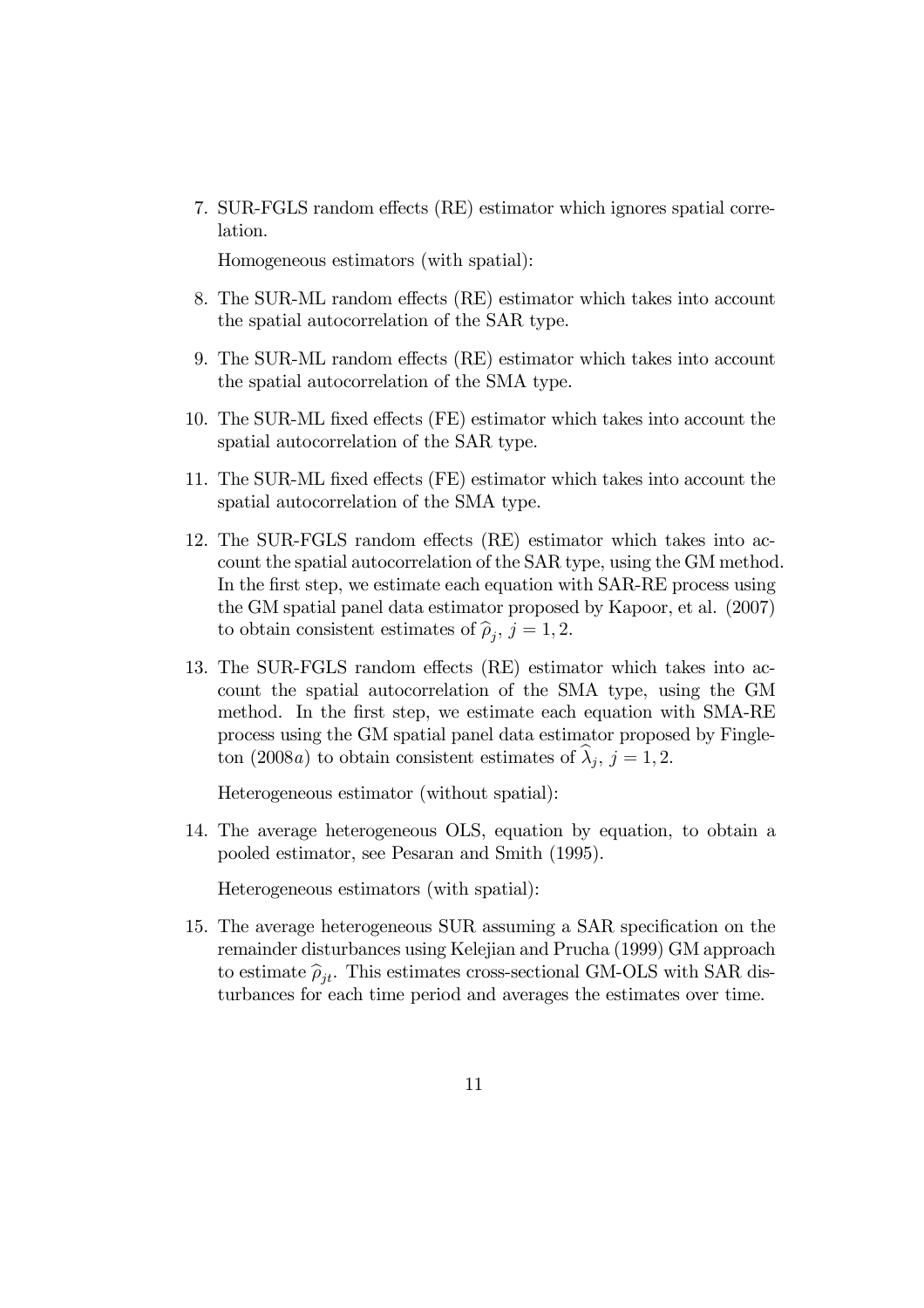- 16. The average heterogeneous SUR assuming a SMA specification on the remainder disturbances using Fingleton (2008b) GM approach to estimate  $\lambda_{jt}$ . This estimates cross-sectional GM-OLS with SMA disturbances for each time period and averages the estimates over time.
- 17. The SUR-FGLS random effects (RE) estimator which takes into account the spatial autocorrelation of the SAR type, using GM-Averagewithin residuals. In the first step, we estimate  $\hat{\rho}_j$ ,  $j = 1, 2$ , using the CM excess section estimates upon seed by Kalajian and Durcha (1000). GM cross-section estimator proposed by Kelejian and Prucha (1999). This computes the cross-sectional GM estimator for each equation with SAR disturbances for each time period and averages the estimates over time  $\widehat{\overline{\rho}}_j = 1/T \sum_{t=1}^T \widehat{\rho}_{jt}, j = 1, 2.$
- 18. The SUR-FGLS random effects (RE) estimator which takes into account the spatial autocorrelation of the SMA type, using GM-Averagewithin residuals. In the first step, we estimate  $\lambda_j$ ,  $j = 1, 2$ , using the GM cross-section estimator proposed by Fingleton  $(2008b)$ . This computes the cross-sectional GM estimator for each equation with SMA disturbances for each time period and averages the estimates over time  $\overline{\lambda}_j = 1/T \sum_{t=1}^T \widehat{\lambda}_{jt}, j = 1, 2.$

We focus on the estimates  $\beta_{1,1}$ ,  $\beta_{1,2}$ ,  $\widehat{\rho}_1$ ,  $\lambda_1$ ,  $\widehat{\rho}_2$ ,  $\lambda_2$ , the standard errors  $\widehat{\sigma}_{\widehat{\beta}_{1,1}}, \widehat{\sigma}_{\widehat{\beta}_{1,2}},$  and the variance components  $\widehat{\sigma}_{\mu}^2$  $\bar{\hat{\theta}}_{\mu_1}^2, \, \widehat{\sigma}_{\mu}^2$  $\overline{\hat{\sigma}^2_{v_2}}, \overline{\hat{\sigma}^2_{v_2}}$  $\hat{\sigma}_{v_1}^2$ ,  $\hat{\sigma}_{v}^2$  $\frac{2}{v_2}, \widehat{\sigma}_{\varepsilon}^2$  $\epsilon_1^2, \hat{\sigma}_\varepsilon^2$  $\frac{z}{\varepsilon_2}$ . Following Kapoor, et al. (2007), we adopt a measure of dispersion which is closely related to the standard measure of root mean square error (RMSE) defined as follows:

$$
\text{RMSE} = \left[ bias^2 + \left(\frac{IQ}{1.35}\right)^2 \right]^{1/2} \tag{36}
$$

where *bias* is the difference between the median and the true value of the parameter, and IQ is the interquantile range defined as  $c_1 - c_2$  where  $c_1$ is the 0.75 quantile and  $c_2$  is the 0.25 quantile. Clearly, if the distribution is normal the median is the mean and, aside from a slight rounding error,  $IQ/1.35$  is the standard deviation. In this case, the measure  $(36)$  reduces to the standard RMSE.

Moreover, we check the prediction-performance of the 18 alternative estimators considered. Here, we use the usual RMSE criterion and compute the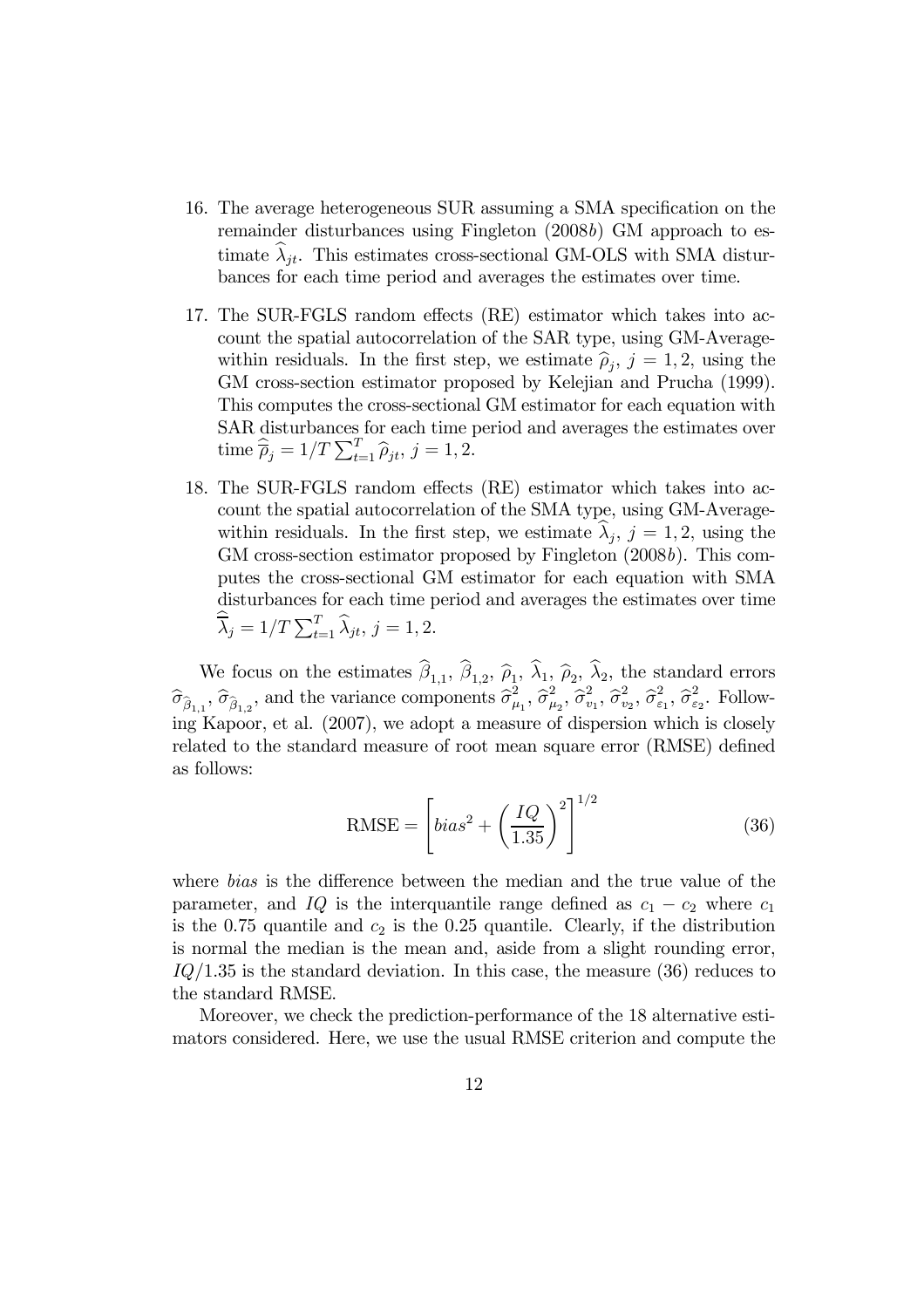out of sample forecast errors for each predictor associated with the 18 estimators. An average RMSE is calculated across the N individuals at different forecasts horizons.

# 5 Monte Carlo results

### 5.1 The Spatial Dependence Specification Effect

#### 5.1.1 RMSE performance of the estimators

Table 1 gives the RMSE for the various estimators considered when the true DGP is a SUR panel model with SAR-RE remainder disturbances. The sample size is  $(N, T) = (50, 10)$ , the weight matrix is  $W(1, 1)$ , i.e., one neighbor behind and one neighbor ahead. The spatial coefficients are  $(\rho_1, \rho_2) = (0.5, 0.3)$  with  $\sigma_u^2$  $_{\mu_1}^2=\sigma_{\mu}^2$  $\mu_{\mu_2}^2 = 1, \sigma_{v_1}^2 = \sigma_{v_2}^2 = 1$  and  $\rho_{\mu} = \rho_v = 0.5$ . Focusing on the RMSE of the slope coefficient of the first equation  $(\beta_{1,1})$ , we observe the following results: Not surprisingly, OLS and average OLS perform the worst because they ignore the spatial correlation, the individual heterogeneity and the cross-equation correlation. Taking into account only the cross-equation correlation by performing Zellner's SUR estimation ignoring the spatial effects and the individual heterogeneity reduces the RMSE from 0.02546 for OLS to 0.02234 for Zellner's SUR. Interestingly, if one performed RE or FE ignoring the spatial effects and the cross-equation correlation, the reduction in RMSE would have been even more (0.01776 and 0.02019, respectively). Correcting for both individual heterogeneity and cross-equation correlation by performing SUR-FE and SUR-FGLS RE reduces the RMSE further to 0.01769 and 0.01577, respectively.

Note also that SUR-RE leads to similar RMSE for feasible GLS and ML, respectively 0.01577 and 0.01593. Correcting for spatial correlation, individual heterogeneity and the cross-equation correlation by performing SUR—ML or SUR-FGLS SAR-RE yields the lowest RMSE of 0.01123 (for feasible GLS) and 0.01140 (for the corresponding ML). The RMSE for SUR SAR-FE using ML is 0.01308. If the wrong spatial structure was used in the estimation, i.e., SMA rather than SAR, the corresponding RMSE for SUR SMA-RE would be 0.01599 for ML and 0.01767 for the SUR-ML SMA-FE. Ignoring the individual effects but not the spatial correlation or the cross-equation correlation, by applying Average SUR SAR yield a RMSE of 0.01855. Interestingly, this RMSE remains almost the same had one misspecified the SAR process and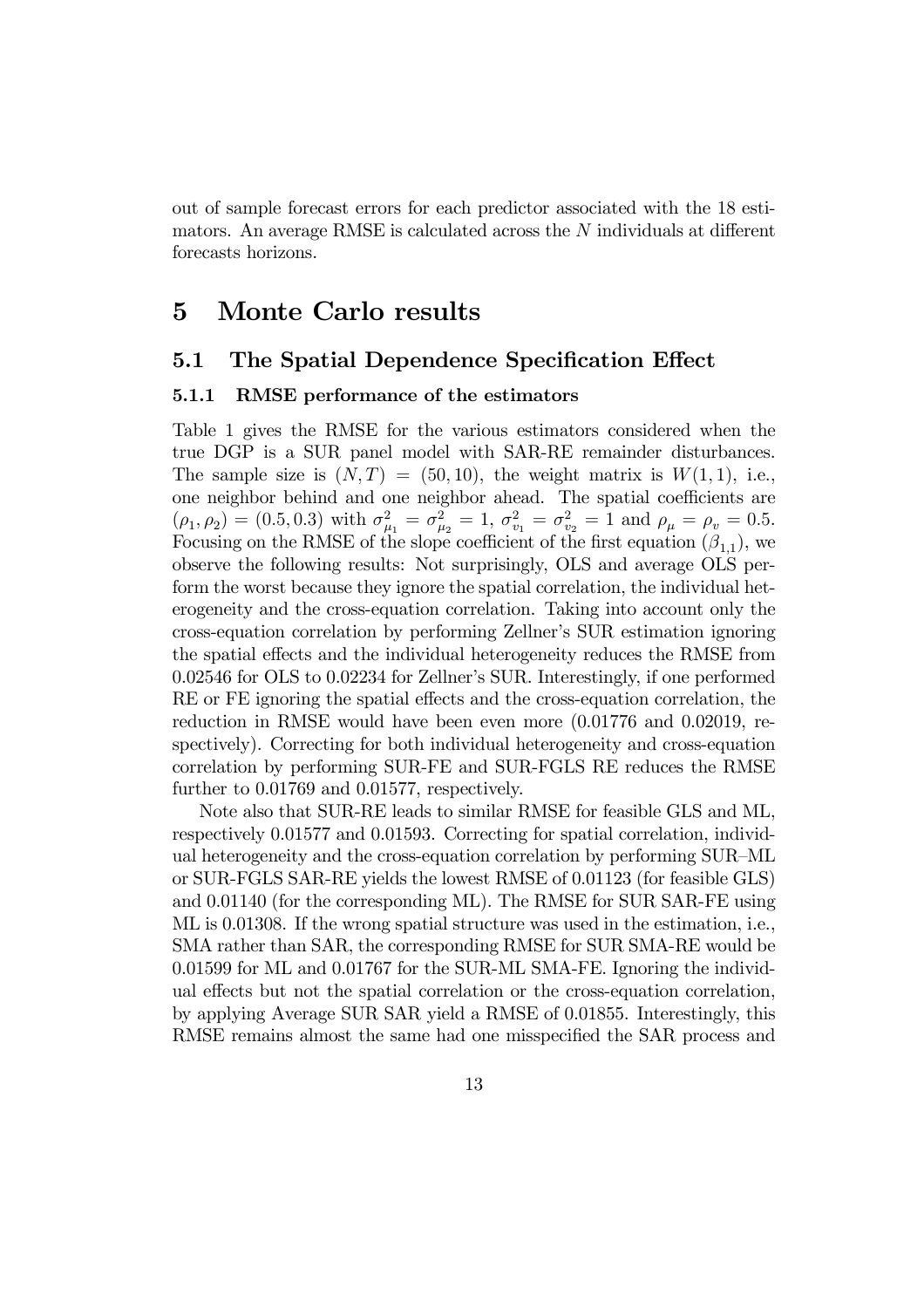performed Average SUR SMA. If we take into account the individual effects, the corresponding heterogeneous RMSE for SUR-FGLS SAR-RE (av.) is 0.01116 and 0.01213 for SUR-FGLS SMA-RE (av.).

Similar results are obtained had we focused on the slope coefficient of the second equation  $\beta_{1,2}$ . Only the magnitudes of the RMSEs would have been different. For example, the RMSE of OLS is 0.02655, that of FE is 0.01566, that of RE is 0.01464. Zellner's SUR is 0.02332. SUR-FE is 0.01477 and SUR-FGLS RE is 0.01417 and 0.01432 for SUR-ML RE. The lowest RMSE is obtained for SUR SAR-RE (0.01230) whether FGLS or ML. Misspecifying the SAR process by a SMA process yields a RMSE of 0.01336 for SUR SMA-RE by FGLS and 0.01248 by ML. The corresponding RMSE for SUR-ML SMA-FE is 0.01512. The heterogeneous estimators yield a RMSE of 0.2685 for average OLS, 0.02146 for Average SUR SAR and 0.02081 for Average SUR SMA. The corresponding heterogeneous RMSE for SUR-FGLS SAR-RE (av.) is 0.01250 and 0.01232 for SUR-FGLS SMA-RE (av.).

Table 2 gives the RMSE for the various estimators considered when the true DGP is a SUR panel model with SMA-RE remainder disturbances. The sample size is  $N = 50$  and  $T = 10$ , the weight matrix is  $W(1, 1)$ , i.e., one neighbor behind and one neighbor ahead. The spatial coefficients are  $(\lambda_1, \lambda_2) = (0.5, 0.3)$  with  $\sigma_\mu^2$  $\sigma_{\mu_1}^2 = \sigma_{\mu}^2 = 1, \ \sigma_{v_1}^2 = \sigma_{v_2}^2 = 1 \text{ and } \rho_{\mu} = \rho_{v} = 0.5.$ Focusing on the RMSE of the slope coefficient of the first equation  $(\beta_{1,1}),$ we observe the following results: OLS and average OLS still perform the worst. Zellner's SUR (0.02136) performs better in terms of RMSE than OLS (0.02488) but worse than RE (0.01475), FE (0.01747), SUR-FE (0.01564), SUR-ML RE (0.01336) and SUR-FGLS RE (0.01343). Correcting for spatial correlation, individual heterogeneity and the cross-equation correlation by performing SUR—ML or SUR-FGLS SMA-RE yields the lowest RMSE of 0.01044 and 0.01025, respectively. If the wrong spatial structure was used in the estimation, i.e., SAR rather than SMA, the corresponding RMSE for SUR SAR-RE would be 0.01038 for FGLS, 0.01052 for ML. Similar results are obtained for the slope coefficient of the second equation  $\beta_{1,2}$ .

Table 3 gives the RMSE for the various estimators considered when the true DGP is a SUR panel model with SAR-RE remainder disturbances. All the parameters are the same as in Table 1, except the spatial coefficients which are now  $(\rho_1, \rho_2) = (0.8, 0.5)$  rather than  $(0.5, 0.3)$ , implying higher spatial autocorrelation of the SAR type. Focusing on the RMSE of the slope coefficient of the first equation  $(\beta_{1,1})$ , we observe the same performance as in Table 1 but the magnitude of the RMSE almost doubles for some estimators.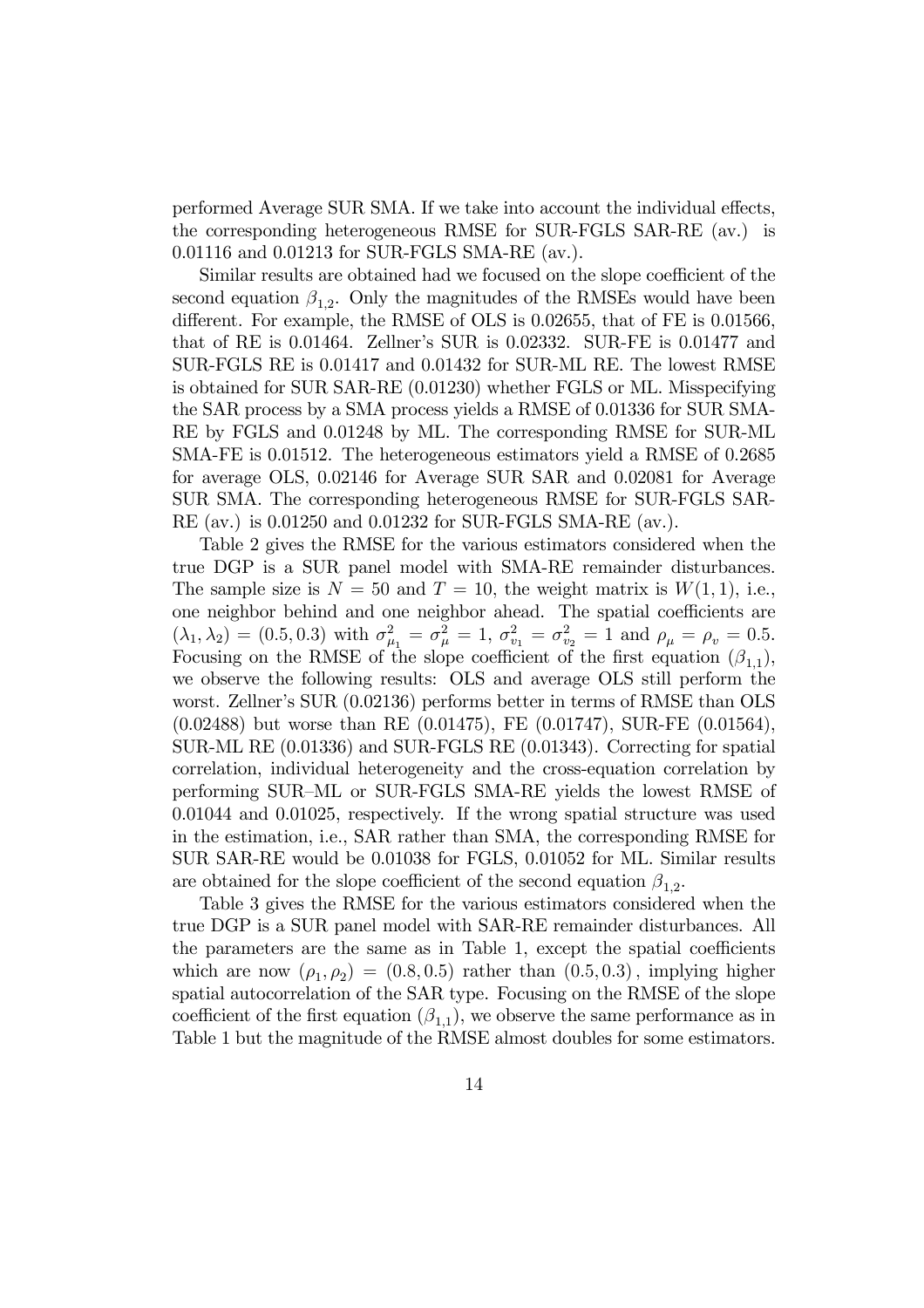For example, OLS and average OLS still perform the worst because they ignore the spatial correlation, the individual heterogeneity and the crossequation correlation. They yield RMSE that is now of the order of 0.0501 and 0.0505 rather than 0.0255 and 0.026, as in Table 1. Zellner's SUR estimation ignoring the spatial effects and the individual heterogeneity yields a RMSE of 0.0449 rather than 0.0223 as in Table 1. If one performed RE or FE ignoring the spatial effects and the cross-equation correlation, the RMSE would have been 0.0289 and 0.0345, rather than 0.0178 and 0.0202, as in Table 1. Correcting for both individual heterogeneity and cross-equation correlation by performing SUR-FE and SUR-FGLS RE yield RMSE of 0.0313 and 0.0273, rather than 0.0177 and 0.0158, as in Table 1.

SUR-RE leads to similar RMSE for feasible GLS and ML, 0.0273 and 0.0272 in Table 3 rather than 0.0159 and 0.0158, as in Table 1. Correcting for spatial correlation, individual heterogeneity and the cross-equation correlation by performing SUR—ML or SUR-FGLS SAR-RE yields the lowest RMSE of 0.0107 (for feasible GLS) and 0.0110 (for the corresponding ML). This is compared to 0.0112 and 0.0114 in Table 1. The RMSE for SUR SAR-FE using ML is 0.0116 in Table 3 compared to 0.0131 in Table 1. If the wrong spatial structure was used in the estimation, i.e., SMA rather than SAR, the corresponding RMSE for SUR SMA-RE would be 0.0125 for ML and 0.0138 for the SUR-ML SMA-FE in Table 3 compared to 0.0160 and 0.0177 in Table 1. Ignoring the individual effects but not the spatial correlation or the cross-equation correlation, by applying Average SUR SAR yield a RMSE of 0.0196 in Table 3 compared to 0.0186 in Table 1. Interestingly, this RMSE is very different from Average SUR SMA (the misspecified estimator) which is now 0.0222 in Table 3 rather than 0.0190 in Table 1. If we take into account the individual effects, the corresponding heterogeneous RMSE for SUR-FGLS SAR-RE (av.) is 0.0111 and 0.0148 for SUR-FGLS SMA-RE (av.) in Table 3 compared to 0.0112 and 0.0121 in Table 1.

Similar results are obtained had we focused on the slope coefficient of the second equation  $\beta_{1,2}$ . Only the magnitudes of the RMSEs would have been different. For example, the RMSE of OLS is 0.0285 in Table 3 compared to 0.0266 in Table 1, that of FE is 0.0204 in Table 3 compared to 0.0157 in Table 1, that of RE is 0.0183 in Table 3 compared to 0.0146 in Table 1. Zellner's SUR is 0.0254 in Table 3 compared to 0.0233 in Table 1. SUR-FE is 0.0178 and SUR-FGLS RE is 0.0167 in Table 3 compared to 0.0148 and 0.0142 in Table 1. The lowest RMSE is obtained for SUR-ML SAR-RE, 0.0120 in Table 3 compared to 0.0123 in Table 1. Misspecifying the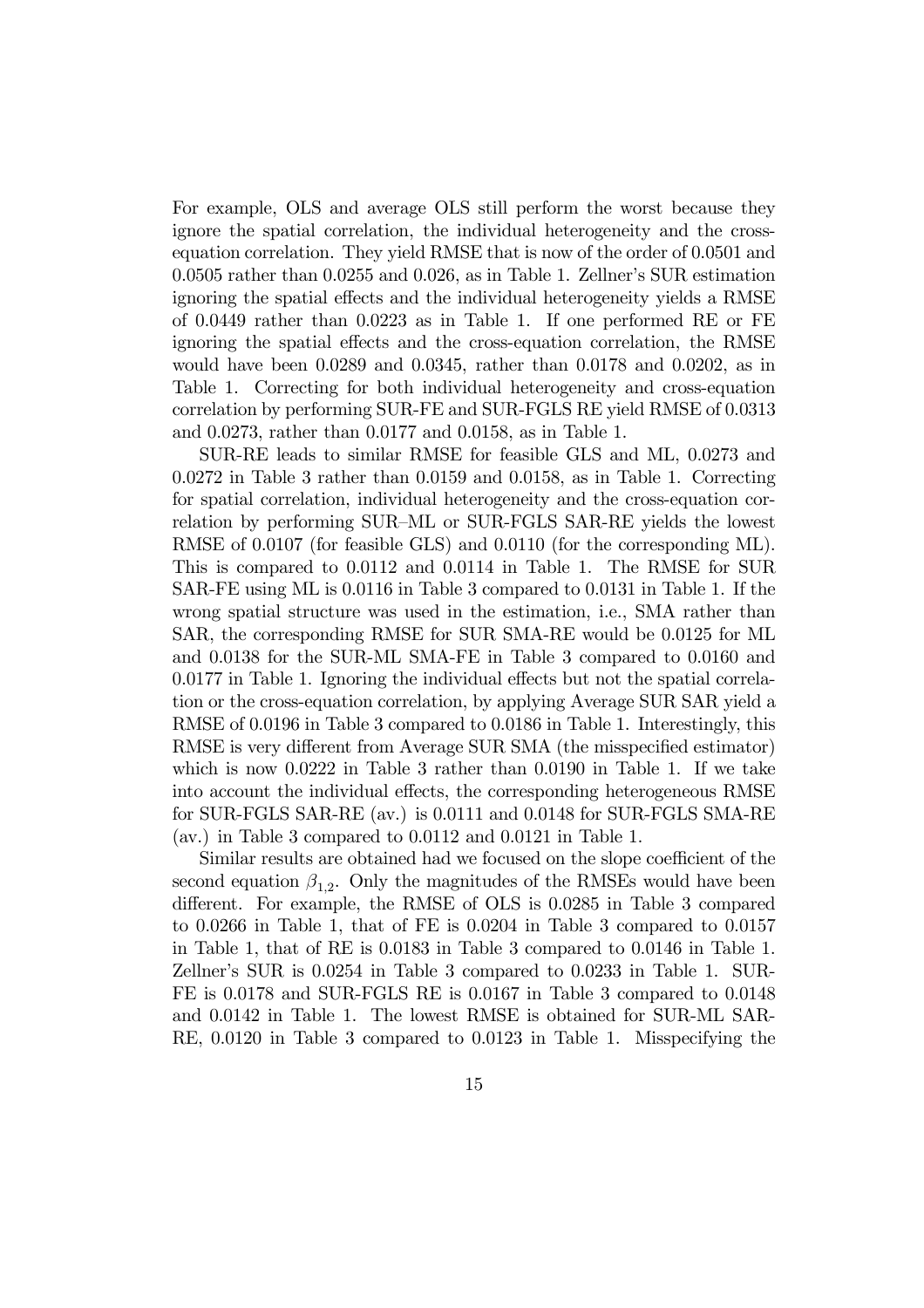SAR process by a SMA process yields a RMSE of 0.0132 for SUR SMA-RE in Table 3 compared to 0.0134 in Table 1. The corresponding RMSE for SUR-ML SMA-FE is 0.0140 in Table 3 compared to 0.0151 in Table 1. The heterogeneous estimators yield a RMSE of 0.0287 for average OLS in Table 3 compared to 0.0269 in Table 1. Average SUR SAR and Average SUR SMA yield RMSE of 0.0200 and 0.0207 in Table 3 compared to 0.0215 and 0.0208 in Table 1. The corresponding heterogeneous RMSE for SUR-FGLS SAR-RE (av.) and SUR-FGLS SMA-RE (av.) are 0.0121 and 0.0129 in Table 3 compared to 0.0125 and 0.0123 in Table 1.

Table 4 gives the RMSE for the various estimators considered when the true DGP is a SUR panel model with SMA-RE remainder disturbances. Compared to Table 2, all the parameters are the same except the spatial coefficients which are now  $(\lambda_1, \lambda_2) = (0.8, 0.5)$  rather than  $(0.5, 0.3)$ , implying higher spatial autocorrelation of the SMA type. Focusing on the RMSE of the slope coefficient of the first equation  $(\beta_{1,1})$ , we observe the following results: OLS and average OLS still perform the worst with RMSE of 0.0270 and 0.0274 in Table 4 compared to 0.0249 and 0.0251 in Table 2. Zellner's SUR yields a RMSE of 0.0236 in Table 4 compared to 0.0214 in Table 2. RE yields 0.0156 in Table 4 compared to 0.0148 in Table 2. FE yields 0.0189 in Table 4 compared to 0.0175 in Table 2. SUR-FE yields 0.0177 in Table 4 compared to 0.0156 in Table 2. SUR-ML RE yields 0.0151 in Table 4 compared to 0.0134 in Table 2. SUR-FGLS RE yields 0.0151 in Table 4 compared to 0.0134 in Table 2. Correcting for spatial correlation, individual heterogeneity and the cross-equation correlation by performing SUR—ML or SUR-FGLS SMA-RE yields the lowest RMSE of 0.0058 and 0.0061 in Table 4 compared to 0.0104 and 0.0103 in Table 2. If the wrong spatial structure was used in the estimation, i.e., SAR rather than SMA, the corresponding RMSE for SUR SAR-RE would be 0.0076 for FGLS, 0.0082 for ML in Table 4 compared to 0.0104 and 0.0105 in Table 2. Similar results are obtained for the slope coefficient of the second equation  $\beta_{1,2}$  but the magnitudes of the RMSEs are higher.

#### 5.1.2 Forecast Accuracy

Table 5 gives the forecast RMSE results when the true DGP is a SUR panel model with SAR-RE remainder disturbances. The sample size is still  $N =$  $50, T = 10$ , and the weight matrix is  $W(1, 1)$ . In general, for  $(\rho_1, \rho_2)$  $(0.5, 0.3)$  with  $\sigma_\mu^2$  $\frac{2}{\mu_1} = \sigma_{\mu}^2$  $\mu_{\mu_2}^2 = 1$ ,  $\sigma_{v_1}^2 = \sigma_{v_2}^2 = 1$  and  $\rho_{\mu} = \rho_v = 0.5$ , the lowest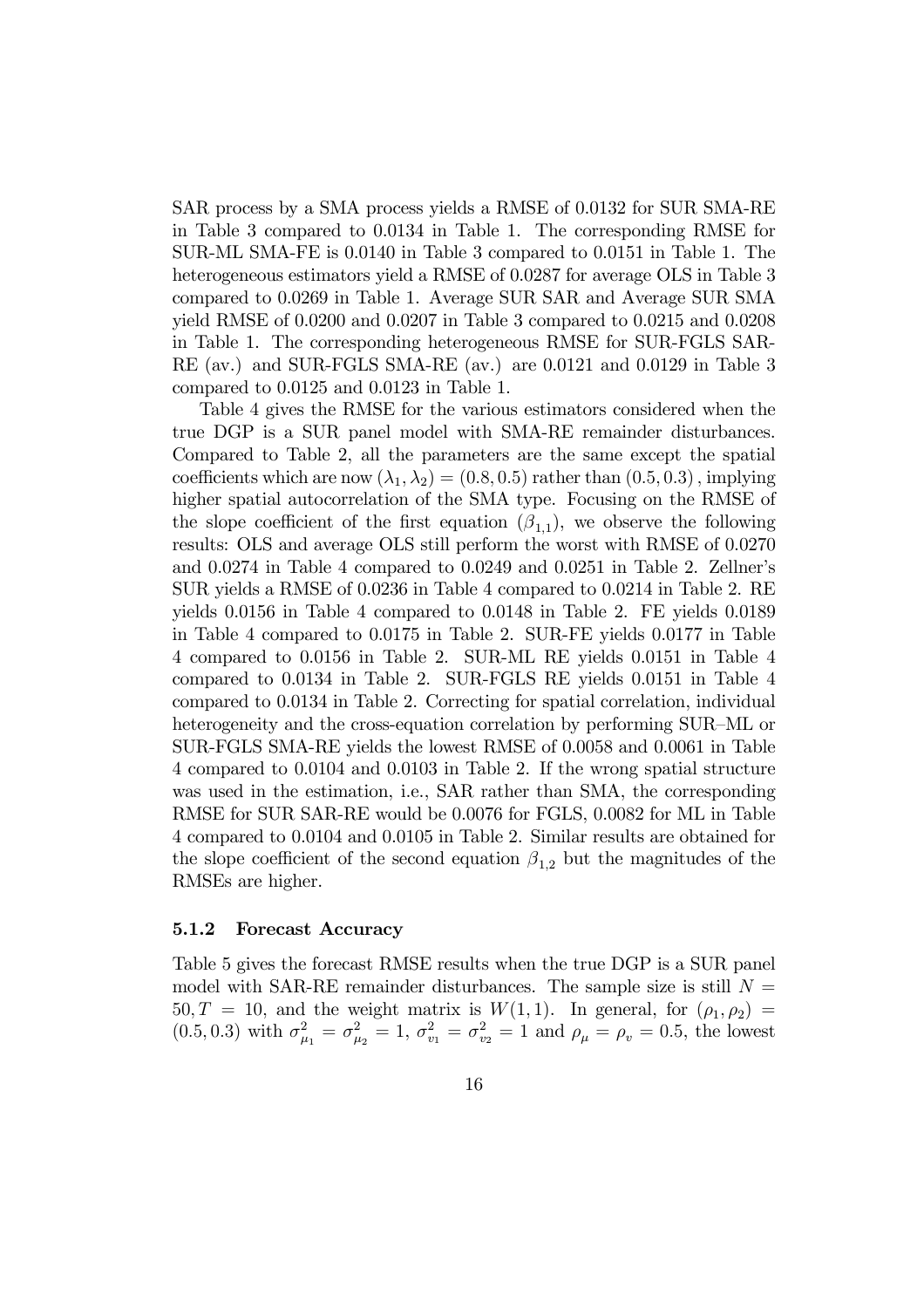forecast RMSE is that of SUR SAR-RE (ML, FGLS and FGLS (av.)). This is followed closely by SMA-RE. Misspecifying the SAR by an SMA in an error component model does not seem to affect the forecast performance as long as it is taken into account. However, the magnitudes of the RMSE in Table 5 (where the true DGP is a SAR-RE process) are higher than those in Table 6 (where the true DGP is a SMA-RE process). Once again, the forecast RMSE based on ML and FGLS are quite similar. Pooled OLS, SUR-FGLS, average heterogeneous OLS, average SUR SAR and average SUR SMA perform worse in terms of forecast RMSE than spatial/panel homogeneous estimators. This forecast performance is robust whether we are predicting one period, two periods or 5 periods ahead and is also reflected in the average over the five years. The gain in forecast performance is substantial once we account for RE or FE and is only slightly improved by additionally accounting for spatial autocorrelation.

Tables 7 and 8 lead to similar RMSE as those reported in Tables 5 and 6 except that the magnitudes of the RMSEs for the first equation are almost double for some forecasts. Compared to Tables 5 and 6, all the parameters are the same except for the spatial coefficients which are now higher  $(\rho_1, \rho_2) = (\lambda_1, \lambda_2) = (0.8, 0.5)$  rather than  $(0.5, 0.3)$ , implying higher spatial autocorrelation. In Table 7, when the true DGP is a SAR panel model with SAR-RE remainder disturbances, the average RMSE is around 2 for the first equation compared to 1 in Tables 5 and 6. OLS, SUR-FGLS, Average SUR SAR and Average SUR SMA continue to perform badly yielding the worst RMSE forecasts.

### 5.2 Sensitivity Analysis

#### 5.2.1 The spatial Weight Matrix effect

For the various estimators considered, Tables 9 and 10 report the RMSE results as Tables 1 and 2 except that the weight matrix is changed from a  $W(1, 1)$  to  $W(5, 5)$ , i.e., five neighbors behind and five neighbors ahead. Except for the magnitudes of the RMSE, the same rankings in terms of RMSE performance are exhibited as before.

For forecasts accuracy, Tables 11 and 12 report the forecast RMSE results as Tables 5 and 6 except that the weight matrix is now  $W(5, 5)$  rather than  $W(1, 1)$ . Except for the magnitudes of the forecast RMSE, the same rankings in terms of RMSE performance are exhibited as before. From our limited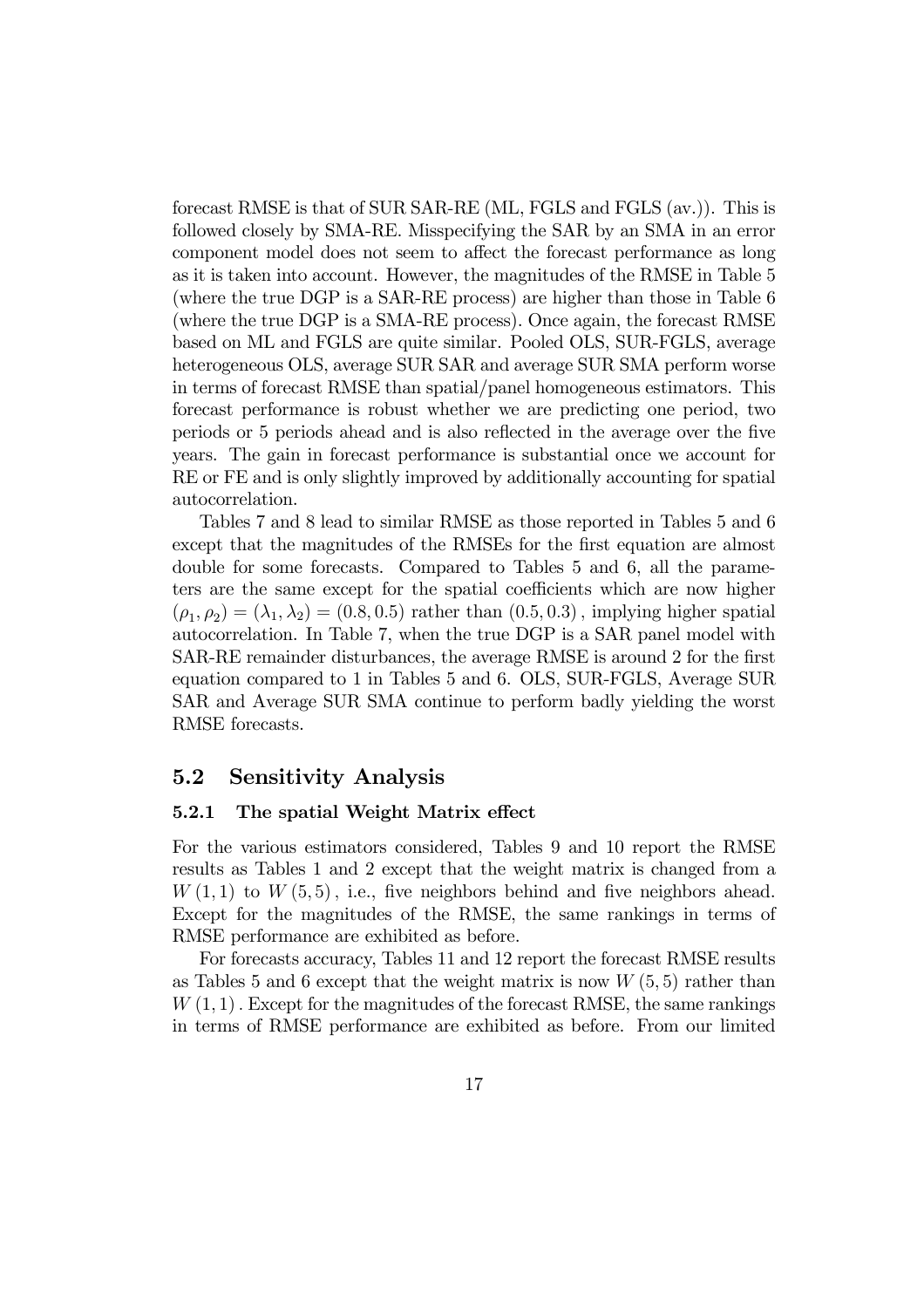experiments, we conclude that our results are robust to the  $W$  matrices considered.

#### 5.2.2 Stronger correlation across equations

In Table 13, we consider a set of experiments with higher correlation across equations. In particular, we let  $\rho_{\mu} = \rho_{\nu} = 0.9$  rather than  $\rho_{\mu} = \rho_{\nu} = 0.5$  as in Table 1. The sample size is still fixed at  $(N, T) = (50, 10)$ , the weight matrix is  $W(1, 1)$ , i.e., one neighbor behind and one neighbor ahead.; the spatial coefficients are  $(\rho_1, \rho_2) = (0.5, 0.3)$  with  $\sigma_u^2$  $\frac{2}{\mu_1} = \sigma_{\mu}^2$  $\sigma_{\nu_1}^2 = 1, \sigma_{\nu_1}^2 = \sigma_{\nu_2}^2 = 1.$  Table 13 gives the RMSE for the various estimators considered when the true DGP is a SUR panel model with SAR-RE remainder disturbances. Focusing on the RMSE of the slope coefficient of the first equation  $(\beta_{1,1})$ , we observe that the estimators that correct for spatial correlation, individual heterogeneity and the cross-equation correlation continue to give the lowest RMSE. Comparing these results with those in Table 1, we find that the RMSE of the SUR-ML SAR-RE estimator is reduced from 0.01140 in Table 1 to 0.00614 in Table 13, while that of OLS increased from 0.02546 in Table 1 to 0.03048 in Table 13. The former takes into account the stronger cross-equation correlation, while the latter does not. In fact, the gain in RMSE, as we go from OLS to SUR-FGLS is more substantial in Table 13 than in Table 1. The former is a reduction of RMSE from 0.0255 to 0.0223, while the latter is a reduction of RMSE from 0.0305 to 0.0140. Similar comparisons substantiate this gain, with RMSE of SUR-FE falling from 0.0177 in Table 1 to 0.0089 in Table 13. Similar results are obtained had we focused on the slope coefficient of the second equation  $\beta_{1,2}$ .

Does this gain in RMSE in the estimates translate into better RMSE forecasts? Table 14 gives the forecast RMSE results when the true DGP is a SUR panel model with SAR-RE remainder disturbances, generated by the corresponding estimates given in Table 13. Comparing the forecasts to those in Table 5 with weaker cross-equation dependence, we see that better estimates in terms of RMSE do translate into better RMSE forecasts for all the homogeneous estimators accounting for spatial effects and heterogeneity. However, the reduction in RMSE forecasts is not huge. This also is true for other estimators like FE, RE, SUR-FE, SUR-ML RE and SUR-FGLS RE, but it does not hold for SUR-FGLS for example.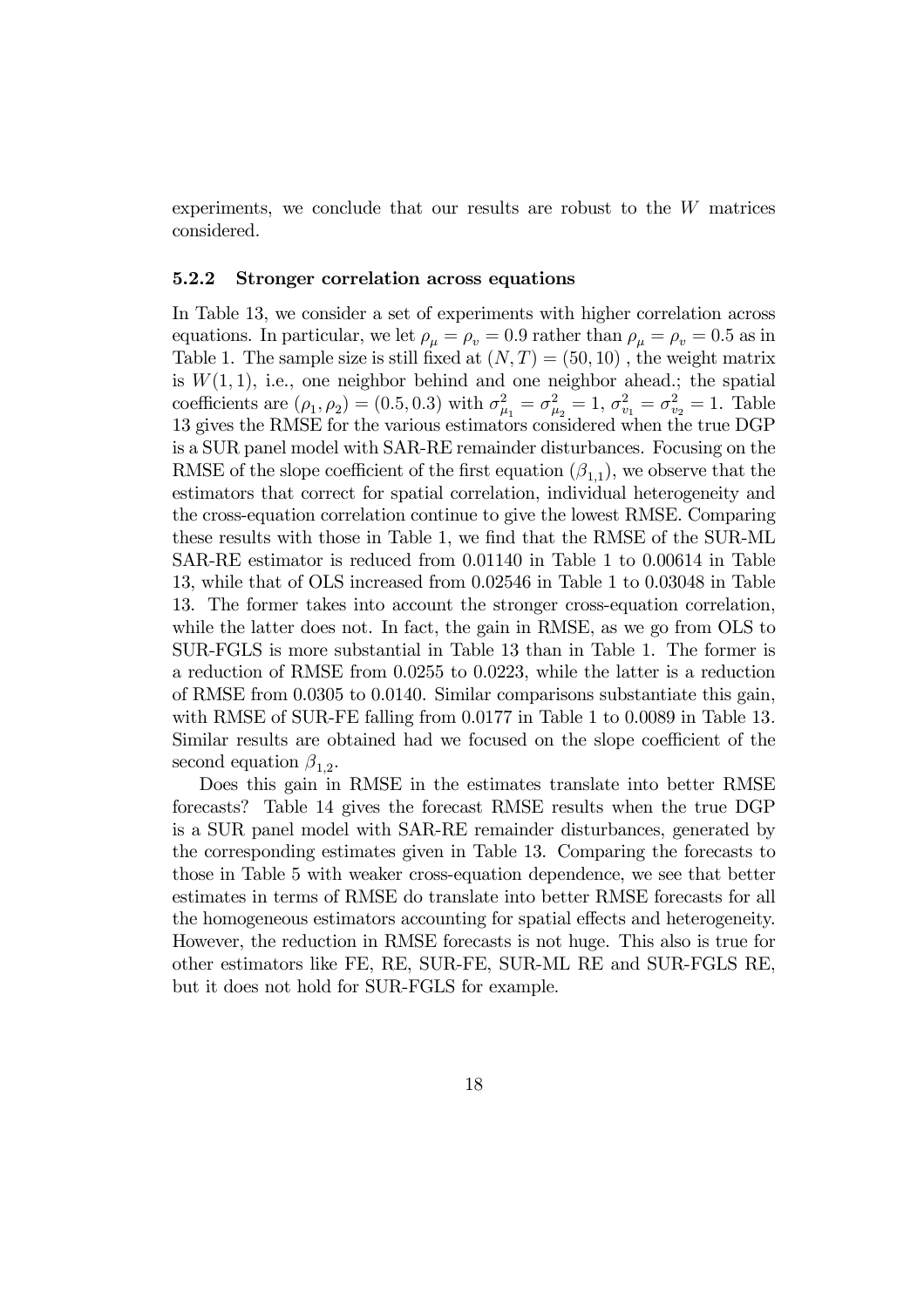# 6 Conclusion

Our Monte Carlo study finds that when the true DGP is SUR with a SAR-RE or SMA-RE remainder disturbances, estimators and forecasts that ignore heterogeneity/spatial correlation and cross-equation correlation, perform badly in terms of the RMSE criteria. For our experiments, accounting for heterogeneity improves the RMSE forecast performance by a big margin, and accounting for spatial correlation improves the RMSE forecast performance, but by a smaller margin. Ignoring both leads to the worst forecasting performance. Heterogeneous estimators based on averaging perform worse than homogeneous estimators in forecasting performance. These Monte Carlo experiments confirm earlier empirical studies that report similar findings but now for multiple equations and SUR estimation.

Acknowledgments This paper was presented at the 15th International Conference on Panel Data at the University of Bonn, Germany, July 3-5, 2009, and at the 3rd World Conference of Spatial Econometrics at the University of Barcelona, Spain, July 8-10, 2009. We would like to thank Joerg Breitung, an anonymous referee and the participants of those conferences for their useful comments and suggestions.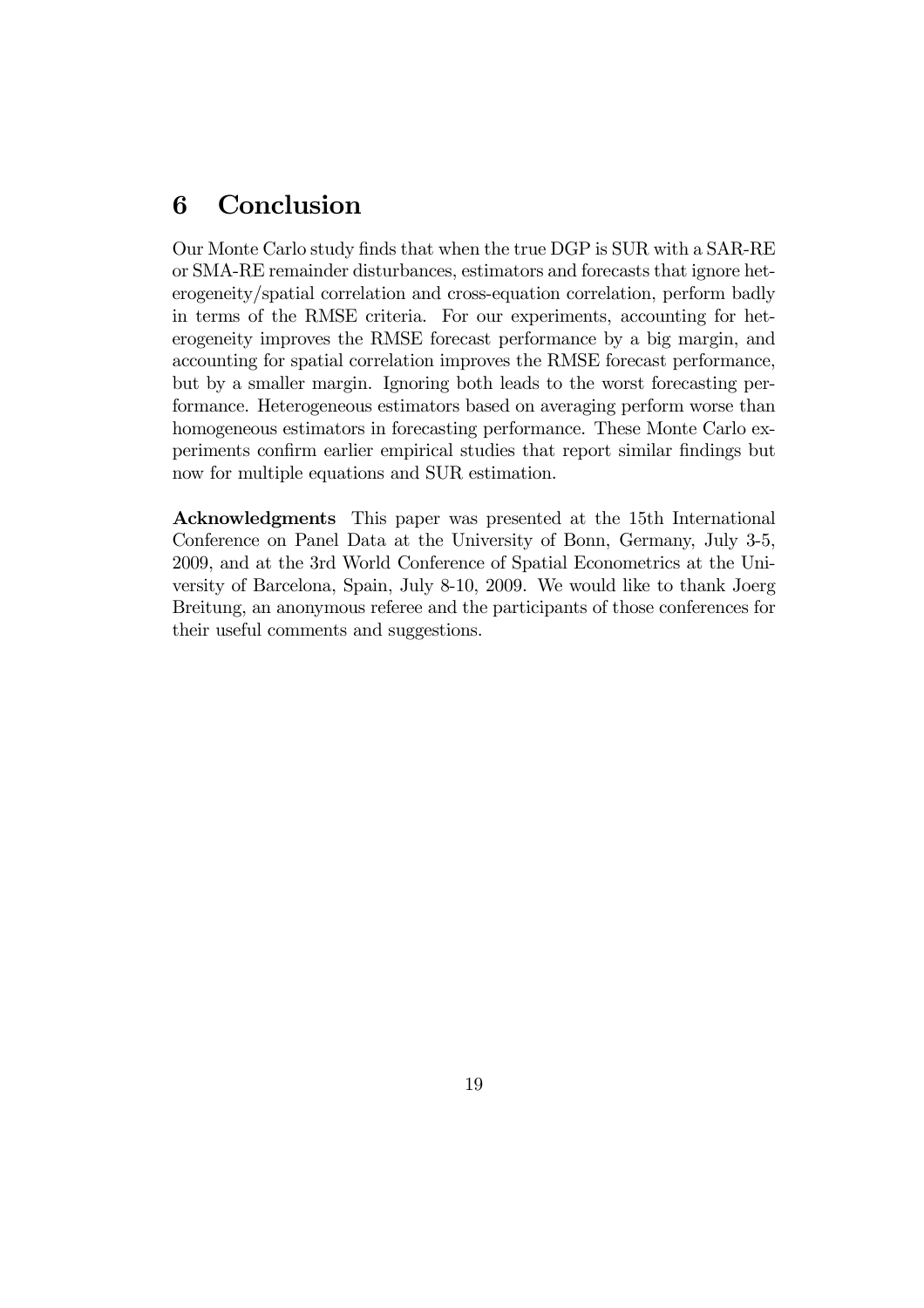# References

- Amemiya T (1971) The estimation of the variances in a variance-components model. International Economic Review 12:1-13
- Anderson T (1984) An introduction to multivariate statistical analysis. Wiley, New York
- Anselin L (1988a) A test for spatial auto-correlation in seemingly unrelated regressions. Economics Letters 28:335-341
- Anselin L (1988b) Spatial econometrics: methods and models. Kluwer Academic Publishers, Dordrecht
- Anselin L, Le Gallo J and Jayet H (2008) Spatial panel econometrics. In: Mátyás L and Sevestre P (eds) The Econometrics of Panel Data: Fundamentals and Recent Developments in Theory and Practice. Ch 19:625-660. Springer-Verlag, Berlin
- Avery RB (1977) Error components and seemingly unrelated regressions. Econometrica 45:199-209
- Baltagi BH (2008) Econometric analysis of panel data. Wiley and Sons, Chichester
- Baltagi BH (1980) On seemingly unrelated regressions with error components. Econometrica 48:1547-1551
- Baltagi BH, Griffin JM, Rich D (1995) Airline deregulation: the cost pieces of the puzzle. International Economic Review 36:245-258
- Baltagi BH, Egger P, Pfaffermayr M (2007) A Monte Carlo study for pure and pretest estimators of a panel data model with spatially autocorrelated disturbances. Center for Policy Research Working Papers 98, Syracuse University
- Baltagi BH, Rich D (2005) Skilled-biased technical change in U.S. manufacturing: A general index approach. Journal of Econometrics 126:549-570
- Beierlein JG, Dunn JW, McConnon JC Jr. (1981) The demand for electricity and natural gas in the Northeastern United States. Review of Economics and Statistics 63:403- 408
- Brown P, Kleidon AW, Marsh TA (1983) New evidence on the nature of size-related anomalies in stock prices. Journal of Financial Economics 12:33-56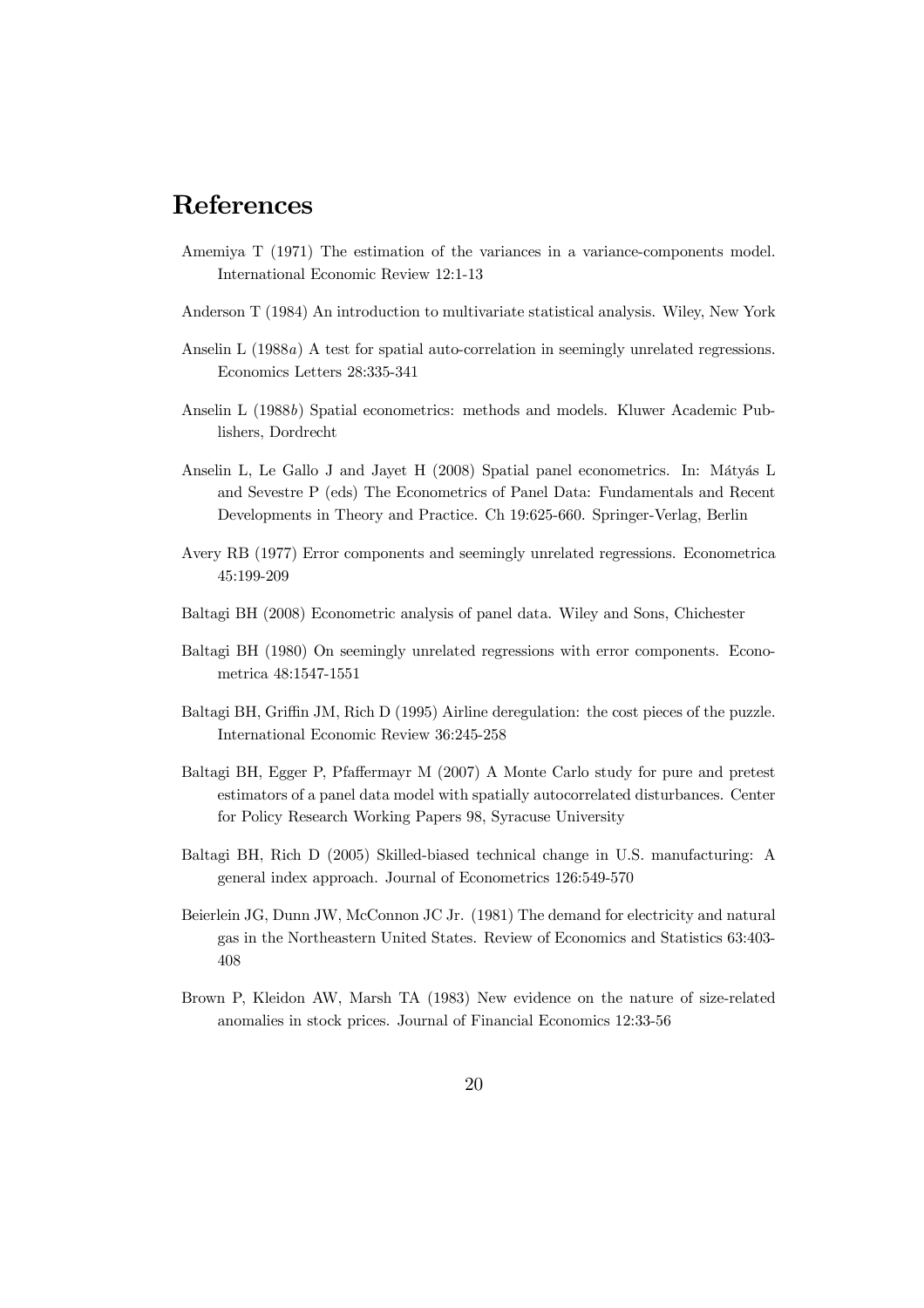- Egger P, Pfaffermayr M (2004) Distance, trade and FDI: a Hausman-Taylor SUR approach. Journal of Applied Econometrics 19:227-246
- Fiebig DG, (2001) Seemingly unrelated regression. In: Baltagi BH (ed.). Chapter 5. A companion to theoretical econometrics. Blackwell, Massachusetts
- Fingleton B (2008a) A generalized method of moments estimator for a spatial model with endogenous spatial lag and spatial moving average errors. Spatial Economic Analysis 3:27-44
- Fingleton B (2008b) A generalized method of moments estimator for a spatial model with moving average errors with application to real estate prices. Empirical Economics 34:35-57
- Howrey EP, Varian HR (1984) Estimating the distributional impact of time-of-day pricing of electricity. Journal of Econometrics 26:65-82
- Kapoor M, Kelejian HH, Prucha IR (2007) Panel data models with spatially correlated error components. Journal of Econometrics 140:97-130
- Kelejian HH, Prucha IR (1999) A generalized moments estimator for the autoregressive parameter in a spatial model. International Economic Review 40:509-533
- Kinal T, Lahiri K (1990) A computational algorithm for multiple equation models with panel data. Economics Letters 34:143—146
- Magnus JR (1982) Multivariate error components analysis of linear and nonlinear regression models by maximum likelihood. Journal of Econometrics 19:239—285
- Pesaran MH, Smith R (1995) Estimating long-run relationships from dynamic heterogenous panels. Journal of Econometrics 68:79—113
- Prucha IR (1984) On the asymptotic efficiency of feasible Aitken estimators for seemingly unrelated regression models with error components. Econometrica 52:203—207
- Sickles RC (1985) A nonlinear multivariate error components analysis of technology and specific factor productivity growth with an application to U.S. airlines. Journal of Econometrics 27:61-78
- Srivastava VK, Dwivedi TD (1979) Estimation of seemingly unrelated regression equations: A brief survey. Journal of Econometrics 10:15-32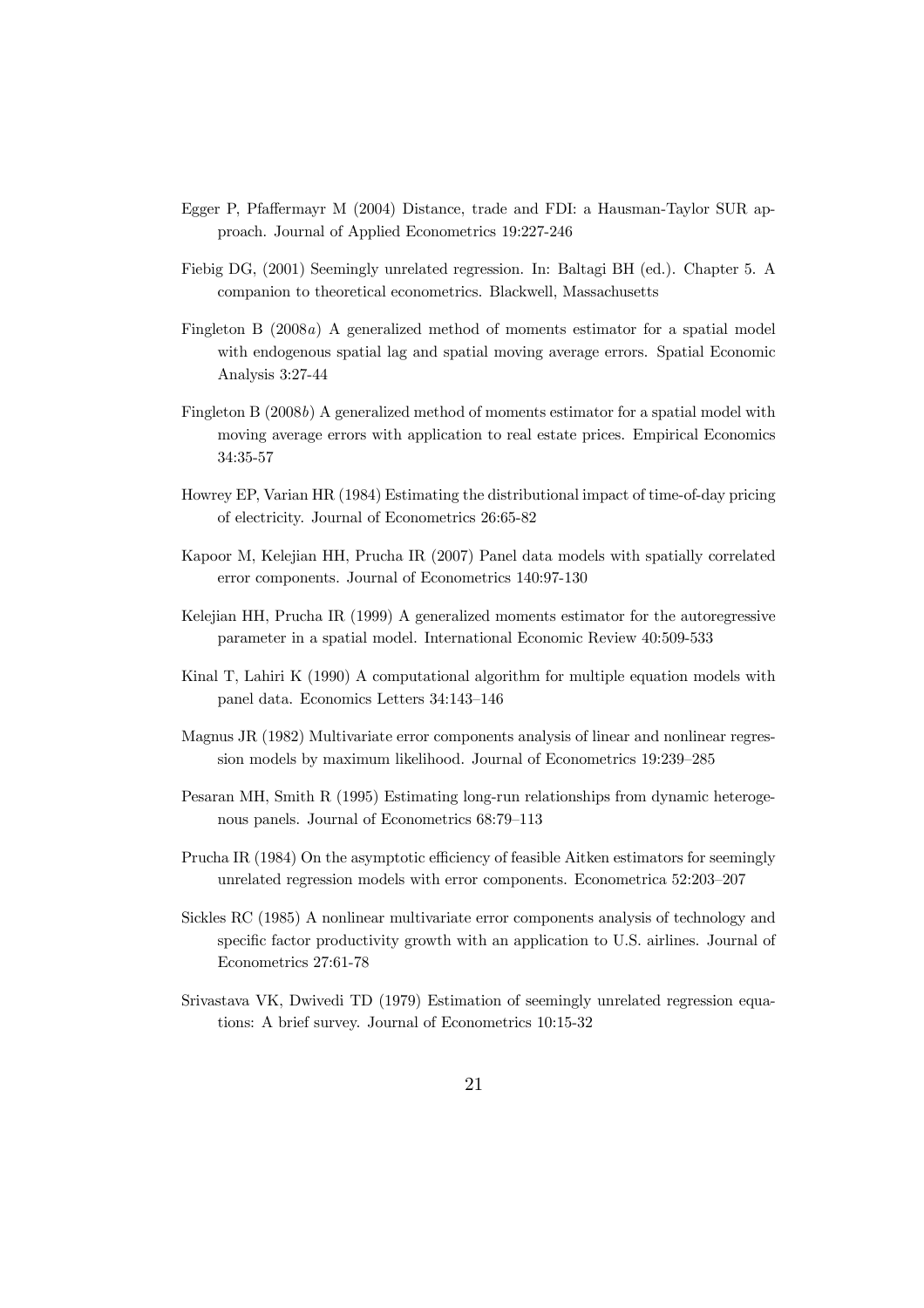- Srivastava VK, Giles DEA (1987) Seemingly unrelated regression equations models: estimation and inference. Marcel Dekker, New York
- Verbon HAA (1980) Testing for heteroscedasticity in a model of seemingly unrelated regression equations with variance components (SUREVC). Economics Letters 5:149- 153
- Wan GH, Griffiths WE, Anderson JR (1992) Using panel data to estimate risk effects in seemingly unrelated production functions. Empirical Economics 17:35-49
- Wang X, Kockelman KM (2007) Specification and estimation of a spatially and temporally autocorrelated seemingly unrelated regression model: application to crash rates in China. Transportation 34:281-300
- Zellner A (1962) An efficient method of estimating seemingly unrelated regression equations and tests for aggregation bias. Journal of the American Statistical Association 57:348-368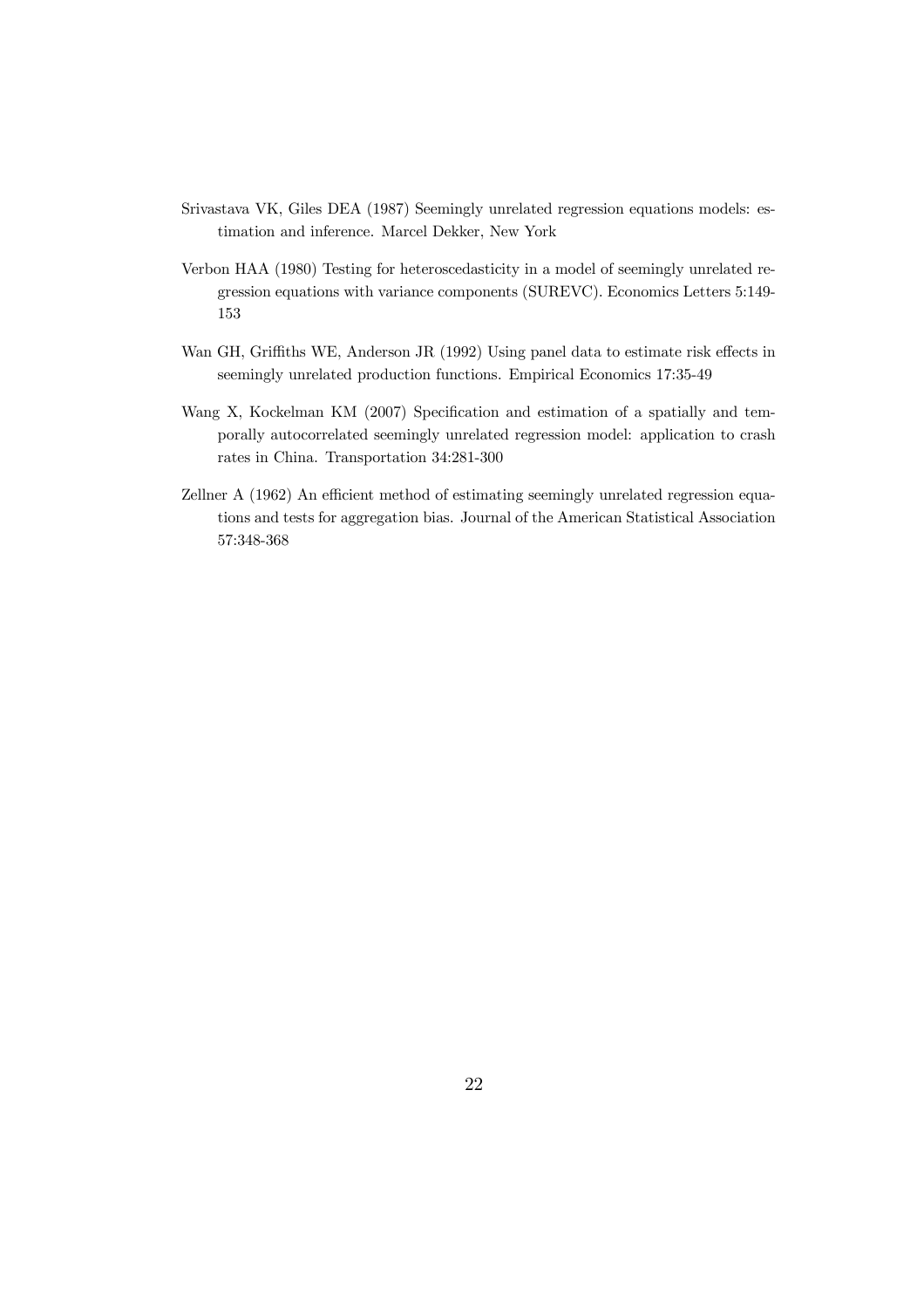|                          | $\hat{\beta}_{\scriptscriptstyle\!\scriptscriptstyle 1,1}$ | $\boldsymbol{\hat{\sigma}}_{_{\beta_{\text{i},1}}}$ | $\hat{\pmb \beta}_{\scriptscriptstyle 1,2}$ | $\pmb{\hat{\sigma}}_{_{\hat{\beta}_{\!,2}}}$ | $(\hat{\lambda}_1)$<br>$\hat{\rho}_{\shortparallel}$ | $(\hat{\lambda}_2)$<br>$\hat{\rho}_{\scriptscriptstyle 2}^{}$ | $\boldsymbol{\hat{\sigma}}^{\scriptscriptstyle 2}_{\scriptscriptstyle \mu_{\scriptscriptstyle 1}}$ | $\hat{\boldsymbol{\sigma}}^{_2}$<br>$\mu_{2}$ | $\boldsymbol{\hat{\sigma}}^{_2}$<br>$v_1$ | $\hat{\sigma}^{\scriptscriptstyle 2}_{\scriptscriptstyle \cdots}$<br>$\nu_2$ |
|--------------------------|------------------------------------------------------------|-----------------------------------------------------|---------------------------------------------|----------------------------------------------|------------------------------------------------------|---------------------------------------------------------------|----------------------------------------------------------------------------------------------------|-----------------------------------------------|-------------------------------------------|------------------------------------------------------------------------------|
| Homogeneous estimators   |                                                            |                                                     |                                             |                                              |                                                      |                                                               |                                                                                                    |                                               |                                           |                                                                              |
| (without spatial)        |                                                            |                                                     |                                             |                                              |                                                      |                                                               |                                                                                                    |                                               |                                           |                                                                              |
| <b>OLS</b>               | 0.02546                                                    | 0.00214                                             | 0.02655                                     | 0.00109                                      |                                                      |                                                               |                                                                                                    |                                               |                                           |                                                                              |
| <b>RE</b>                | 0.01776                                                    | 0.00579                                             | 0.01464                                     | 0.00320                                      | —                                                    | —                                                             | 0.57852                                                                                            | 0.27427                                       | 0.54896                                   | 0.16645                                                                      |
| FE                       | 0.02019                                                    | 0.00832                                             | 0.01566                                     | 0.00492                                      |                                                      |                                                               |                                                                                                    |                                               | 0.55235                                   | 0.16874                                                                      |
| <b>SUR-FGLS</b>          | 0.02234                                                    | 0.00083                                             | 0.02332                                     | 0.00117                                      |                                                      |                                                               |                                                                                                    |                                               |                                           |                                                                              |
| SUR-FE                   | 0.01769                                                    | 0.00481                                             | 0.01477                                     | 0.00194                                      |                                                      |                                                               |                                                                                                    |                                               | 0.39753                                   | 0.08118                                                                      |
| SUR-ML RE                | 0.01593                                                    | 0.00373                                             | 0.01432                                     | 0.00128                                      |                                                      |                                                               | 0.56557                                                                                            | 0.28513                                       | 0.54844                                   | 0.16776                                                                      |
| SUR-FGLS RE              | 0.01577                                                    | 0.00377                                             | 0.01417                                     | 0.00131                                      |                                                      |                                                               | 0.57422                                                                                            | 0.28732                                       | 0.54617                                   | 0.16729                                                                      |
| Homogeneous estimators   |                                                            |                                                     |                                             |                                              |                                                      |                                                               |                                                                                                    |                                               |                                           |                                                                              |
| (with spatial)           |                                                            |                                                     |                                             |                                              |                                                      |                                                               |                                                                                                    |                                               |                                           |                                                                              |
| SUR-ML SAR-RE            | 0.01140                                                    | 0.00051                                             | 0.01230                                     | 0.00041                                      | 0.03544                                              | 0.03895                                                       | 0.21047                                                                                            | 0.21461                                       | 0.06703                                   | 0.06530                                                                      |
| <b>SUR-ML SMA-RE</b>     | 0.01599                                                    | 0.00052                                             | 0.01248                                     | 0.00042                                      | 0.04065                                              | 0.03934                                                       | 0.37615                                                                                            | 0.23816                                       | 0.33543                                   | 0.11636                                                                      |
| SUR-ML SAR-FE            | 0.01308                                                    | 0.00127                                             | 0.01361                                     | 0.00059                                      | 0.03561                                              | 0.03983                                                       |                                                                                                    |                                               | 0.12174                                   | 0.12376                                                                      |
| <b>SUR-ML SMA-FE</b>     | 0.01767                                                    | 0.00161                                             | 0.01512                                     | 0.00064                                      | 0.05470                                              | 0.03958                                                       |                                                                                                    |                                               | 0.19288                                   | 0.06885                                                                      |
| SUR-FGLS SAR-RE          | 0.01123                                                    | 0.00047                                             | 0.01231                                     | 0.00042                                      | 0.03761                                              | 0.04425                                                       | 0.21307                                                                                            | 0.22302                                       | 0.06850                                   | 0.06661                                                                      |
| SUR-FGLS SMA-RE          | 0.01155                                                    | 0.00093                                             | 0.01336                                     | 0.00047                                      | 0.10315                                              | 0.05350                                                       | 0.54627                                                                                            | 0.24893                                       | 0.47524                                   | 0.12746                                                                      |
| Heterogeneous estimator  |                                                            |                                                     |                                             |                                              |                                                      |                                                               |                                                                                                    |                                               |                                           |                                                                              |
| (without spatial)        |                                                            |                                                     |                                             |                                              |                                                      |                                                               |                                                                                                    |                                               |                                           |                                                                              |
| Av. Heterogeneous OLS    | 0.02602                                                    | 0.00241                                             | 0.02685                                     | 0.00127                                      |                                                      |                                                               |                                                                                                    |                                               |                                           |                                                                              |
| Heterogeneous estimators |                                                            |                                                     |                                             |                                              |                                                      |                                                               |                                                                                                    |                                               |                                           |                                                                              |
| (with spatial)           |                                                            |                                                     |                                             |                                              |                                                      |                                                               |                                                                                                    |                                               |                                           |                                                                              |
| Average SUR SAR          | 0.01855                                                    | 0.00314                                             | 0.02146                                     | 0.00214                                      | 0.06758                                              | 0.05327                                                       |                                                                                                    |                                               |                                           |                                                                              |
| Average SUR SMA          | 0.01895                                                    | 0.00384                                             | 0.02081                                     | 0.00213                                      | 0.10453                                              | 0.06167                                                       |                                                                                                    |                                               |                                           |                                                                              |
| SUR-FGLS SAR-RE (av.)    | 0.01116                                                    | 0.00055                                             | 0.01250                                     | 0.00047                                      | (1)                                                  | (1)                                                           | 0.21215                                                                                            | 0.21548                                       | 0.07578                                   | 0.06757                                                                      |
| SUR-FGLS SMA-RE (av.)    | 0.01213                                                    | 0.00097                                             | 0.01232                                     | 0.00052                                      | (2)                                                  | (2)                                                           | 0.50194                                                                                            | 0.27247                                       | 0.42749                                   | 0.14235                                                                      |

Table 1 - RMSE of coefficients, standard errors and variances - ( $\rho_1,\rho_2$ ) = (0.5,0.3), ( $\rho_\mu,\rho_v$ ) = (0.5,0.5), (N,T)=(50,10), SAR data generating process for  $\bm{\epsilon}$ , W(1,1), 1000 replications

(1) We have used the average values  $\hat{\overline{\rho}}_1$  and  $\hat{\overline{\rho}}_2$  of average SUR SAR estimator.  $\quad$  (2) We have used the average values  $\overline{\lambda}_1$  et  $\overline{\lambda}_2$  of average SUR SMA estimator.  $\hat{\bar{\sigma}}_1$  and  $\hat{\bar{\rho}}_2$  $\mathcal{L}_2$  is a complete that the commutation  $\mathcal{L}_1$  and the contract of the complete  $\mathcal{L}_1$ ˆ $\lambda_{1}$  et  $\lambda_{2}$ ˆλ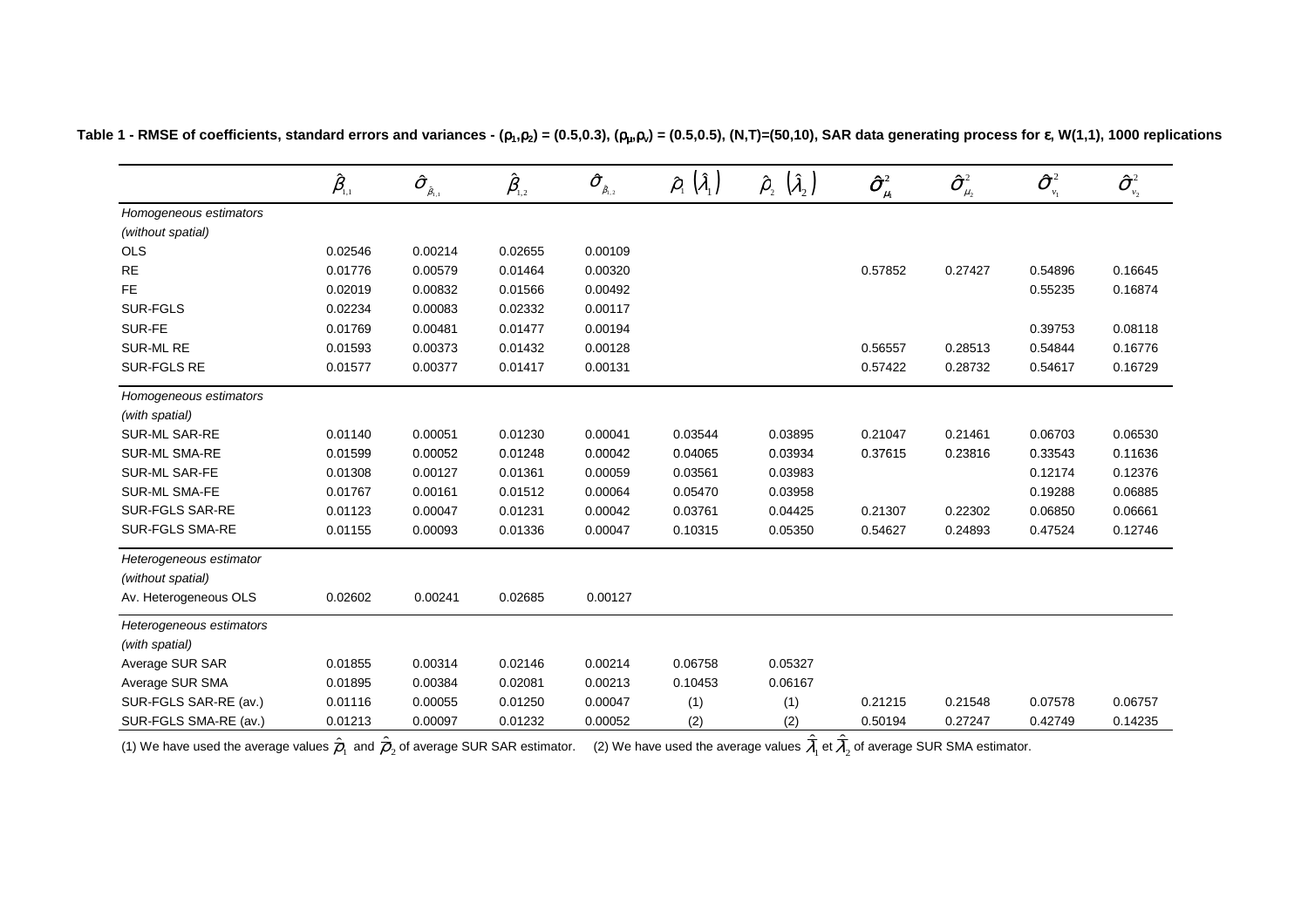|                                            | $\hat{\beta}_{\scriptscriptstyle\!\scriptscriptstyle 1,1}$ | $\hat{\sigma}_{_{\hat{\beta}_{\text{I},\text{i}}}}$ | $\hat{\pmb \beta}_{\scriptscriptstyle 1,2}$ | $\pmb{\widehat{\sigma}}_{_{\hat{\beta}_{\mathsf{I},2}}}$ | $(\hat{\lambda}_1)$<br>$\hat{\rho}_{_{1}}$ | $\left(\hat{\lambda}_{_2}\right)$<br>$\hat{\rho}_{\scriptscriptstyle 2}^{}$ | $\hat{\sigma}_{_{\mu_{\text{\tiny{l}}}}}^{\text{\tiny{2}}}$ | $\boldsymbol{\hat{\sigma}}^{\scriptscriptstyle 2}_{\scriptscriptstyle \mu_2}$ | $\boldsymbol{\hat{\sigma}}^{\text{\tiny 2}}$<br>$v_1$ | $\pmb{\hat{\sigma}}_{\nu_2}^2$ |
|--------------------------------------------|------------------------------------------------------------|-----------------------------------------------------|---------------------------------------------|----------------------------------------------------------|--------------------------------------------|-----------------------------------------------------------------------------|-------------------------------------------------------------|-------------------------------------------------------------------------------|-------------------------------------------------------|--------------------------------|
| Homogeneous estimators                     |                                                            |                                                     |                                             |                                                          |                                            |                                                                             |                                                             |                                                                               |                                                       |                                |
| (without spatial)                          |                                                            |                                                     |                                             |                                                          |                                            |                                                                             |                                                             |                                                                               |                                                       |                                |
| <b>OLS</b>                                 | 0.02488                                                    | 0.00258                                             | 0.02497                                     | 0.00133                                                  |                                            |                                                                             |                                                             |                                                                               |                                                       |                                |
| <b>RE</b>                                  | 0.01475                                                    | 0.00533                                             | 0.01532                                     | 0.00317                                                  | $\overline{\phantom{0}}$                   | —                                                                           | 0.28950                                                     | 0.24350                                                                       | 0.15034                                               | 0.08454                        |
| <b>FE</b>                                  | 0.01747                                                    | 0.00727                                             | 0.01685                                     | 0.00468                                                  |                                            |                                                                             |                                                             |                                                                               | 0.15245                                               | 0.08576                        |
| <b>SUR-FGLS</b>                            | 0.02136                                                    | 0.00101                                             | 0.02124                                     | 0.00096                                                  | $\overline{\phantom{0}}$                   |                                                                             |                                                             |                                                                               |                                                       |                                |
| SUR-FE                                     | 0.01564                                                    | 0.00416                                             | 0.01476                                     | 0.00182                                                  | $\overline{\phantom{0}}$                   |                                                                             |                                                             |                                                                               | 0.08210                                               | 0.09430                        |
| <b>SUR-ML RE</b>                           | 0.01336                                                    | 0.00321                                             | 0.01369                                     | 0.00122                                                  |                                            |                                                                             | 0.28952                                                     | 0.24251                                                                       | 0.15174                                               | 0.08527                        |
| SUR-FGLS RE                                | 0.01343                                                    | 0.00324                                             | 0.01364                                     | 0.00124                                                  |                                            |                                                                             | 0.28950                                                     | 0.24350                                                                       | 0.15034                                               | 0.08454                        |
| Homogeneous estimators<br>(with spatial)   |                                                            |                                                     |                                             |                                                          |                                            |                                                                             |                                                             |                                                                               |                                                       |                                |
| SUR-ML SAR-RE                              | 0.01052                                                    | 0.00053                                             | 0.01219                                     | 0.00043                                                  | 0.04559                                    | 0.04016                                                                     | 0.30281                                                     | 0.22340                                                                       | 0.22305                                               | 0.10913                        |
| SUR-ML SMA-RE                              | 0.01044                                                    | 0.00043                                             | 0.01225                                     | 0.00046                                                  | 0.03427                                    | 0.03805                                                                     | 0.22293                                                     | 0.21804                                                                       | 0.06961                                               | 0.06732                        |
| SUR-ML SAR-FE                              | 0.01109                                                    | 0.00114                                             | 0.01363                                     | 0.00076                                                  | 0.04500                                    | 0.04064                                                                     |                                                             |                                                                               | 0.29984                                               | 0.19095                        |
| <b>SUR-ML SMA-FE</b>                       | 0.01065                                                    | 0.00068                                             | 0.01351                                     | 0.00069                                                  | 0.03590                                    | 0.04159                                                                     | $\overline{\phantom{0}}$                                    | $\overline{\phantom{0}}$                                                      | 0.14357                                               | 0.12701                        |
| SUR-FGLS SAR-RE                            | 0.01038                                                    | 0.00052                                             | 0.01233                                     | 0.00044                                                  | 0.04043                                    | 0.04654                                                                     | 0.25640                                                     | 0.20979                                                                       | 0.23270                                               | 0.11318                        |
| SUR-FGLS SMA-RE                            | 0.01025                                                    | 0.00050                                             | 0.01224                                     | 0.00046                                                  | 0.05005                                    | 0.04877                                                                     | 0.22611                                                     | 0.22248                                                                       | 0.07623                                               | 0.06928                        |
| Heterogeneous estimator                    |                                                            |                                                     |                                             |                                                          |                                            |                                                                             |                                                             |                                                                               |                                                       |                                |
| (without spatial)<br>Av. Heterogeneous OLS | 0,02513                                                    | 0,00281                                             | 0,02586                                     | 0,00151                                                  |                                            |                                                                             |                                                             |                                                                               |                                                       |                                |
| Heterogeneous estimators                   |                                                            |                                                     |                                             |                                                          |                                            |                                                                             |                                                             |                                                                               |                                                       |                                |
| (with spatial)                             |                                                            |                                                     |                                             |                                                          |                                            |                                                                             |                                                             |                                                                               |                                                       |                                |
| Average SUR SAR                            | 0.01855                                                    | 0.00169                                             | 0.02003                                     | 0.00221                                                  | 0.12443                                    | 0.11145                                                                     |                                                             |                                                                               |                                                       |                                |
| Average SUR SMA                            | 0.01809                                                    | 0.00191                                             | 0.01991                                     | 0.00220                                                  | 0.15609                                    | 0.15127                                                                     |                                                             |                                                                               |                                                       |                                |
| SUR-FGLS SAR-RE (av.)                      | 0.01065                                                    | 0.00066                                             | 0.01217                                     | 0.00045                                                  | (1)                                        | (1)                                                                         | 0.25806                                                     | 0.21525                                                                       | 0.21868                                               | 0.11204                        |
| SUR-FGLS SMA-RE (av.)                      | 0.01057                                                    | 0.00073                                             | 0.01238                                     | 0.00054                                                  | (2)                                        | (2)                                                                         | 0.22717                                                     | 0.21401                                                                       | 0.07641                                               | 0.06975                        |

ˆ

ˆ

Table 2 - RMSE of coefficients, standard errors and variances - ( $\lambda_1,\lambda_2$ ) = (0.5,0.3), ( $\rho_\mu,\rho_v$ ) = (0.5,0.5), (N,T)=(50,10), SMA data generating process for  $\bm{\epsilon}$ , W(1,1), 1000 replications

(1) We have used the average values  $\overline{\rho}_{\scriptscriptstyle 1}$  and  $\overline{\rho}_{\scriptscriptstyle 2}$  of average SUR SAR estimator.  $\quad$  (2) We have used the average values  $\lambda_{\scriptscriptstyle 1}$  et  $\lambda_{\scriptscriptstyle 2}$  of average SUR SMA estimator.  $\lambda_{\!\scriptscriptstyle 1}$  et  $\lambda_{\!\scriptscriptstyle 2}$  $\rho_{_1}$  and  $\rho_{_2}$  of average SUR SAR estimator. (2) We have used the average values  $\lambda_{_1}$  et  $\lambda$  $\hat{\overline\theta}_1$  and  $\hat{\overline{\rho}}_2$  of average SUR SAR estimator.  $\quad$  (2) We have used the average values  $\overline\lambda_1$  et  $\overline\lambda_2$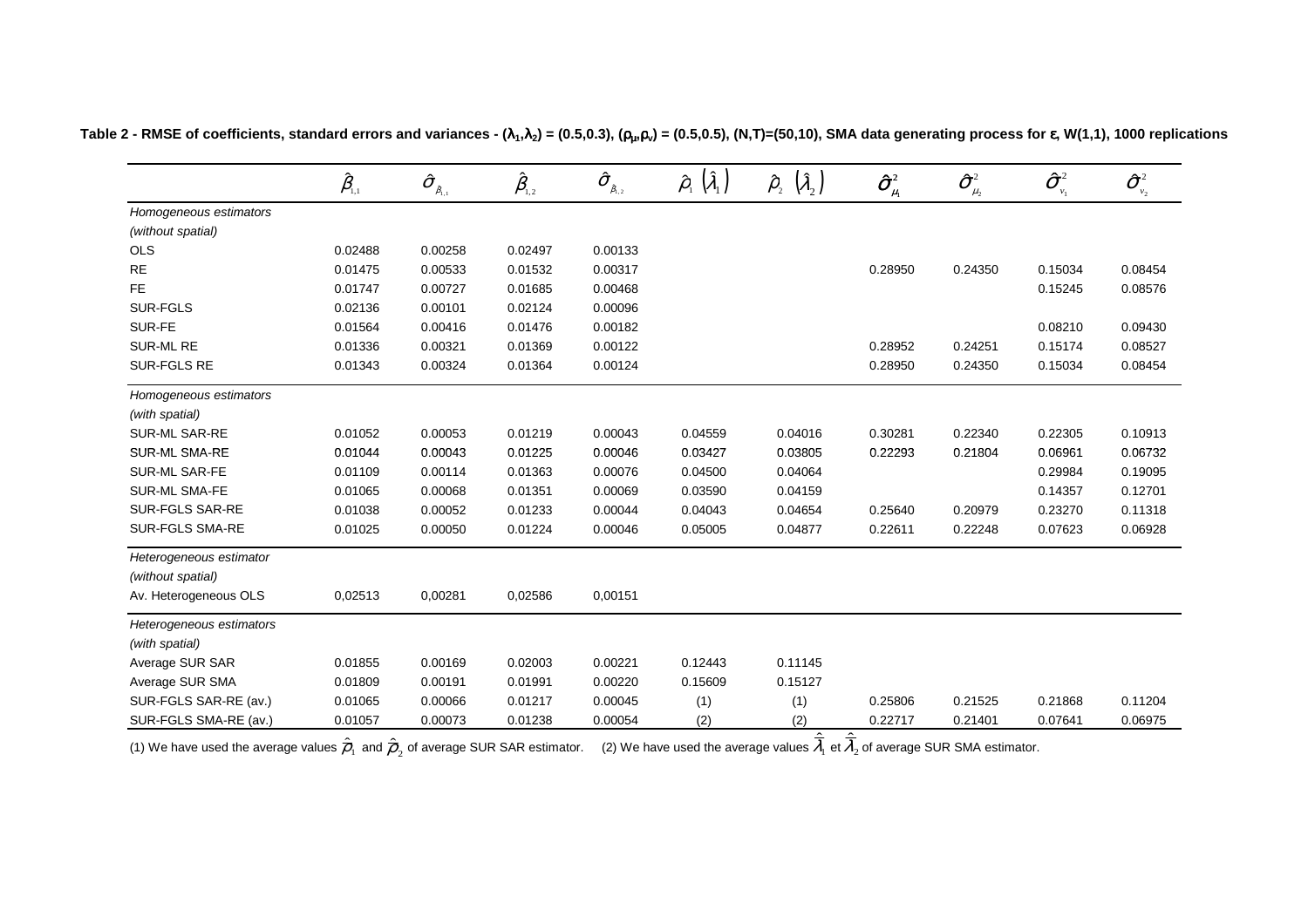|                          | $\hat{\pmb \beta}_{\scriptscriptstyle 1,1}$ | $\boldsymbol{\hat{\sigma}}_{_{\hat{\beta}_{1,1}}}$ | $\hat{\pmb \beta}_{\scriptscriptstyle 1,2}$ | $\hat{\sigma}_{_{\hat{\beta}_{\scriptscriptstyle1,2}}}$ | $(\hat{\lambda}_1)$<br>$\hat{\rho}_{_{1}}$ | $\left(\hat{\lambda}_{2}\right)$<br>$\hat{\rho}_{\scriptscriptstyle 2}^{}$ | $\hat{\sigma}_{_{\mu_{\text{\tiny{l}}}}}^{\text{\tiny{2}}}$ | $\boldsymbol{\hat{\sigma}}^{\scriptscriptstyle 2}_{\scriptscriptstyle \mu_2}$ | $\hat{\sigma}^{\scriptscriptstyle 2}$<br>$v_1$ | $\boldsymbol{\hat{\sigma}}_{\scriptscriptstyle \nu_{\scriptscriptstyle 2}}^{\scriptscriptstyle 2}$ |
|--------------------------|---------------------------------------------|----------------------------------------------------|---------------------------------------------|---------------------------------------------------------|--------------------------------------------|----------------------------------------------------------------------------|-------------------------------------------------------------|-------------------------------------------------------------------------------|------------------------------------------------|----------------------------------------------------------------------------------------------------|
| Homogeneous estimators   |                                             |                                                    |                                             |                                                         |                                            |                                                                            |                                                             |                                                                               |                                                |                                                                                                    |
| (without spatial)        |                                             |                                                    |                                             |                                                         |                                            |                                                                            |                                                             |                                                                               |                                                |                                                                                                    |
| <b>OLS</b>               | 0.05013                                     | 0.01424                                            | 0.02849                                     | 0.00376                                                 |                                            |                                                                            |                                                             |                                                                               |                                                |                                                                                                    |
| <b>RE</b>                | 0.02888                                     | 0.02004                                            | 0.01830                                     | 0.00620                                                 |                                            |                                                                            | 3.22824                                                     | 0.57870                                                                       | 3.63262                                        | 0.54886                                                                                            |
| FE.                      | 0.03446                                     | 0.02443                                            | 0.02035                                     | 0.00810                                                 |                                            |                                                                            |                                                             |                                                                               | 3.64291                                        | 0.55224                                                                                            |
| SUR-FGLS                 | 0.04487                                     | 0.01112                                            | 0.02544                                     | 0.00194                                                 |                                            |                                                                            |                                                             |                                                                               |                                                |                                                                                                    |
| SUR-FE                   | 0.03133                                     | 0.01863                                            | 0.01782                                     | 0.00480                                                 |                                            |                                                                            |                                                             |                                                                               | 3.17056                                        | 0.39762                                                                                            |
| SUR-ML RE                | 0.02722                                     | 0.01612                                            | 0.01667                                     | 0.00398                                                 |                                            | $\overline{\phantom{0}}$                                                   | 3.19514                                                     | 0.57676                                                                       | 3.63526                                        | 0.54994                                                                                            |
| SUR-FGLS RE              | 0.02732                                     | 0.01618                                            | 0.01673                                     | 0.00399                                                 |                                            |                                                                            | 3.22824                                                     | 0.57870                                                                       | 3.63262                                        | 0.54886                                                                                            |
| Homogeneous estimators   |                                             |                                                    |                                             |                                                         |                                            |                                                                            |                                                             |                                                                               |                                                |                                                                                                    |
| (with spatial)           |                                             |                                                    |                                             |                                                         |                                            |                                                                            |                                                             |                                                                               |                                                |                                                                                                    |
| SUR-ML SAR-RE            | 0.01099                                     | 0.00045                                            | 0.01196                                     | 0.00047                                                 | 0.01753                                    | 0.03274                                                                    | 0.22834                                                     | 0.21819                                                                       | 0.06646                                        | 0.07006                                                                                            |
| <b>SUR-ML SMA-RE</b>     | 0.01247                                     | 0.00069                                            | 0.01209                                     | 0.00051                                                 | 0.06444                                    | 0.04365                                                                    | 1.67204                                                     | 0.38003                                                                       | 1.78838                                        | 0.32833                                                                                            |
| SUR-ML SAR-FE            | 0.01158                                     | 0.00075                                            | 0.01389                                     | 0.00078                                                 | 0.01762                                    | 0.03445                                                                    |                                                             |                                                                               | 0.11922                                        | 0.12456                                                                                            |
| <b>SUR-ML SMA-FE</b>     | 0.01381                                     | 0.00129                                            | 0.01396                                     | 0.00097                                                 | 0.06343                                    | 0.04426                                                                    |                                                             |                                                                               | 1.51494                                        | 0.20143                                                                                            |
| SUR-FGLS SAR-RE          | 0.01074                                     | 0.00060                                            | 0.01217                                     | 0.00050                                                 | 0.03789                                    | 0.03958                                                                    | 0.24267                                                     | 0.22953                                                                       | 0.07599                                        | 0.07284                                                                                            |
| <b>SUR-FGLS SMA-RE</b>   | 0.01347                                     | 0.00109                                            | 0.01308                                     | 0.00079                                                 | 0.11130                                    | 0.07787                                                                    | 1.91341                                                     | 0.60358                                                                       | 2.07121                                        | 0.47600                                                                                            |
| Heterogeneous estimator  |                                             |                                                    |                                             |                                                         |                                            |                                                                            |                                                             |                                                                               |                                                |                                                                                                    |
| (without spatial)        |                                             |                                                    |                                             |                                                         |                                            |                                                                            |                                                             |                                                                               |                                                |                                                                                                    |
| Av, Heterogeneous OLS    | 0.05049                                     | 0.01427                                            | 0.02871                                     | 0.00391                                                 |                                            |                                                                            |                                                             |                                                                               |                                                |                                                                                                    |
| Heterogeneous estimators |                                             |                                                    |                                             |                                                         |                                            |                                                                            |                                                             |                                                                               |                                                |                                                                                                    |
| (with spatial)           |                                             |                                                    |                                             |                                                         |                                            |                                                                            |                                                             |                                                                               |                                                |                                                                                                    |
| Average SUR SAR          | 0.01963                                     | 0.00180                                            | 0.01999                                     | 0.00227                                                 | 0.06362                                    | 0.07497                                                                    |                                                             |                                                                               |                                                |                                                                                                    |
| Average SUR SMA          | 0.02217                                     | 0.00218                                            | 0.02071                                     | 0.00246                                                 | 0.11213                                    | 0.08191                                                                    |                                                             |                                                                               |                                                |                                                                                                    |
| SUR-FGLS SAR-RE (av.)    | 0.01114                                     | 0.00086                                            | 0.01205                                     | 0.00061                                                 | (1)                                        | (1)                                                                        | 0.27143                                                     | 0.23005                                                                       | 0.13520                                        | 0.08290                                                                                            |
| SUR-FGLS SMA-RE (av.)    | 0.01482                                     | 0.00125                                            | 0.01286                                     | 0.00099                                                 | (2)                                        | (2)                                                                        | 2.09611                                                     | 0.61613                                                                       | 2.29132                                        | 0.48191                                                                                            |

Table 3 - RMSE of coefficients, standard errors and variances - ( $\rho_1,\rho_2$ ) = (0.8,0.5), ( $\rho_\mu,\rho_v$ ) = (0.5,0.5), (N,T)=(50,10), SAR data generating process for  $\bm{\epsilon}$ , W(1,1), 1000 replications

(1) We have used the average values  $\overline{\rho}_{\scriptscriptstyle 1}$  and  ${\rho}_{\scriptscriptstyle 2}$  of average SUR SAR estimator.  $\;\;$  (2) We have used the average values  $\lambda_{\scriptscriptstyle 1}$  et  $\lambda_{\scriptscriptstyle 2}$  of average SUR SMA estimator.  $\varrho_{_1}$  and  $\varrho_{_2}$ ˆ $\sim$  1.1 matrices that the continuum  $\sim$   $\sim$  1.1 matrices are an except namely  $\sim$ ˆ $\lambda_1$  et  $\lambda_2$ ˆλ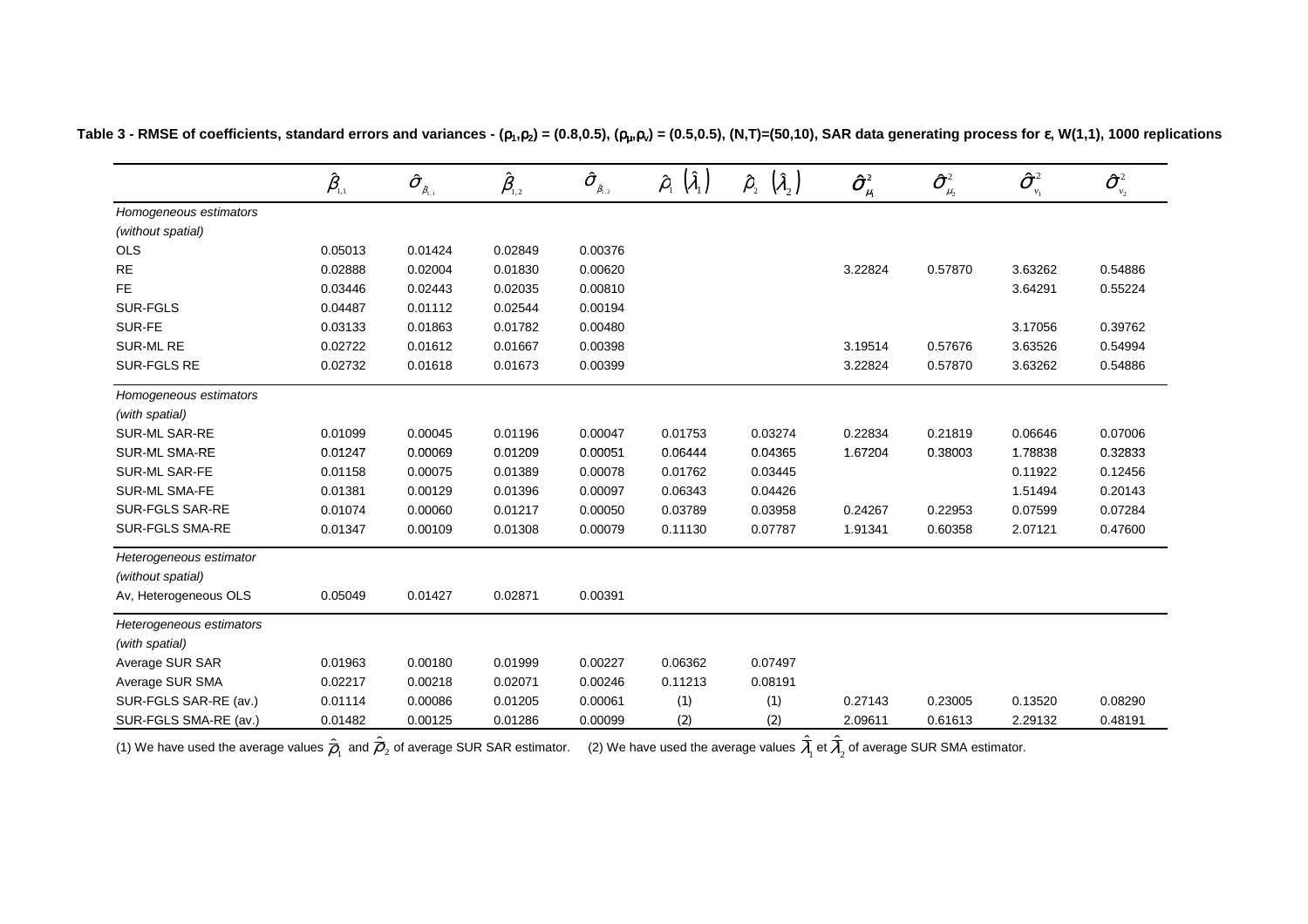|                          | $\hat{\beta}_{\scriptscriptstyle\!\scriptscriptstyle 1,1}$ | $\boldsymbol{\hat{\sigma}}_{_{\hat{\beta}_{1,1}}}$ | $\hat{\pmb \beta}_{\scriptscriptstyle 1,2}$ | $\pmb{\widehat{\sigma}}_{_{\hat{\beta}_{\mathfrak{l},2}}}$ | $(\hat{\lambda}_1)$<br>$\hat{\rho}_{\shortparallel}$ | $(\hat{\lambda}_2)$<br>$\hat{\rho}_{_2}$ | $\boldsymbol{\hat{\sigma}}^{\scriptscriptstyle 2}_{\scriptscriptstyle \mu_{\scriptscriptstyle 1}}$ | $\boldsymbol{\hat{\sigma}}^{\scriptscriptstyle 2}_{\scriptscriptstyle \mu_2}$ | $\hat{\sigma}^{\scriptscriptstyle 2}_{\scriptscriptstyle \dots}$<br>$v_1$ | $\pmb{\hat{\sigma}}_{\nu_2}^2$ |
|--------------------------|------------------------------------------------------------|----------------------------------------------------|---------------------------------------------|------------------------------------------------------------|------------------------------------------------------|------------------------------------------|----------------------------------------------------------------------------------------------------|-------------------------------------------------------------------------------|---------------------------------------------------------------------------|--------------------------------|
| Homogeneous estimators   |                                                            |                                                    |                                             |                                                            |                                                      |                                          |                                                                                                    |                                                                               |                                                                           |                                |
| (without spatial)        |                                                            |                                                    |                                             |                                                            |                                                      |                                          |                                                                                                    |                                                                               |                                                                           |                                |
| <b>OLS</b>               | 0.02699                                                    | 0.00803                                            | 0.02418                                     | 0.00331                                                    |                                                      |                                          |                                                                                                    |                                                                               |                                                                           |                                |
| $\sf RE$                 | 0.01560                                                    | 0.01107                                            | 0.01574                                     | 0.00538                                                    |                                                      |                                          | 0.42318                                                                                            | 0.29278                                                                       | 0.33808                                                                   | 0.14859                        |
| <b>FE</b>                | 0.01888                                                    | 0.01324                                            | 0.01700                                     | 0.00695                                                    |                                                      |                                          |                                                                                                    |                                                                               | 0.34093                                                                   | 0.15069                        |
| <b>SUR-FGLS</b>          | 0.02364                                                    | 0.00616                                            | 0.02188                                     | 0.00161                                                    | $\overline{\phantom{0}}$                             | $\overline{\phantom{a}}$                 |                                                                                                    |                                                                               |                                                                           |                                |
| SUR-FE                   | 0.01765                                                    | 0.00988                                            | 0.01537                                     | 0.00399                                                    |                                                      |                                          |                                                                                                    |                                                                               | 0.21336                                                                   | 0.08155                        |
| SUR-ML RE                | 0.01511                                                    | 0.00879                                            | 0.01413                                     | 0.00331                                                    | $\overline{\phantom{0}}$                             |                                          | 0.42305                                                                                            | 0.28840                                                                       | 0.33971                                                                   | 0.15046                        |
| SUR-FGLS RE              | 0.01509                                                    | 0.00883                                            | 0.01411                                     | 0.00333                                                    |                                                      |                                          | 0.42318                                                                                            | 0.29278                                                                       | 0.33808                                                                   | 0.14859                        |
| Homogeneous estimators   |                                                            |                                                    |                                             |                                                            |                                                      |                                          |                                                                                                    |                                                                               |                                                                           |                                |
| (with spatial)           |                                                            |                                                    |                                             |                                                            |                                                      |                                          |                                                                                                    |                                                                               |                                                                           |                                |
| SUR-ML SAR-RE            | 0.00818                                                    | 0.00295                                            | 0.01086                                     | 0.00063                                                    | 0.13047                                              | 0.05209                                  | 0.46744                                                                                            | 0.29246                                                                       | 0.42871                                                                   | 0.22050                        |
| <b>SUR-ML SMA-RE</b>     | 0.00580                                                    | 0.00035                                            | 0.01037                                     | 0.00045                                                    | 0.01797                                              | 0.03334                                  | 0.22604                                                                                            | 0.21937                                                                       | 0.07380                                                                   | 0.06861                        |
| SUR-ML SAR-FE            | 0.00897                                                    | 0.00355                                            | 0.01236                                     | 0.00123                                                    | 0.12926                                              | 0.05185                                  |                                                                                                    |                                                                               | 0.48573                                                                   | 0.29829                        |
| SUR-ML SMA-FE            | 0.00630                                                    | 0.00044                                            | 0.01178                                     | 0.00070                                                    | 0.01871                                              | 0.03529                                  |                                                                                                    |                                                                               | 0.12208                                                                   | 0.12417                        |
| SUR-FGLS SAR-RE          | 0.00757                                                    | 0.00239                                            | 0.01085                                     | 0.00057                                                    | 0.04697                                              | 0.04173                                  | 0.47380                                                                                            | 0.24607                                                                       | 0.47900                                                                   | 0.23567                        |
| SUR-FGLS SMA-RE          | 0.00606                                                    | 0.00118                                            | 0.01029                                     | 0.00053                                                    | 0.07528                                              | 0.05362                                  | 0.29167                                                                                            | 0.22997                                                                       | 0.14846                                                                   | 0.07485                        |
| Heterogeneous estimator  |                                                            |                                                    |                                             |                                                            |                                                      |                                          |                                                                                                    |                                                                               |                                                                           |                                |
| (without spatial)        |                                                            |                                                    |                                             |                                                            |                                                      |                                          |                                                                                                    |                                                                               |                                                                           |                                |
| Av. Heterogeneous OLS    | 0.02742                                                    | 0.00822                                            | 0.02486                                     | 0.00348                                                    |                                                      |                                          |                                                                                                    |                                                                               |                                                                           |                                |
| Heterogeneous estimators |                                                            |                                                    |                                             |                                                            |                                                      |                                          |                                                                                                    |                                                                               |                                                                           |                                |
| (with spatial)           |                                                            |                                                    |                                             |                                                            |                                                      |                                          |                                                                                                    |                                                                               |                                                                           |                                |
| Average SUR SAR          | 0.01322                                                    | 0.00116                                            | 0.01728                                     | 0.00161                                                    | 0.08245                                              | 0.07566                                  |                                                                                                    |                                                                               |                                                                           |                                |
| Average SUR SMA          | 0.01081                                                    | 0.00106                                            | 0.01747                                     | 0.00185                                                    | 0.12439                                              | 0.10375                                  |                                                                                                    |                                                                               |                                                                           |                                |
| SUR-FGLS SAR-RE (av.)    | 0.00783                                                    | 0.00258                                            | 0.01085                                     | 0.00073                                                    | (1)                                                  | (1)                                      | 0.46123                                                                                            | 0.25117                                                                       | 0.46342                                                                   | 0.22262                        |
| SUR-FGLS SMA-RE (av.)    | 0.00636                                                    | 0.00175                                            | 0.01081                                     | 0.00076                                                    | (2)                                                  | (2)                                      | 0.24400                                                                                            | 0.22193                                                                       | 0.11145                                                                   | 0.07949                        |

ˆ

ˆ

Table 4 - RMSE of coefficients, standard errors and variances - ( $\lambda_1,\lambda_2$ ) = (0.8,0.5), ( $\rho_\mu,\rho_v$ ) = (0.5,0.5), (N,T)=(50,10), SMA data generating process for  $\bm{\epsilon}$ , W(1,1), 1000 replications

(1) We have used the average values  $\overline{\rho}_{\scriptscriptstyle 1}$  and  $\overline{\rho}_{\scriptscriptstyle 2}$  of average SUR SAR estimator.  $\quad$  (2) We have used the average values  $\lambda_{\scriptscriptstyle 1}$  et  $\lambda_{\scriptscriptstyle 2}$  of average SUR SMA estimator.  $\lambda_{\!\scriptscriptstyle 1}$  et  $\lambda_{\!\scriptscriptstyle 2}$  $\rho_{_1}$  and  $\rho_{_2}$  of average SUR SAR estimator. (2) We have used the average values  $\lambda_{_1}$  et  $\lambda$  $\hat{\overline\theta}_1$  and  $\hat{\overline{\rho}}_2$  of average SUR SAR estimator.  $\quad$  (2) We have used the average values  $\overline\lambda_1$  et  $\overline\lambda_2$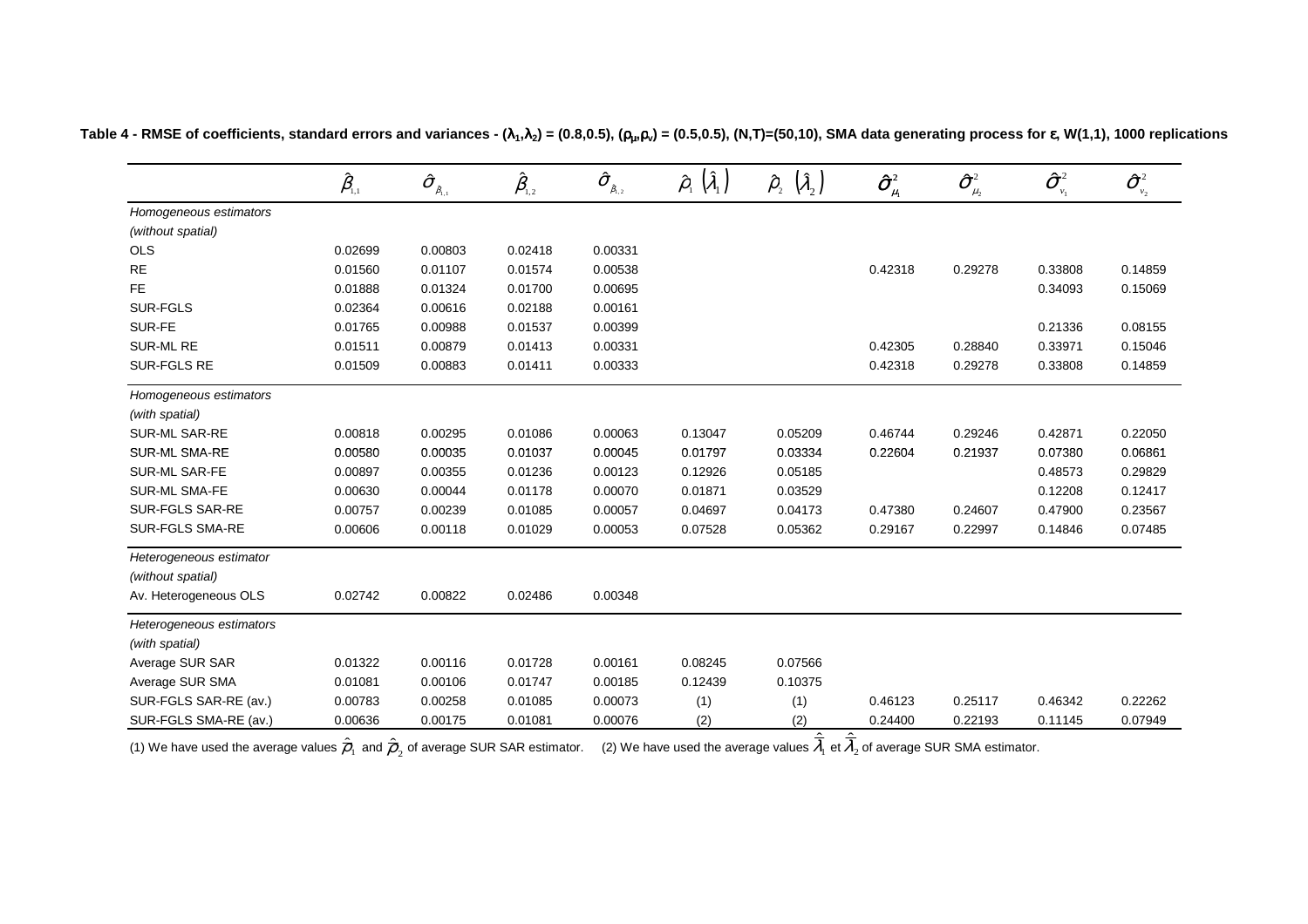|                          |        | 1st year |        | 2sd year |        | 3th year |        | 4th year |        | 5th year |        | Average |
|--------------------------|--------|----------|--------|----------|--------|----------|--------|----------|--------|----------|--------|---------|
|                          | eq. 1  | eq. 2    | eq. 1  | eq. $2$  | eq. 1  | eq. 2    | eq. 1  | eq. $2$  | eq. 1  | eq. $2$  | eq. 1  | eq. $2$ |
| Homogeneous estimators   |        |          |        |          |        |          |        |          |        |          |        |         |
| (without spatial)        |        |          |        |          |        |          |        |          |        |          |        |         |
| <b>OLS</b>               | 1.3768 | 1.1978   | 1.5050 | 1.3082   | 1.5534 | 1.3510   | 1.5791 | 1.3729   | 1.5959 | 1.3881   | 1.5220 | 1.3236  |
| <b>RE</b>                | 1.0324 | 0.8936   | 1.1466 | 0.9924   | 1.1931 | 1.0320   | 1.2184 | 1.0536   | 1.2336 | 1.0675   | 1.1648 | 1.0078  |
| <b>FE</b>                | 1.0367 | 0.8974   | 1.1512 | 0.9966   | 1.1980 | 1.0364   | 1.2234 | 1.0580   | 1.2385 | 1.0718   | 1.1696 | 1.0120  |
| <b>SUR-FGLS</b>          | 1.3776 | 1.1987   | 1.5060 | 1.3089   | 1.5543 | 1.3517   | 1.5799 | 1.3735   | 1.5967 | 1.3886   | 1.5229 | 1.3243  |
| SUR-FE                   | 1.0366 | 0.8972   | 1.1510 | 0.9964   | 1.1977 | 1.0360   | 1.2232 | 1.0577   | 1.2382 | 1.0715   | 1.1693 | 1.0118  |
| <b>SUR-ML RE</b>         | 1.0337 | 0.8954   | 1.1482 | 0.9943   | 1.1946 | 1.0338   | 1.2201 | 1.0555   | 1.2353 | 1.0695   | 1.1664 | 1.0097  |
| <b>SUR-FGLS RE</b>       | 1.0324 | 0.8935   | 1.1466 | 0.9924   | 1.1931 | 1.0320   | 1.2184 | 1.0536   | 1.2336 | 1.0675   | 1.1648 | 1.0078  |
| Homogeneous estimators   |        |          |        |          |        |          |        |          |        |          |        |         |
| (with spatial)           |        |          |        |          |        |          |        |          |        |          |        |         |
| <b>SUR-ML SAR-RE</b>     | 1.0319 | 0.8933   | 1.1462 | 0.9922   | 1.1927 | 1.0318   | 1.2180 | 1.0533   | 1.2331 | 1.0673   | 1.1644 | 1.0076  |
| <b>SUR-ML SMA-RE</b>     | 1.0322 | 0.8935   | 1.1464 | 0.9923   | 1.1929 | 1.0319   | 1.2182 | 1.0535   | 1.2334 | 1.0674   | 1.1646 | 1.0077  |
| <b>SUR-ML SAR-FE</b>     | 1.0362 | 0.8970   | 1.1507 | 0.9963   | 1.1974 | 1.0359   | 1.2229 | 1.0575   | 1.2378 | 1.0713   | 1.1690 | 1.0116  |
| SUR-ML SMA-FE            | 1.0366 | 0.8972   | 1.1510 | 0.9964   | 1.1977 | 1.036    | 1.2232 | 1.0577   | 1.2382 | 1.0715   | 1.1693 | 1.0118  |
| SUR-FGLS SAR-RE          | 1.0318 | 0.8933   | 1.1461 | 0.9922   | 1.1926 | 1.0317   | 1.2179 | 1.0533   | 1.2330 | 1.0672   | 1.1643 | 1.0075  |
| <b>SUR-FGLS SMA-RE</b>   | 1.0322 | 0.8933   | 1.1465 | 0.9921   | 1.1929 | 1.0317   | 1.2182 | 1.0533   | 1.2333 | 1.0672   | 1.1646 | 1.0075  |
| Heterogeneous estimator  |        |          |        |          |        |          |        |          |        |          |        |         |
| (without spatial)        |        |          |        |          |        |          |        |          |        |          |        |         |
| Av. Heterogeneous OLS    | 1.3768 | 1.1979   | 1.5051 | 1.3083   | 1.5535 | 1.3510   | 1.5792 | 1.3729   | 1.5960 | 1.3881   | 1.5221 | 1.3236  |
| Heterogeneous estimators |        |          |        |          |        |          |        |          |        |          |        |         |
| (with spatial)           |        |          |        |          |        |          |        |          |        |          |        |         |
| Average SUR SAR          | 1.3779 | 1.1992   | 1.5064 | 1.3096   | 1.5547 | 1.3524   | 1.5801 | 1.3743   | 1.5970 | 1.3893   | 1.5232 | 1.3249  |
| Average SUR SMA          | 1.3785 | 1.1991   | 1.5068 | 1.3095   | 1.5554 | 1.3524   | 1.5807 | 1.3742   | 1.5976 | 1.3893   | 1.5238 | 1.3249  |
| SUR-FGLS SAR-RE (av.)    | 1.0319 | 0.8933   | 1.1461 | 0.9921   | 1.1926 | 1.0317   | 1.2179 | 1.0533   | 1.2330 | 1.0672   | 1.1643 | 1.0075  |
| SUR-FGLS SMA-RE (av.)    | 1.0320 | 0.8934   | 1.1463 | 0.9922   | 1.1927 | 1.0317   | 1.2180 | 1.0533   | 1.2331 | 1.0672   | 1.1644 | 1.0075  |

**Table 5 - Forecasts RMSE - (**ρ**1 ,**ρ**2)= (0.5,0.3), (**ρµ **,**ρ**v)= (0.5,0.5), (N,T)=(50,10), SAR data generating process for** <sup>ε</sup>**, W(1,1), 1000 replications**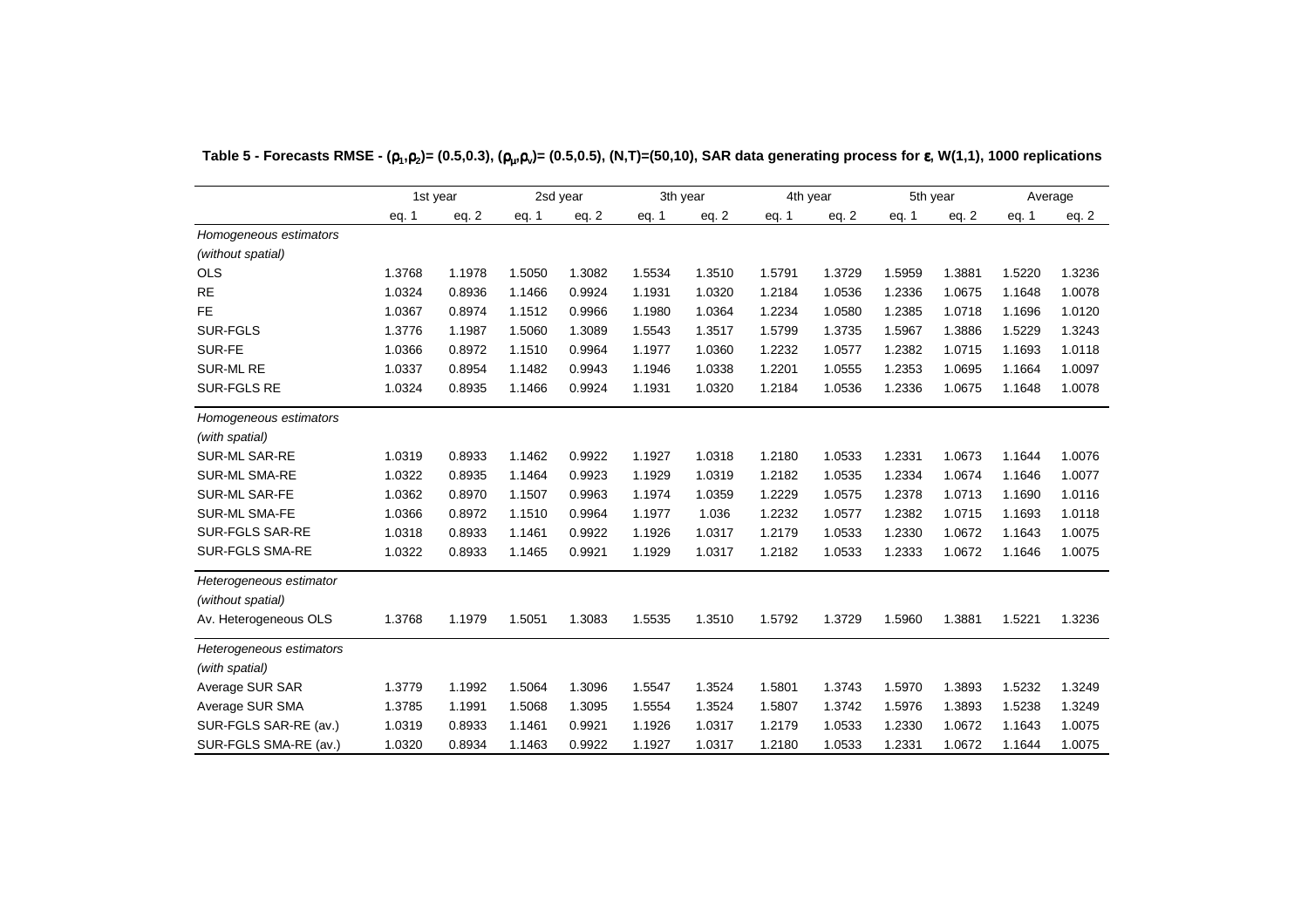|                          |        | 1st year |        | 2sd year<br>3th year |        |         |        | 4th year | 5th year |         | Average |         |  |
|--------------------------|--------|----------|--------|----------------------|--------|---------|--------|----------|----------|---------|---------|---------|--|
|                          | eq. 1  | eq. 2    | eq. 1  | eq. $2$              | eq. 1  | eq. $2$ | eq. 1  | eq. $2$  | eq. 1    | eq. $2$ | eq. 1   | eq. $2$ |  |
| Homogeneous estimators   |        |          |        |                      |        |         |        |          |          |         |         |         |  |
| (without spatial)        |        |          |        |                      |        |         |        |          |          |         |         |         |  |
| <b>OLS</b>               | 1.1803 | 1.1438   | 1.292  | 1.2537               | 1.3306 | 1.2934  | 1.3526 | 1.3126   | 1.3674   | 1.3259  | 1.3046  | 1.2659  |  |
| <b>RE</b>                | 0.8820 | 0.8538   | 0.9806 | 0.9491               | 1.0186 | 0.9871  | 1.0398 | 1.0059   | 1.0526   | 1.0185  | 0.9947  | 0.9629  |  |
| <b>FE</b>                | 0.8854 | 0.8569   | 0.9841 | 0.9525               | 1.0227 | 0.9907  | 1.0441 | 1.0097   | 1.0567   | 1.0223  | 0.9986  | 0.9664  |  |
| SUR-FGLS                 | 1.1812 | 1.1444   | 1.2928 | 1.2542               | 1.3312 | 1.2939  | 1.3531 | 1.3132   | 1.3680   | 1.3266  | 1.3053  | 1.2665  |  |
| SUR-FE                   | 0.8850 | 0.8568   | 0.9837 | 0.9524               | 1.0223 | 0.9905  | 1.0436 | 1.0095   | 1.0562   | 1.0221  | 0.9982  | 0.9663  |  |
| <b>SUR-ML RE</b>         | 0.8819 | 0.8538   | 0.9805 | 0.9492               | 1.0185 | 0.9871  | 1.0396 | 1.0059   | 1.0525   | 1.0185  | 0.9946  | 0.9629  |  |
| SUR-FGLS RE              | 0.8819 | 0.8538   | 0.9804 | 0.9492               | 1.0185 | 0.9871  | 1.0395 | 1.0058   | 1.0524   | 1.0185  | 0.9946  | 0.9629  |  |
| Homogeneous estimators   |        |          |        |                      |        |         |        |          |          |         |         |         |  |
| (with spatial)           |        |          |        |                      |        |         |        |          |          |         |         |         |  |
| <b>SUR-ML SAR-RE</b>     | 0.8813 | 0.8535   | 0.9799 | 0.9490               | 1.0180 | 0.9869  | 1.0391 | 1.0057   | 1.0520   | 1.0183  | 0.9941  | 0.9627  |  |
| <b>SUR-ML SMA-RE</b>     | 0.8812 | 0.8534   | 0.9798 | 0.9489               | 1.0180 | 0.9869  | 1.0391 | 1.0057   | 1.0520   | 1.0183  | 0.9940  | 0.9626  |  |
| SUR-ML SAR-FE            | 0.8845 | 0.8567   | 0.9831 | 0.9522               | 1.0219 | 0.9904  | 1.0432 | 1.0093   | 1.0558   | 1.0219  | 0.9977  | 0.9661  |  |
| SUR-ML SMA-FE            | 0.8844 | 0.8566   | 0.9830 | 0.9522               | 1.0219 | 0.9904  | 1.0432 | 1.0093   | 1.0558   | 1.0219  | 0.9976  | 0.9660  |  |
| SUR-FGLS SAR-RE          | 0.8813 | 0.8535   | 0.9798 | 0.9489               | 1.0180 | 0.9869  | 1.0391 | 1.0056   | 1.0519   | 1.0182  | 0.9940  | 0.9626  |  |
| SUR-FGLS SMA-RE          | 0.8812 | 0.8534   | 0.9797 | 0.9488               | 1.0180 | 0.9868  | 1.0391 | 1.0056   | 1.0519   | 1.0182  | 0.9940  | 0.9626  |  |
| Heterogeneous estimator  |        |          |        |                      |        |         |        |          |          |         |         |         |  |
| (without spatial)        |        |          |        |                      |        |         |        |          |          |         |         |         |  |
| Av. Heterogeneous OLS    | 1.1803 | 1.1438   | 1.2921 | 1.2537               | 1.3306 | 1.2934  | 1.3526 | 1.3126   | 1.3675   | 1.3259  | 1.3046  | 1.2659  |  |
| Heterogeneous estimators |        |          |        |                      |        |         |        |          |          |         |         |         |  |
| (with spatial)           |        |          |        |                      |        |         |        |          |          |         |         |         |  |
| Average SUR SAR          | 1.1822 | 1.1447   | 1.2932 | 1.2546               | 1.3318 | 1.2942  | 1.3535 | 1.3135   | 1.3685   | 1.3269  | 1.3058  | 1.2668  |  |
| Average SUR SMA          | 1.1823 | 1.1447   | 1.2934 | 1.2545               | 1.3320 | 1.2941  | 1.3536 | 1.3134   | 1.3686   | 1.3268  | 1.3060  | 1.2667  |  |
| SUR-FGLS SAR-RE (av.)    | 0.8813 | 0.8535   | 0.9798 | 0.9489               | 1.0180 | 0.9869  | 1.0390 | 1.0056   | 1.0519   | 1.0182  | 0.9940  | 0.9626  |  |
| SUR-FGLS SMA-RE (av.)    | 0.8813 | 0.8535   | 0.9798 | 0.9489               | 1.0180 | 0.9869  | 1.0391 | 1.0056   | 1.0520   | 1.0182  | 0.9940  | 0.9626  |  |

| Table 6 - Forecasts RMSE - ( $\lambda_1, \lambda_2$ )= (0.5,0.3), ( $\rho_u, \rho_v$ )= (0.5,0.5), (N,T)=(50,10), SMA data generating process for $\varepsilon$ , W(1,1), 1000 replications |
|---------------------------------------------------------------------------------------------------------------------------------------------------------------------------------------------|
|---------------------------------------------------------------------------------------------------------------------------------------------------------------------------------------------|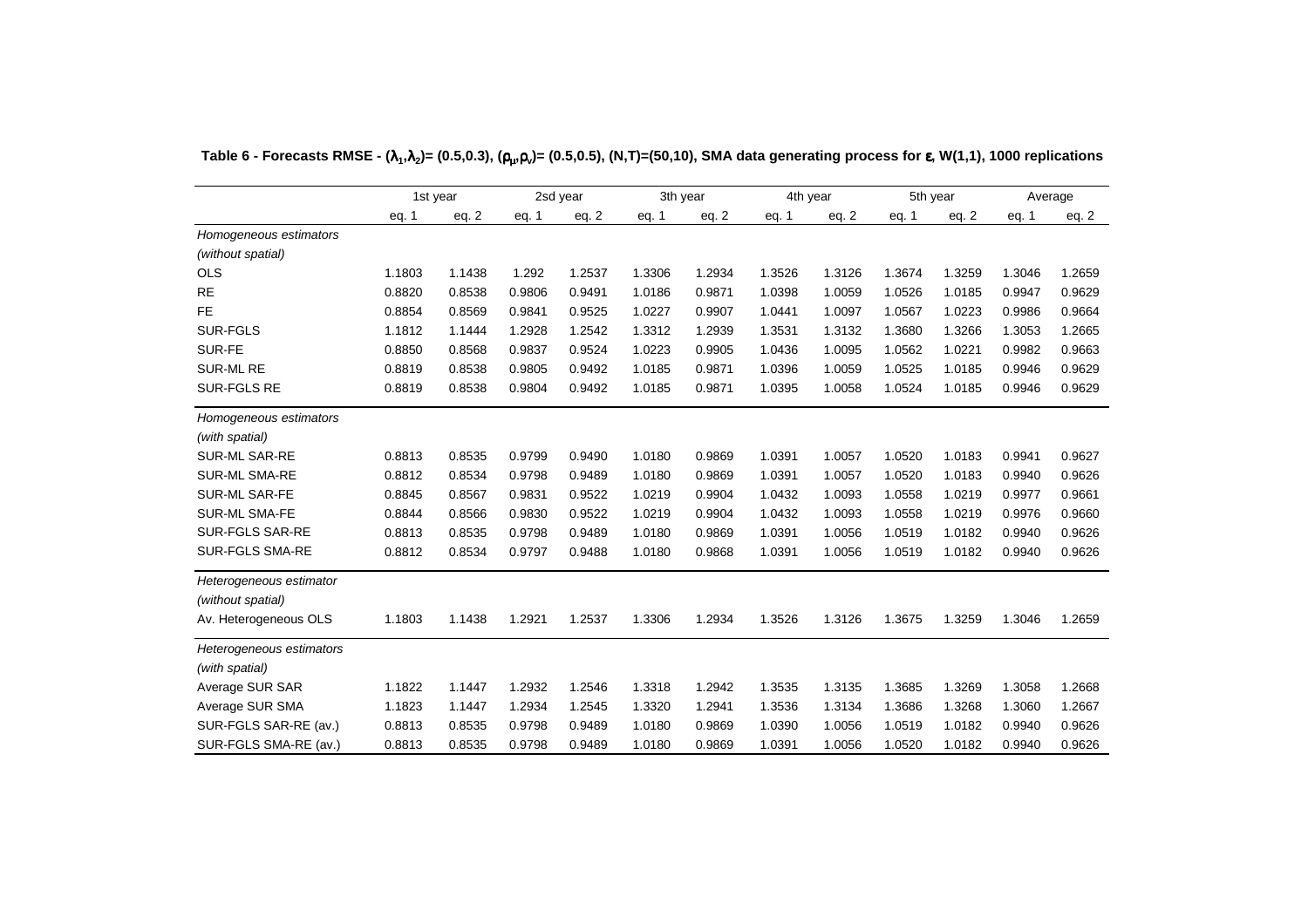|                          |        | 1st year |        | 2sd year | 3th year |        | 4th year |         |        | 5th year |        | Average |
|--------------------------|--------|----------|--------|----------|----------|--------|----------|---------|--------|----------|--------|---------|
|                          | eq. 1  | eq. 2    | eq. 1  | eq. $2$  | eq. 1    | eq. 2  | eq. 1    | eq. $2$ | eq. 1  | eq. $2$  | eq. 1  | eq. $2$ |
| Homogeneous estimators   |        |          |        |          |          |        |          |         |        |          |        |         |
| (without spatial)        |        |          |        |          |          |        |          |         |        |          |        |         |
| <b>OLS</b>               | 2.3527 | 1.3836   | 2.5796 | 1.5167   | 2.6582   | 1.5641 | 2.7033   | 1.5872  | 2.7335 | 1.6030   | 2.6055 | 1.5309  |
| <b>RE</b>                | 1.7891 | 1.0390   | 1.9849 | 1.1538   | 2.0680   | 1.1998 | 2.1112   | 1.2223  | 2.1350 | 1.2373   | 2.0176 | 1.1704  |
| <b>FE</b>                | 1.7947 | 1.0428   | 1.9905 | 1.1578   | 2.0755   | 1.204  | 2.1192   | 1.2267  | 2.1422 | 1.2417   | 2.0244 | 1.1746  |
| <b>SUR-FGLS</b>          | 2.3546 | 1.3842   | 2.5813 | 1.5175   | 2.6598   | 1.5649 | 2.7046   | 1.5880  | 2.7348 | 1.6039   | 2.6070 | 1.5317  |
| SUR-FE                   | 1.7941 | 1.0427   | 1.9897 | 1.1576   | 2.0747   | 1.2038 | 2.1184   | 1.2264  | 2.1414 | 1.2415   | 2.0236 | 1.1744  |
| <b>SUR-ML RE</b>         | 1.7893 | 1.0392   | 1.9850 | 1.1541   | 2.0682   | 1.2000 | 2.1111   | 1.2223  | 2.1352 | 1.2374   | 2.0177 | 1.1706  |
| <b>SUR-FGLS RE</b>       | 1.7892 | 1.0392   | 1.9849 | 1.1541   | 2.0681   | 1.1999 | 2.1110   | 1.2223  | 2.1351 | 1.2374   | 2.0177 | 1.1706  |
| Homogeneous estimators   |        |          |        |          |          |        |          |         |        |          |        |         |
| (with spatial)           |        |          |        |          |          |        |          |         |        |          |        |         |
| <b>SUR-ML SAR-RE</b>     | 1.7868 | 1.0382   | 1.9815 | 1.1533   | 2.0653   | 1.1991 | 2.1082   | 1.2216  | 2.1323 | 1.2366   | 2.0148 | 1.1698  |
| <b>SUR-ML SMA-RE</b>     | 1.7871 | 1.0383   | 1.9820 | 1.1533   | 2.0657   | 1.1992 | 2.1085   | 1.2216  | 2.1325 | 1.2367   | 2.0152 | 1.1698  |
| <b>SUR-ML SAR-FE</b>     | 1.7923 | 1.0421   | 1.9877 | 1.1571   | 2.0730   | 1.2032 | 2.1166   | 1.2258  | 2.1396 | 1.2409   | 2.0218 | 1.1738  |
| SUR-ML SMA-FE            | 1.7925 | 1.0421   | 1.9878 | 1.1571   | 2.0731   | 1.2032 | 2.1167   | 1.2258  | 2.1398 | 1.2409   | 2.0220 | 1.1738  |
| SUR-FGLS SAR-RE          | 1.7867 | 1.0382   | 1.9814 | 1.1532   | 2.0652   | 1.1990 | 2.1082   | 1.2215  | 2.1323 | 1.2366   | 2.0148 | 1.1697  |
| <b>SUR-FGLS SMA-RE</b>   | 1.7897 | 1.0382   | 1.9851 | 1.1531   | 2.0691   | 1.1990 | 2.1122   | 1.2215  | 2.1360 | 1.2366   | 2.0184 | 1.1697  |
| Heterogeneous estimator  |        |          |        |          |          |        |          |         |        |          |        |         |
| (without spatial)        |        |          |        |          |          |        |          |         |        |          |        |         |
| Av. Heterogeneous OLS    | 2.3527 | 1.3836   | 2.5797 | 1.5167   | 2.6583   | 1.5641 | 2.7035   | 1.5872  | 2.7336 | 1.6030   | 2.6056 | 1.5309  |
| Heterogeneous estimators |        |          |        |          |          |        |          |         |        |          |        |         |
| (with spatial)           |        |          |        |          |          |        |          |         |        |          |        |         |
| Average SUR SAR          | 2.3625 | 1.3853   | 2.5856 | 1.5185   | 2.6650   | 1.5656 | 2.7086   | 1.5887  | 2.7389 | 1.6046   | 2.6121 | 1.5325  |
| Average SUR SMA          | 2.3663 | 1.3854   | 2.5888 | 1.5186   | 2.6687   | 1.5657 | 2.7124   | 1.5889  | 2.7425 | 1.6048   | 2.6157 | 1.5327  |
| SUR-FGLS SAR-RE (av.)    | 1.7867 | 1.0382   | 1.9815 | 1.1532   | 2.0652   | 1.1991 | 2.1082   | 1.2215  | 2.1322 | 1.2366   | 2.0148 | 1.1697  |
| SUR-FGLS SMA-RE (av.)    | 1.7890 | 1.0383   | 1.9842 | 1.1532   | 2.0682   | 1.1991 | 2.1111   | 1.2216  | 2.1351 | 1.2367   | 2.0175 | 1.1698  |

**Table 7 - Forecasts RMSE - (**ρ**1 ,**ρ**2)= (0.8,0.5), (**ρµ **,**ρ**v)= (0.5,0.5), (N,T)=(50,10), SAR data generating process for** <sup>ε</sup>**, W(1,1), 1000 replications**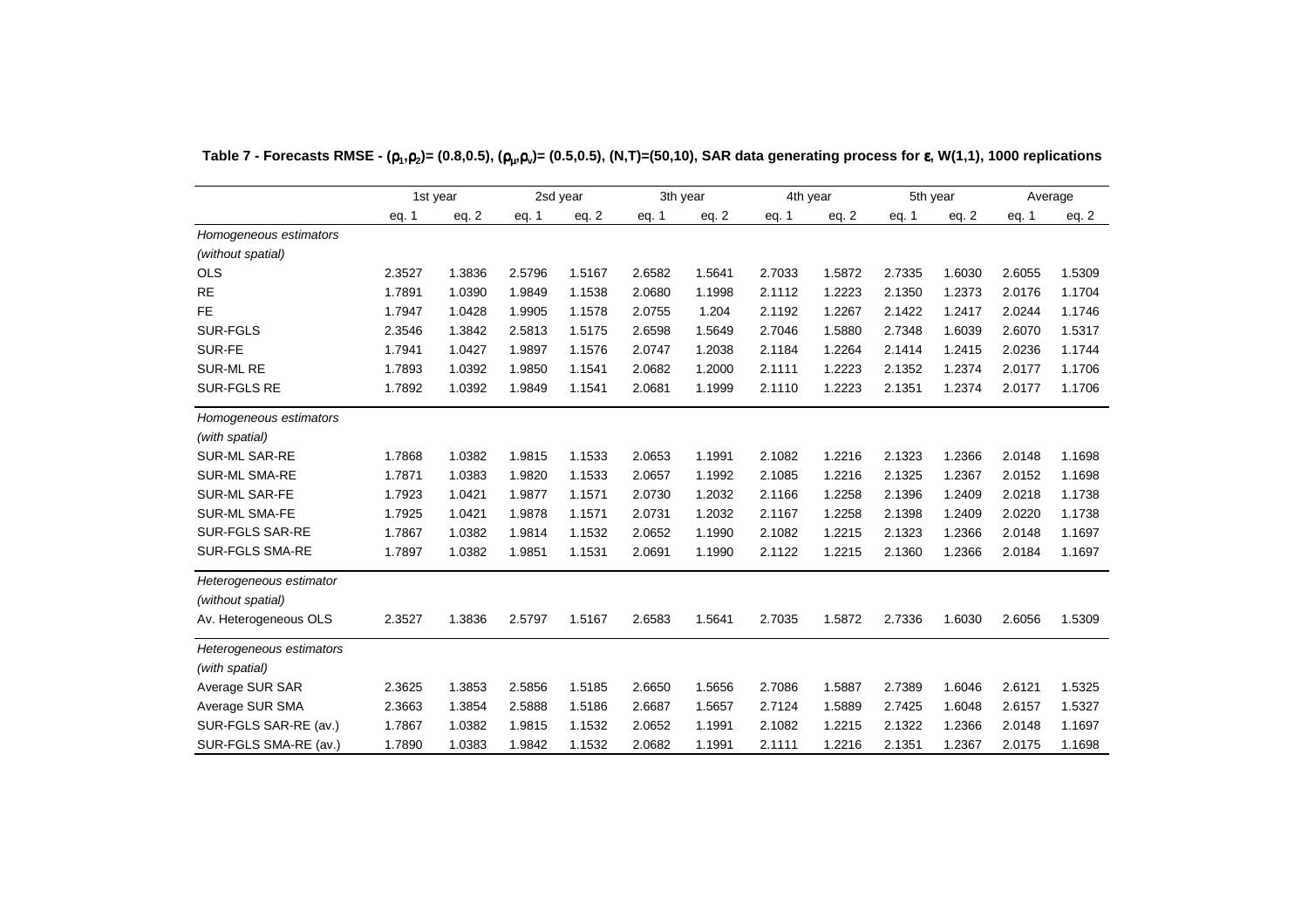|                          |        | 1st year |        | 2sd year |        | 3th year |        | 4th year |        | 5th year |        | Average |
|--------------------------|--------|----------|--------|----------|--------|----------|--------|----------|--------|----------|--------|---------|
|                          | eq. 1  | eq. 2    | eq. 1  | eq. 2    | eq. 1  | eq. 2    | eq. 1  | eq. $2$  | eq. 1  | eq. $2$  | eq. 1  | eq. $2$ |
| Homogeneous estimators   |        |          |        |          |        |          |        |          |        |          |        |         |
| (without spatial)        |        |          |        |          |        |          |        |          |        |          |        |         |
| <b>OLS</b>               | 1.2754 | 1.1856   | 1.3961 | 1.2999   | 1.4381 | 1.3404   | 1.4622 | 1.3602   | 1.4783 | 1.3739   | 1.4100 | 1.3120  |
| <b>RE</b>                | 0.9550 | 0.8870   | 1.0612 | 0.9860   | 1.1029 | 1.0251   | 1.1260 | 1.0443   | 1.1397 | 1.0572   | 1.0769 | 0.9999  |
| <b>FE</b>                | 0.9584 | 0.8903   | 1.0649 | 0.9895   | 1.1073 | 1.0288   | 1.1307 | 1.0482   | 1.1440 | 1.0611   | 1.0811 | 1.0036  |
| <b>SUR-FGLS</b>          | 1.2764 | 1.1862   | 1.3970 | 1.3005   | 1.4389 | 1.3410   | 1.4628 | 1.3609   | 1.4789 | 1.3746   | 1.4108 | 1.3126  |
| SUR-FE                   | 0.9580 | 0.8902   | 1.0644 | 0.9894   | 1.1068 | 1.0286   | 1.1302 | 1.0479   | 1.1435 | 1.0609   | 1.0806 | 1.0034  |
| <b>SUR-ML RE</b>         | 0.9548 | 0.8870   | 1.0611 | 0.9862   | 1.1028 | 1.0251   | 1.1258 | 1.0442   | 1.1396 | 1.0572   | 1.0768 | 1.0000  |
| <b>SUR-FGLS RE</b>       | 0.9548 | 0.8870   | 1.0611 | 0.9862   | 1.1028 | 1.0251   | 1.1258 | 1.0442   | 1.1396 | 1.0572   | 1.0768 | 0.9999  |
| Homogeneous estimators   |        |          |        |          |        |          |        |          |        |          |        |         |
| (with spatial)           |        |          |        |          |        |          |        |          |        |          |        |         |
| <b>SUR-ML SAR-RE</b>     | 0.9538 | 0.8865   | 1.0600 | 0.9857   | 1.1020 | 1.0246   | 1.1250 | 1.0438   | 1.1388 | 1.0568   | 1.0759 | 0.9995  |
| <b>SUR-ML SMA-RE</b>     | 0.9537 | 0.8863   | 1.0599 | 0.9855   | 1.1018 | 1.0245   | 1.1248 | 1.0437   | 1.1386 | 1.0567   | 1.0758 | 0.9994  |
| <b>SUR-ML SAR-FE</b>     | 0.9571 | 0.8898   | 1.0635 | 0.9890   | 1.1060 | 1.0282   | 1.1293 | 1.0475   | 1.1427 | 1.0605   | 1.0797 | 1.0030  |
| SUR-ML SMA-FE            | 0.9570 | 0.8897   | 1.0633 | 0.9889   | 1.1059 | 1.0281   | 1.1292 | 1.0474   | 1.1426 | 1.0604   | 1.0796 | 1.0029  |
| <b>SUR-FGLS SAR-RE</b>   | 0.9537 | 0.8864   | 1.0599 | 0.9856   | 1.1019 | 1.0245   | 1.1249 | 1.0437   | 1.1387 | 1.0567   | 1.0758 | 0.9994  |
| <b>SUR-FGLS SMA-RE</b>   | 0.9537 | 0.8863   | 1.0599 | 0.9855   | 1.1019 | 1.0245   | 1.1249 | 1.0437   | 1.1386 | 1.0567   | 1.0758 | 0.9993  |
| Heterogeneous estimator  |        |          |        |          |        |          |        |          |        |          |        |         |
| (without spatial)        |        |          |        |          |        |          |        |          |        |          |        |         |
| Av. Heterogeneous OLS    | 1.2754 | 1.1856   | 1.3962 | 1.2999   | 1.4382 | 1.3404   | 1.4623 | 1.3602   | 1.4783 | 1.3739   | 1.4101 | 1.3120  |
| Heterogeneous estimators |        |          |        |          |        |          |        |          |        |          |        |         |
| (with spatial)           |        |          |        |          |        |          |        |          |        |          |        |         |
| Average SUR SAR          | 1.2781 | 1.1868   | 1.3980 | 1.3013   | 1.4402 | 1.3415   | 1.4637 | 1.3614   | 1.4800 | 1.3752   | 1.4120 | 1.3132  |
| Average SUR SMA          | 1.2782 | 1.1868   | 1.3983 | 1.3013   | 1.4405 | 1.3415   | 1.4640 | 1.3614   | 1.4802 | 1.3752   | 1.4122 | 1.3132  |
| SUR-FGLS SAR-RE (av.)    | 0.9537 | 0.8864   | 1.0599 | 0.9856   | 1.1019 | 1.0246   | 1.1249 | 1.0437   | 1.1387 | 1.0567   | 1.0758 | 0.9994  |
| SUR-FGLS SMA-RE (av.)    | 0.9537 | 0.8864   | 1.0599 | 0.9855   | 1.1018 | 1.0245   | 1.1248 | 1.0437   | 1.1385 | 1.0567   | 1.0757 | 0.9994  |

**Table 8 - Forecasts RMSE - (**λ**1 ,**λ**2)= (0.8,0.5), (**ρµ **,**ρ**v)= (0.5,0.5), (N,T)=(50,10), SMA data generating process for** <sup>ε</sup>**, W(1,1), 1000 replications**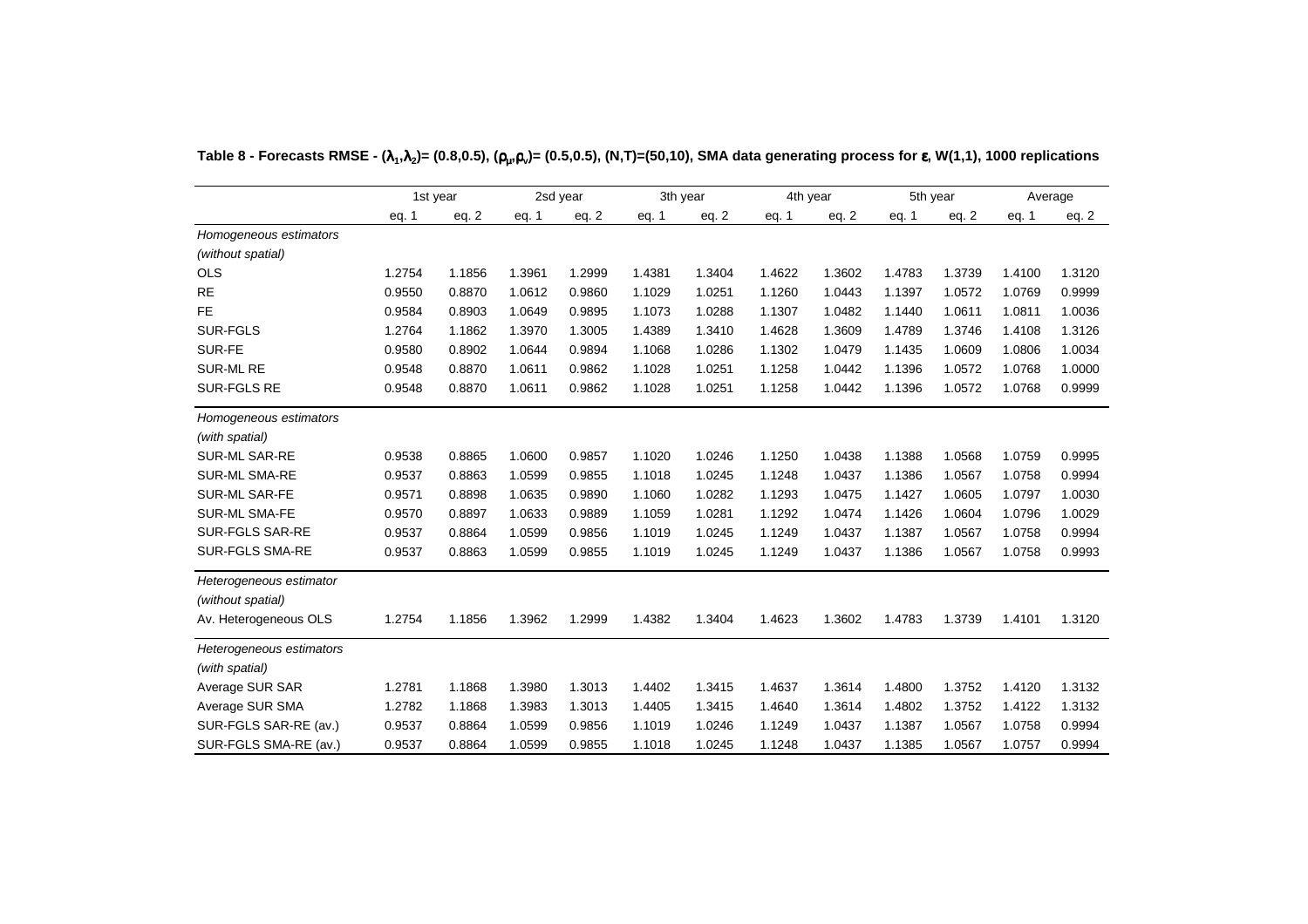|                          | $\hat{\beta}_{\scriptscriptstyle\!\scriptscriptstyle 1,1}$ | $\hat{\sigma}_{_{\hat{\beta}_{\text{I},1}}}$ | $\hat{\pmb \beta}_{\scriptscriptstyle 1,2}$ | $\pmb{\widehat{\sigma}}_{_{\hat{\beta}_{\!,2}}}$ | $(\hat{\lambda}_1)$<br>$\hat{\rho}_{\shortparallel}$ | $(\hat{\lambda}_2)$<br>$\hat{\rho}_{_2}$ | $\boldsymbol{\hat{\sigma}}^{\scriptscriptstyle 2}_{\scriptscriptstyle \mu_{\scriptscriptstyle 1}}$ | $\pmb{\hat{\sigma}}^{\scriptscriptstyle 2}_{\scriptscriptstyle \mu_{\scriptscriptstyle 2}}$ | $\boldsymbol{\hat{\sigma}}^{_2}$<br>$v_1$ | $\boldsymbol{\hat{\sigma}}_{\scriptscriptstyle \nu_{\scriptscriptstyle 2}}^{\scriptscriptstyle 2}$ |
|--------------------------|------------------------------------------------------------|----------------------------------------------|---------------------------------------------|--------------------------------------------------|------------------------------------------------------|------------------------------------------|----------------------------------------------------------------------------------------------------|---------------------------------------------------------------------------------------------|-------------------------------------------|----------------------------------------------------------------------------------------------------|
| Homogeneous estimators   |                                                            |                                              |                                             |                                                  |                                                      |                                          |                                                                                                    |                                                                                             |                                           |                                                                                                    |
| (without spatial)        |                                                            |                                              |                                             |                                                  |                                                      |                                          |                                                                                                    |                                                                                             |                                           |                                                                                                    |
| OLS                      | 0.02568                                                    | 0.00080                                      | 0.02282                                     | 0.00092                                          |                                                      |                                          |                                                                                                    |                                                                                             |                                           |                                                                                                    |
| <b>RE</b>                | 0.01418                                                    | 0.00299                                      | 0.01536                                     | 0.00230                                          |                                                      | —                                        | 0.25402                                                                                            | 0.21979                                                                                     | 0.17067                                   | 0.07611                                                                                            |
| <b>FE</b>                | 0.01582                                                    | 0.00486                                      | 0.01693                                     | 0.00418                                          |                                                      |                                          |                                                                                                    |                                                                                             | 0.17290                                   | 0.07714                                                                                            |
| <b>SUR-FGLS</b>          | 0.02254                                                    | 0.00154                                      | 0.02008                                     | 0.00225                                          |                                                      |                                          |                                                                                                    |                                                                                             |                                           |                                                                                                    |
| SUR-FE                   | 0.01358                                                    | 0.00187                                      | 0.01478                                     | 0.00128                                          |                                                      |                                          |                                                                                                    |                                                                                             | 0.08980                                   | 0.09783                                                                                            |
| SUR-ML RE                | 0.01185                                                    | 0.00102                                      | 0.01338                                     | 0.00052                                          |                                                      |                                          | 0.25333                                                                                            | 0.22248                                                                                     | 0.17121                                   | 0.07682                                                                                            |
| SUR-FGLS RE              | 0.01195                                                    | 0.00104                                      | 0.01327                                     | 0.00052                                          |                                                      |                                          | 0.25402                                                                                            | 0.21979                                                                                     | 0.17067                                   | 0.07611                                                                                            |
| Homogeneous estimators   |                                                            |                                              |                                             |                                                  |                                                      |                                          |                                                                                                    |                                                                                             |                                           |                                                                                                    |
| (with spatial)           |                                                            |                                              |                                             |                                                  |                                                      |                                          |                                                                                                    |                                                                                             |                                           |                                                                                                    |
| SUR-ML SAR-RE            | 0.01093                                                    | 0.00045                                      | 0.01325                                     | 0.00045                                          | 0.06424                                              | 0.08307                                  | 0.20917                                                                                            | 0.21880                                                                                     | 0.07061                                   | 0.06730                                                                                            |
| SUR-ML SMA-RE            | 0.01194                                                    | 0.00046                                      | 0.01329                                     | 0.00045                                          | 0.19963                                              | 0.12298                                  | 0.22208                                                                                            | 0.21788                                                                                     | 0.10631                                   | 0.06807                                                                                            |
| <b>SUR-ML SAR-FE</b>     | 0.01231                                                    | 0.00073                                      | 0.01430                                     | 0.00087                                          | 0.06177                                              | 0.08205                                  |                                                                                                    |                                                                                             | 0.12443                                   | 0.12537                                                                                            |
| <b>SUR-ML SMA-FE</b>     | 0.01355                                                    | 0.00092                                      | 0.01485                                     | 0.00092                                          | 0.06060                                              | 0.08089                                  |                                                                                                    |                                                                                             | 0.08143                                   | 0.10947                                                                                            |
| SUR-FGLS SAR-RE          | 0.01110                                                    | 0.00043                                      | 0.01314                                     | 0.00043                                          | 0.06974                                              | 0.08956                                  | 0.21846                                                                                            | 0.21887                                                                                     | 0.07044                                   | 0.06726                                                                                            |
| <b>SUR-FGLS SMA-RE</b>   | 0.01205                                                    | 0.00049                                      | 0.01311                                     | 0.00048                                          | 0.36022                                              | 0.23681                                  | 0.23914                                                                                            | 0.21366                                                                                     | 0.11497                                   | 0.07473                                                                                            |
| Heterogeneous estimator  |                                                            |                                              |                                             |                                                  |                                                      |                                          |                                                                                                    |                                                                                             |                                           |                                                                                                    |
| (without spatial)        |                                                            |                                              |                                             |                                                  |                                                      |                                          |                                                                                                    |                                                                                             |                                           |                                                                                                    |
| Av. Heterogeneous OLS    | 0.02634                                                    | 0.00081                                      | 0.02282                                     | 0.00088                                          |                                                      |                                          |                                                                                                    |                                                                                             |                                           |                                                                                                    |
| Heterogeneous estimators |                                                            |                                              |                                             |                                                  |                                                      |                                          |                                                                                                    |                                                                                             |                                           |                                                                                                    |
| (with spatial)           |                                                            |                                              |                                             |                                                  |                                                      |                                          |                                                                                                    |                                                                                             |                                           |                                                                                                    |
| Average SUR SAR          | 0.02143                                                    | 0.00226                                      | 0.02029                                     | 0.00272                                          | 0.26700                                              | 0.11192                                  |                                                                                                    |                                                                                             |                                           |                                                                                                    |
| Average SUR SMA          | 0.02179                                                    | 0.00228                                      | 0.02039                                     | 0.00267                                          | 0.47592                                              | 0.40932                                  |                                                                                                    |                                                                                             |                                           |                                                                                                    |
| SUR-FGLS SAR-RE (av.)    | 0.01081                                                    | 0.00045                                      | 0.01325                                     | 0.00044                                          | (1)                                                  | (1)                                      | 0.21326                                                                                            | 0.21480                                                                                     | 0.07674                                   | 0.06658                                                                                            |
| SUR-FGLS SMA-RE (av.)    | 0.01096                                                    | 0.00052                                      | 0.01320                                     | 0.00050                                          | (2)                                                  | (2)                                      | 0.23240                                                                                            | 0.21811                                                                                     | 0.10860                                   | 0.07259                                                                                            |

ˆ

ˆ

Table 9 - RMSE of coefficients, standard errors and variances - ( $\rho_1,\rho_2$ ) = (0.5,0.3), ( $\rho_\mu,\rho_v$ ) = (0.5,0.5), (N,T)=(50,10), SAR data generating process for  $\bm{\epsilon}$ , W(5,5), 1000 replications

(1) We have used the average values  $\overline{\rho}_{\scriptscriptstyle 1}$  and  $\overline{\rho}_{\scriptscriptstyle 2}$  of average SUR SAR estimator.  $\quad$  (2) We have used the average values  $\lambda_{\scriptscriptstyle 1}$  et  $\lambda_{\scriptscriptstyle 2}$  of average SUR SMA estimator.  $\varrho_{_1}$  and  $\varrho_{_2}$ ˆ $\mu_2$  or average bert of the commuter. (L) from the decame average value  $\mu_1$  $\lambda_1$  et  $\lambda_2$ λ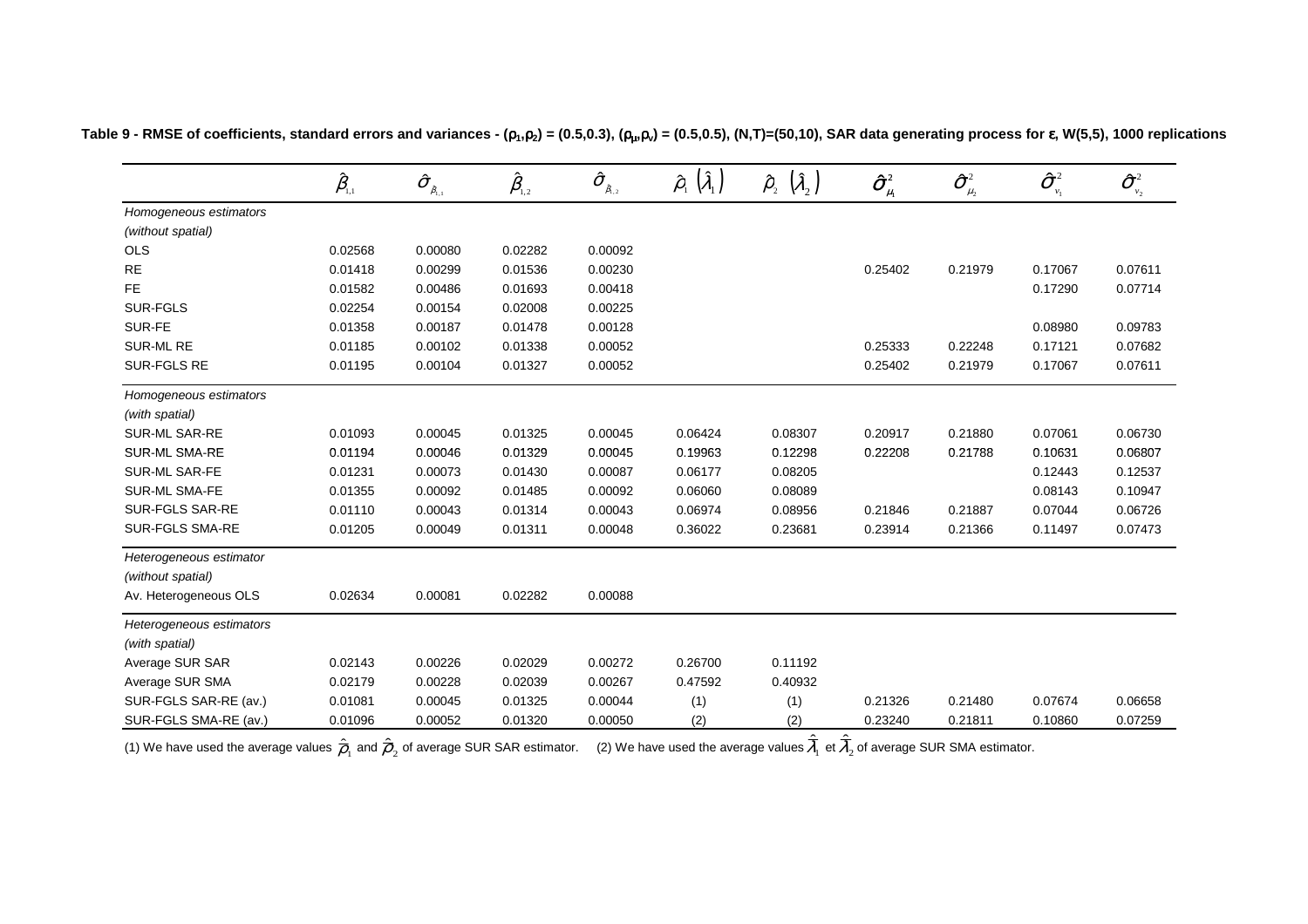|                          | $\hat{\beta}_{\scriptscriptstyle\!\scriptscriptstyle 1,1}$ | $\boldsymbol{\hat{\sigma}}_{_{\hat{\boldsymbol{\beta}}_{\text{1,1}}}}$ | $\hat{\pmb \beta}_{\scriptscriptstyle 1,2}$ | $\boldsymbol{\hat{\sigma}}_{_{\hat{\beta}_{\mathrm{l},2}}}$ | $\hat{\rho}_{_{1}}\left(\hat{\lambda}_{_{1}}\right)$ | $\left(\widehat{\lambda}_{_2}\right)$<br>$\hat{\rho}_{_{2}}$ | $\boldsymbol{\hat{\sigma}}^{\scriptscriptstyle 2}_{\scriptscriptstyle \mu_{\scriptscriptstyle \rm I}}$ | $\hat{\sigma}^{\scriptscriptstyle 2}_{\scriptscriptstyle \mu_2}$ | $\boldsymbol{\hat{\sigma}}_{_{\boldsymbol{v}_1}}^{\text{-2}}$ | $\boldsymbol{\hat{\sigma}}^{\scriptscriptstyle 2}_{\scriptscriptstyle \nu_{\scriptscriptstyle 2}}$ |
|--------------------------|------------------------------------------------------------|------------------------------------------------------------------------|---------------------------------------------|-------------------------------------------------------------|------------------------------------------------------|--------------------------------------------------------------|--------------------------------------------------------------------------------------------------------|------------------------------------------------------------------|---------------------------------------------------------------|----------------------------------------------------------------------------------------------------|
| Homogeneous estimators   |                                                            |                                                                        |                                             |                                                             |                                                      |                                                              |                                                                                                        |                                                                  |                                                               |                                                                                                    |
| (without spatial)        |                                                            |                                                                        |                                             |                                                             |                                                      |                                                              |                                                                                                        |                                                                  |                                                               |                                                                                                    |
| <b>OLS</b>               | 0.02422                                                    | 0.00072                                                                | 0.02374                                     | 0.00094                                                     |                                                      |                                                              |                                                                                                        |                                                                  |                                                               |                                                                                                    |
| <b>RE</b>                | 0.01414                                                    | 0.00240                                                                | 0.01516                                     | 0.00219                                                     |                                                      |                                                              | 0.24020                                                                                                | 0.22444                                                          | 0.07397                                                       | 0.06911                                                                                            |
| FE                       | 0.01554                                                    | 0.00413                                                                | 0.01653                                     | 0.00405                                                     |                                                      |                                                              |                                                                                                        |                                                                  | 0.07485                                                       | 0.06944                                                                                            |
| SUR-FGLS                 | 0.02099                                                    | 0.00187                                                                | 0.02027                                     | 0.00231                                                     |                                                      |                                                              |                                                                                                        |                                                                  |                                                               |                                                                                                    |
| SUR-FE                   | 0.01340                                                    | 0.00129                                                                | 0.01401                                     | 0.00118                                                     |                                                      | $\overline{\phantom{0}}$                                     |                                                                                                        |                                                                  | 0.10170                                                       | 0.11453                                                                                            |
| <b>SUR-ML RE</b>         | 0.01250                                                    | 0.00059                                                                | 0.01253                                     | 0.00049                                                     |                                                      | $\overline{\phantom{0}}$                                     | 0.24540                                                                                                | 0.22703                                                          | 0.07454                                                       | 0.06980                                                                                            |
| SUR-FGLS RE              | 0.01249                                                    | 0.00061                                                                | 0.01263                                     | 0.00050                                                     |                                                      |                                                              | 0.24020                                                                                                | 0.22444                                                          | 0.07397                                                       | 0.06911                                                                                            |
| Homogeneous estimators   |                                                            |                                                                        |                                             |                                                             |                                                      |                                                              |                                                                                                        |                                                                  |                                                               |                                                                                                    |
| (with spatial)           |                                                            |                                                                        |                                             |                                                             |                                                      |                                                              |                                                                                                        |                                                                  |                                                               |                                                                                                    |
| SUR-ML SAR-RE            | 0.01246                                                    | 0.00041                                                                | 0.01239                                     | 0.00046                                                     | 0.14452                                              | 0.09942                                                      | 0.22648                                                                                                | 0.21964                                                          | 0.07437                                                       | 0.07020                                                                                            |
| <b>SUR-ML SMA-RE</b>     | 0.01242                                                    | 0.00041                                                                | 0.01254                                     | 0.00047                                                     | 0.12224                                              | 0.11156                                                      | 0.22454                                                                                                | 0.22175                                                          | 0.06624                                                       | 0.06683                                                                                            |
| <b>SUR-ML SAR-FE</b>     | 0.01311                                                    | 0.00073                                                                | 0.01389                                     | 0.00090                                                     | 0.14090                                              | 0.09387                                                      |                                                                                                        |                                                                  | 0.14845                                                       | 0.13283                                                                                            |
| SUR-ML SMA-FE            | 0.01314                                                    | 0.00070                                                                | 0.01387                                     | 0.00088                                                     | 0.12736                                              | 0.11480                                                      |                                                                                                        |                                                                  | 0.11823                                                       | 0.12111                                                                                            |
| SUR-FGLS SAR-RE          | 0.01234                                                    | 0.00041                                                                | 0.01231                                     | 0.00045                                                     | 0.14528                                              | 0.08202                                                      | 0.21945                                                                                                | 0.21855                                                          | 0.07578                                                       | 0.07057                                                                                            |
| SUR-FGLS SMA-RE          | 0.01237                                                    | 0.00042                                                                | 0.01221                                     | 0.00047                                                     | 0.14403                                              | 0.13633                                                      | 0.22383                                                                                                | 0.22322                                                          | 0.06521                                                       | 0.06814                                                                                            |
| Heterogeneous estimator  |                                                            |                                                                        |                                             |                                                             |                                                      |                                                              |                                                                                                        |                                                                  |                                                               |                                                                                                    |
| (without spatial)        |                                                            |                                                                        |                                             |                                                             |                                                      |                                                              |                                                                                                        |                                                                  |                                                               |                                                                                                    |
| Av. Heterogeneous OLS    | 0.02450                                                    | 0.02380                                                                | 0.00072                                     | 0.00088                                                     |                                                      |                                                              |                                                                                                        |                                                                  |                                                               |                                                                                                    |
| Heterogeneous estimators |                                                            |                                                                        |                                             |                                                             |                                                      |                                                              |                                                                                                        |                                                                  |                                                               |                                                                                                    |
| (with spatial)           |                                                            |                                                                        |                                             |                                                             |                                                      |                                                              |                                                                                                        |                                                                  |                                                               |                                                                                                    |
| Average SUR SAR          | 0.02080                                                    | 0.00225                                                                | 0.02046                                     | 0.00272                                                     | 0.20462                                              | 0.06256                                                      |                                                                                                        |                                                                  |                                                               |                                                                                                    |
| Average SUR SMA          | 0.02113                                                    | 0.00227                                                                | 0.02047                                     | 0.00265                                                     | 0.34952                                              | 0.30770                                                      |                                                                                                        |                                                                  |                                                               |                                                                                                    |
| SUR-FGLS SAR-RE (av.)    | 0.01252                                                    | 0.00041                                                                | 0.01236                                     | 0.00045                                                     | (1)                                                  | (1)                                                          | 0.22012                                                                                                | 0.21598                                                          | 0.07297                                                       | 0.06913                                                                                            |
| SUR-FGLS SMA-RE (av.)    | 0.01260                                                    | 0.00047                                                                | 0.01264                                     | 0.00049                                                     | (2)                                                  | (2)                                                          | 0.23060                                                                                                | 0.22370                                                          | 0.06672                                                       | 0.07143                                                                                            |

Table 10 - RMSE of coefficients, standard errors and variances - ( $\lambda_1,\lambda_2$ ) = (0.5,0.3), ( $\rho_\mu,\rho_v$ ) = (0.5,0.5), (N,T)=(50,10), SMA data generating process for  $\bm{\epsilon}$ , W(5,5), 1000 replications

(1) We have used the average values  $\overline{\rho}_{\scriptscriptstyle 1}$  and  $\overline{\rho}_{\scriptscriptstyle 2}$  of average SUR SAR estimator.  $\quad$  (2) We have used the average values  $\lambda_{\scriptscriptstyle 1}$  et  $\lambda_{\scriptscriptstyle 2}$ of average SUR SMA estimator.  $\varrho_{_1}$  and  $\varrho_{_2}$ ˆ $D_2$  or average bory bary commater. (2) we have used the average values  $\nu_1$  $\lambda_1$ et  $\overline{\lambda}_2$ ˆλ

ˆ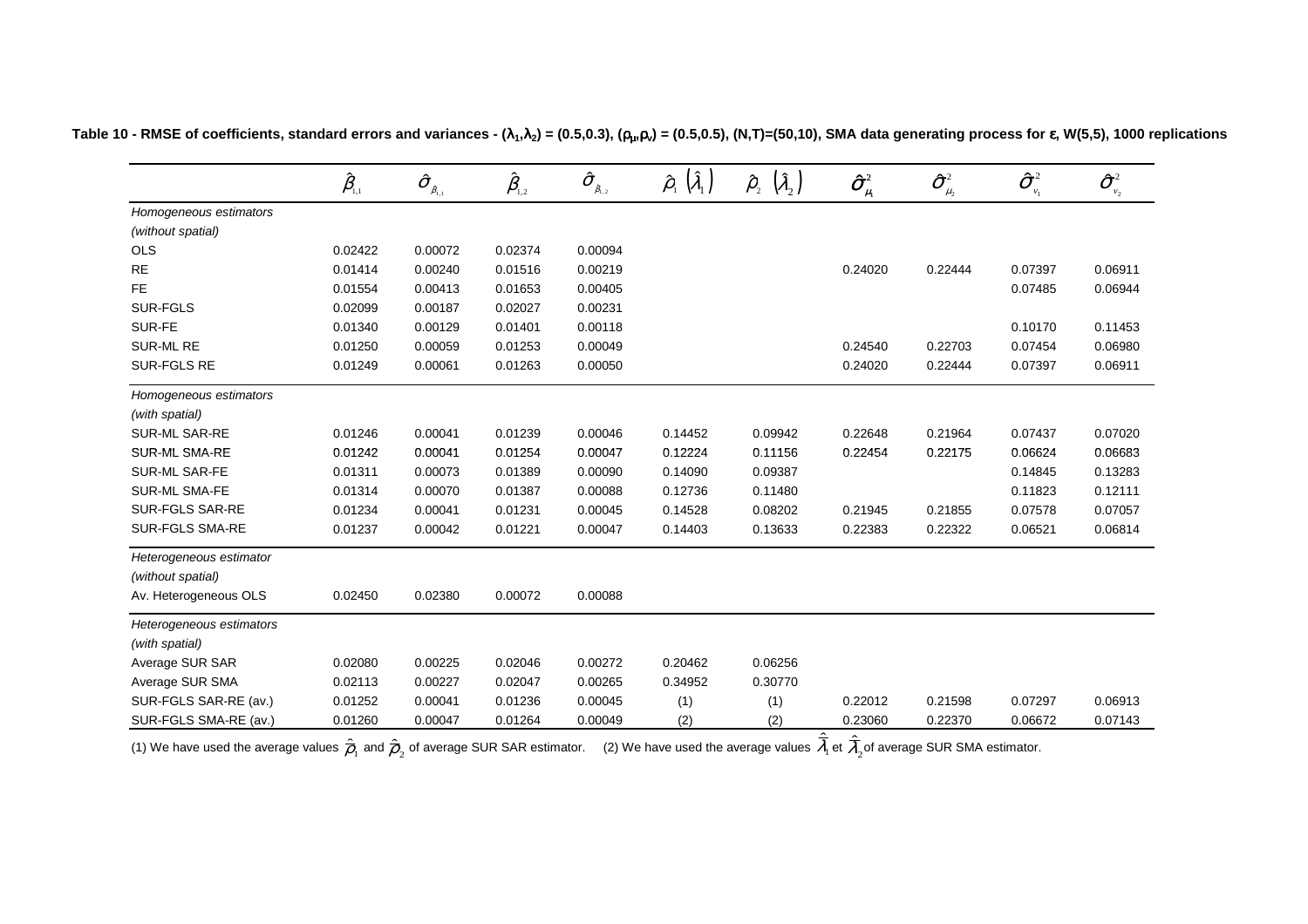|                          |        | 1st year |        | 2sd year | 3th year |         | 4th year |         |        | 5th year |        | Average |
|--------------------------|--------|----------|--------|----------|----------|---------|----------|---------|--------|----------|--------|---------|
|                          | eq. 1  | eq. $2$  | eq. 1  | eq. 2    | eq. 1    | eq. $2$ | eq. 1    | eq. $2$ | eq. 1  | eq. $2$  | eq. 1  | eq. $2$ |
| Homogeneous estimators   |        |          |        |          |          |         |          |         |        |          |        |         |
| (without spatial)        |        |          |        |          |          |         |          |         |        |          |        |         |
| <b>OLS</b>               | 1.1821 | 1.1379   | 1.2910 | 1.2430   | 1.3341   | 1.2835  | 1.3581   | 1.3050  | 1.3716 | 1.3178   | 1.3074 | 1.2574  |
| <b>RE</b>                | 0.8861 | 0.8479   | 0.9858 | 0.9419   | 1.0260   | 0.9793  | 1.0488   | 0.9989  | 1.0630 | 1.0124   | 1.0019 | 0.9561  |
| <b>FE</b>                | 0.8894 | 0.8509   | 0.9895 | 0.9453   | 1.0298   | 0.9828  | 1.0525   | 1.0023  | 1.0668 | 1.0159   | 1.0056 | 0.9594  |
| <b>SUR-FGLS</b>          | 1.1830 | 1.1386   | 1.2918 | 1.2434   | 1.3350   | 1.2840  | 1.3588   | 1.3057  | 1.3722 | 1.3184   | 1.3082 | 1.2580  |
| SUR-FE                   | 0.8892 | 0.8506   | 0.9893 | 0.9449   | 1.0295   | 0.9824  | 1.0523   | 1.002   | 1.0665 | 1.0156   | 1.0054 | 0.9591  |
| <b>SUR-ML RE</b>         | 0.8861 | 0.8478   | 0.9857 | 0.9416   | 1.0260   | 0.9791  | 1.0488   | 0.9987  | 1.0629 | 1.0122   | 1.0019 | 0.9559  |
| <b>SUR-FGLS RE</b>       | 0.8861 | 0.8478   | 0.9857 | 0.9416   | 1.0260   | 0.9791  | 1.0487   | 0.9987  | 1.0628 | 1.0122   | 1.0019 | 0.9559  |
| Homogeneous estimators   |        |          |        |          |          |         |          |         |        |          |        |         |
| (with spatial)           |        |          |        |          |          |         |          |         |        |          |        |         |
| <b>SUR-ML SAR-RE</b>     | 0.8859 | 0.8478   | 0.9855 | 0.9416   | 1.0258   | 0.9790  | 1.0485   | 0.9987  | 1.0626 | 1.0122   | 1.0016 | 0.9559  |
| <b>SUR-ML SMA-RE</b>     | 0.8861 | 0.8478   | 0.9857 | 0.9416   | 1.0259   | 0.9791  | 1.0487   | 0.9987  | 1.0627 | 1.0122   | 1.0018 | 0.9559  |
| SUR-ML SAR-FE            | 0.8890 | 0.8506   | 0.9892 | 0.9449   | 1.0294   | 0.9824  | 1.0521   | 1.0019  | 1.0663 | 1.0155   | 1.0052 | 0.9591  |
| SUR-ML SMA-FE            | 0.8892 | 0.8506   | 0.9893 | 0.9449   | 1.0295   | 0.9824  | 1.0523   | 1.0020  | 1.0665 | 1.0156   | 1.0054 | 0.9591  |
| <b>SUR-FGLS SAR-RE</b>   | 0.8859 | 0.8477   | 0.9855 | 0.9416   | 1.0257   | 0.9790  | 1.0484   | 0.9986  | 1.0625 | 1.0121   | 1.0016 | 0.9558  |
| <b>SUR-FGLS SMA-RE</b>   | 0.8859 | 0.8477   | 0.9854 | 0.9416   | 1.0257   | 0.9790  | 1.0484   | 0.9986  | 1.0625 | 1.0121   | 1.0016 | 0.9558  |
| Heterogeneous estimator  |        |          |        |          |          |         |          |         |        |          |        |         |
| (without spatial)        |        |          |        |          |          |         |          |         |        |          |        |         |
| Av. Heterogeneous OLS    | 1.1821 | 1.1379   | 1.2910 | 1.2430   | 1.3342   | 1.2835  | 1.3582   | 1.3050  | 1.3716 | 1.3178   | 1.3074 | 1.2575  |
| Heterogeneous estimators |        |          |        |          |          |         |          |         |        |          |        |         |
| (with spatial)           |        |          |        |          |          |         |          |         |        |          |        |         |
| Average SUR SAR          | 1.1832 | 1.1385   | 1.2920 | 1.2433   | 1.3354   | 1.2839  | 1.3590   | 1.3056  | 1.3723 | 1.3184   | 1.3084 | 1.2580  |
| Average SUR SMA          | 1.1831 | 1.1386   | 1.2920 | 1.2433   | 1.3353   | 1.2839  | 1.3590   | 1.3056  | 1.3723 | 1.3184   | 1.3083 | 1.2580  |
| SUR-FGLS SAR-RE (av.)    | 0.8859 | 0.8477   | 0.9855 | 0.9416   | 1.0257   | 0.9790  | 1.0485   | 0.9986  | 1.0625 | 1.0121   | 1.0016 | 0.9558  |
| SUR-FGLS SMA-RE (av.)    | 0.8859 | 0.8478   | 0.9855 | 0.9416   | 1.0258   | 0.9790  | 1.0485   | 0.9986  | 1.0626 | 1.0122   | 1.0626 | 1.0122  |

**Table 11 - Forecasts RMSE - (**ρ**1 ,**ρ**2)= (0.5,0.3), (**ρµ **,**ρ**v)= (0.5,0.5), (N,T)=(50,10), SAR data generating process for** <sup>ε</sup>**, W(5,5), 1000 replications**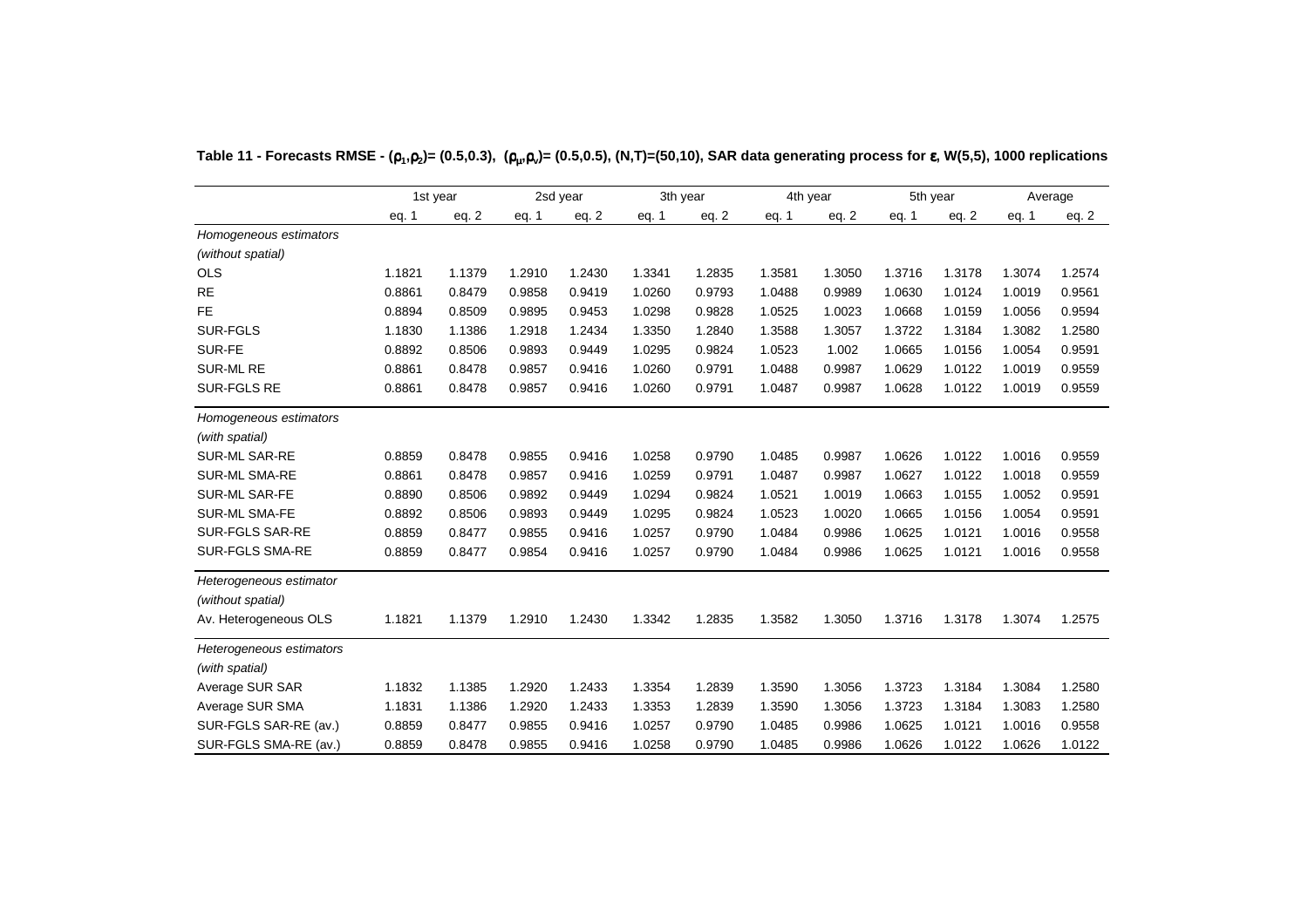|                          | 1st year |        |        | 2sd year | 3th year |         | 4th year |        |        | 5th year |        | Average |
|--------------------------|----------|--------|--------|----------|----------|---------|----------|--------|--------|----------|--------|---------|
|                          | eq. 1    | eq. 2  | eq. 1  | eq. 2    | eq. 1    | eq. $2$ | eq. 1    | eq. 2  | eq. 1  | eq. $2$  | eq. 1  | eq. $2$ |
| Homogeneous estimators   |          |        |        |          |          |         |          |        |        |          |        |         |
| (without spatial)        |          |        |        |          |          |         |          |        |        |          |        |         |
| <b>OLS</b>               | 1.1256   | 1.1231 | 1.2325 | 1.2300   | 1.2688   | 1.2693  | 1.2895   | 1.2884 | 1.3039 | 1.3015   | 1.2441 | 1.2425  |
| <b>RE</b>                | 0.8418   | 0.8378 | 0.9369 | 0.9311   | 0.9737   | 0.9689  | 0.9937   | 0.9877 | 1.0059 | 1.0002   | 0.9504 | 0.9452  |
| <b>FE</b>                | 0.8448   | 0.8410 | 0.9398 | 0.9345   | 0.9773   | 0.9724  | 0.9974   | 0.9914 | 1.0094 | 1.0039   | 0.9538 | 0.9486  |
| <b>SUR-FGLS</b>          | 1.1265   | 1.1243 | 1.2333 | 1.2307   | 1.2695   | 1.2700  | 1.2901   | 1.2890 | 1.3045 | 1.3021   | 1.2448 | 1.2432  |
| SUR-FE                   | 0.8447   | 0.8407 | 0.9396 | 0.9342   | 0.9771   | 0.9721  | 0.9972   | 0.9912 | 1.0092 | 1.0037   | 0.9535 | 0.9484  |
| <b>SUR-ML RE</b>         | 0.8419   | 0.8379 | 0.9370 | 0.9312   | 0.9737   | 0.9689  | 0.9937   | 0.9878 | 1.0059 | 1.0002   | 0.9504 | 0.9452  |
| <b>SUR-FGLS RE</b>       | 0.8419   | 0.8378 | 0.9370 | 0.9311   | 0.9737   | 0.9689  | 0.9936   | 0.9877 | 1.0059 | 1.0002   | 0.9504 | 0.9452  |
| Homogeneous estimators   |          |        |        |          |          |         |          |        |        |          |        |         |
| (with spatial)           |          |        |        |          |          |         |          |        |        |          |        |         |
| <b>SUR-ML SAR-RE</b>     | 0.8418   | 0.8378 | 0.9368 | 0.9311   | 0.9736   | 0.9689  | 0.9935   | 0.9877 | 1.0057 | 1.0002   | 0.9503 | 0.9451  |
| <b>SUR-ML SMA-RE</b>     | 0.8418   | 0.8378 | 0.9368 | 0.9311   | 0.9736   | 0.9689  | 0.9935   | 0.9877 | 1.0057 | 1.0002   | 0.9503 | 0.9451  |
| SUR-ML SAR-FE            | 0.8446   | 0.8407 | 0.9395 | 0.9341   | 0.9770   | 0.9721  | 0.9971   | 0.9912 | 1.0092 | 1.0037   | 0.9535 | 0.9484  |
| SUR-ML SMA-FE            | 0.8446   | 0.8407 | 0.9395 | 0.9341   | 0.9770   | 0.9721  | 0.9971   | 0.9912 | 1.0092 | 1.0037   | 0.9535 | 0.9484  |
| <b>SUR-FGLS SAR-RE</b>   | 0.8417   | 0.8377 | 0.9367 | 0.9310   | 0.9735   | 0.9688  | 0.9935   | 0.9877 | 1.0057 | 1.0001   | 0.9502 | 0.9451  |
| <b>SUR-FGLS SMA-RE</b>   | 0.8417   | 0.8377 | 0.9367 | 0.9310   | 0.9735   | 0.9688  | 0.9935   | 0.9877 | 1.0057 | 1.0001   | 0.9502 | 0.9451  |
| Heterogeneous estimator  |          |        |        |          |          |         |          |        |        |          |        |         |
| (without spatial)        |          |        |        |          |          |         |          |        |        |          |        |         |
| Av. Heterogeneous OLS    | 1.1255   | 1.1232 | 1.2325 | 1.2301   | 1.2688   | 1.2694  | 1.2895   | 1.2884 | 1.3039 | 1.3015   | 1.2440 | 1.2425  |
| Heterogeneous estimators |          |        |        |          |          |         |          |        |        |          |        |         |
| (with spatial)           |          |        |        |          |          |         |          |        |        |          |        |         |
| Average SUR SAR          | 1.1264   | 1.1242 | 1.2333 | 1.2306   | 1.2696   | 1.2699  | 1.2902   | 1.289  | 1.3044 | 1.3021   | 1.2448 | 1.2432  |
| Average SUR SMA          | 1.1263   | 1.1242 | 1.2332 | 1.2306   | 1.2695   | 1.2699  | 1.2901   | 1.2889 | 1.3044 | 1.3020   | 1.2447 | 1.2431  |
| SUR-FGLS SAR-RE (av.)    | 0.8417   | 0.8377 | 0.9367 | 0.9310   | 0.9735   | 0.9688  | 0.9935   | 0.9877 | 1.0057 | 1.0001   | 0.9502 | 0.9451  |
| SUR-FGLS SMA-RE (av.)    | 0.8418   | 0.8378 | 0.9369 | 0.9311   | 0.9736   | 0.9689  | 0.9935   | 0.9877 | 1.0058 | 1.0002   | 0.9503 | 0.9451  |

**Table 12 - Forecasts RMSE - (**λ**1 ,**λ**2)= (0.5,0.3), (**ρµ **,**ρ**v)= (0.5,0.5), (N,T)=(50,10), SMA data generating process for** <sup>ε</sup>**, W(5,5), 1000 replications**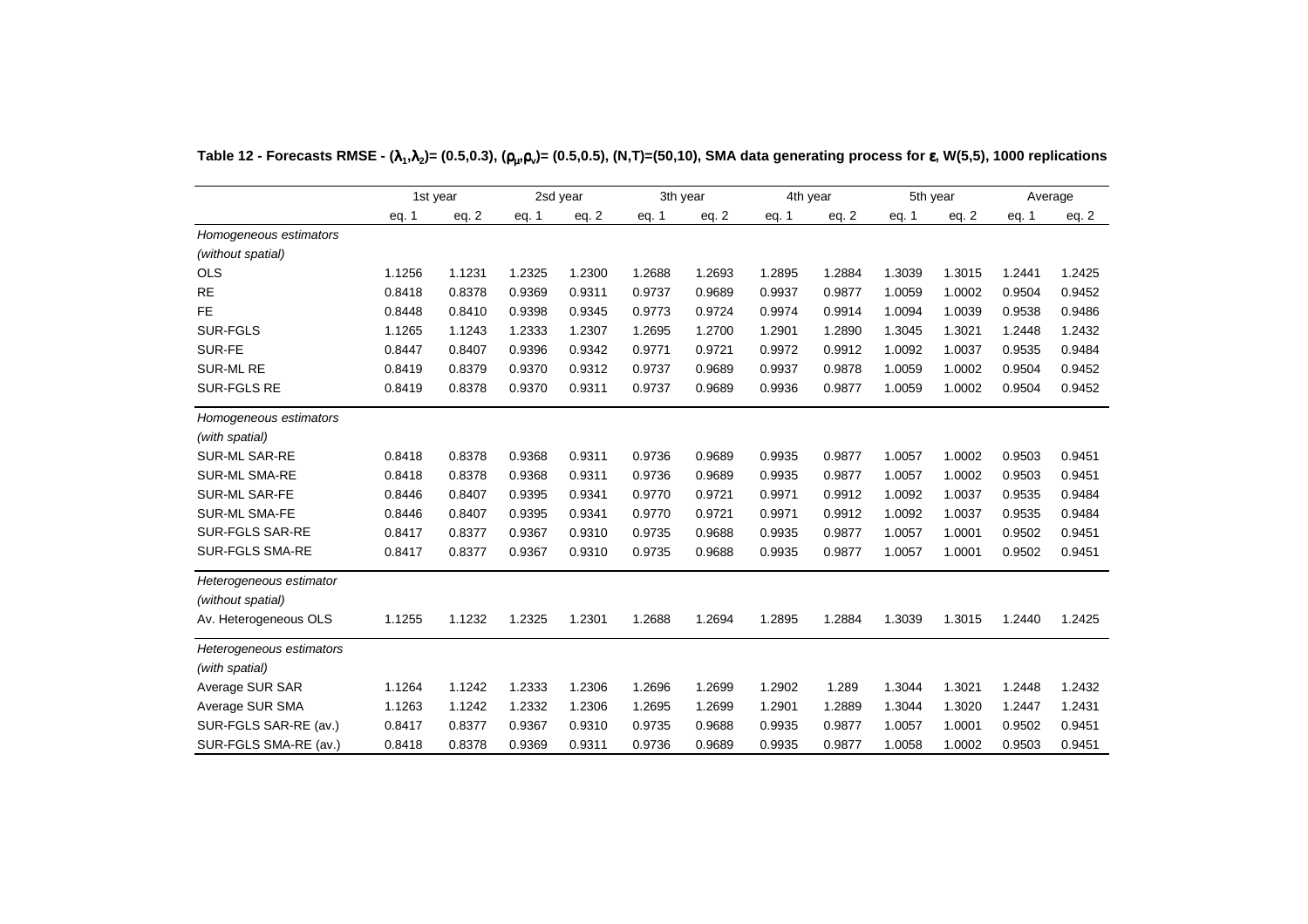|                          | $\hat{\beta}_{\scriptscriptstyle\!\scriptscriptstyle 1,1}$ | $\boldsymbol{\hat{\sigma}}_{_{\hat{\beta}_{\mathrm{i},\mathrm{i}}}}$ | $\hat{\pmb \beta}_{\scriptscriptstyle 1,2}$ | $\boldsymbol{\hat{\sigma}}_{_{\hat{\beta}_{\mathrm{l},2}}}$ | $(\hat{\lambda}_1)$<br>$\hat{\rho}_{\shortparallel}$ | $(\hat{\lambda}_2)$<br>$\hat{\rho}_{\scriptscriptstyle 2}^{}$ | $\boldsymbol{\hat{\sigma}}^{\scriptscriptstyle 2}_{\scriptscriptstyle \mu_{\scriptscriptstyle 1}}$ | $\hat{\sigma}^{\scriptscriptstyle 2}_{\scriptscriptstyle \dots}$<br>$\mu_{2}$ | $\boldsymbol{\hat{\sigma}}^{_2}$<br>$v_1$ | $\hat{\sigma}^{\scriptscriptstyle 2}$<br>$\boldsymbol{\nu}_2$ |
|--------------------------|------------------------------------------------------------|----------------------------------------------------------------------|---------------------------------------------|-------------------------------------------------------------|------------------------------------------------------|---------------------------------------------------------------|----------------------------------------------------------------------------------------------------|-------------------------------------------------------------------------------|-------------------------------------------|---------------------------------------------------------------|
| Homogeneous estimators   |                                                            |                                                                      |                                             |                                                             |                                                      |                                                               |                                                                                                    |                                                                               |                                           |                                                               |
| (without spatial)        |                                                            |                                                                      |                                             |                                                             |                                                      |                                                               |                                                                                                    |                                                                               |                                           |                                                               |
| OLS                      | 0.03048                                                    | 0.00948                                                              | 0.02529                                     | 0.00652                                                     |                                                      |                                                               |                                                                                                    |                                                                               |                                           |                                                               |
| <b>RE</b>                | 0.01758                                                    | 0.01194                                                              | 0.01577                                     | 0.00930                                                     | $\overline{\phantom{0}}$                             | —                                                             | 0.57098                                                                                            | 0.26661                                                                       | 0.54502                                   | 0.16850                                                       |
| <b>FE</b>                | 0.01899                                                    | 0.01380                                                              | 0.01808                                     | 0.01123                                                     |                                                      |                                                               |                                                                                                    |                                                                               | 0.54840                                   | 0.17083                                                       |
| <b>SUR-FGLS</b>          | 0.01396                                                    | 0.00137                                                              | 0.01168                                     | 0.00048                                                     |                                                      |                                                               |                                                                                                    |                                                                               |                                           |                                                               |
| SUR-FE                   | 0.00885                                                    | 0.00272                                                              | 0.00765                                     | 0.00142                                                     |                                                      |                                                               |                                                                                                    |                                                                               | 0.39421                                   | 0.08077                                                       |
| SUR-ML RE                | 0.00860                                                    | 0.00223                                                              | 0.00681                                     | 0.00089                                                     | $\overline{\phantom{0}}$                             | —                                                             | 0.56050                                                                                            | 0.26195                                                                       | 0.54721                                   | 0.17099                                                       |
| SUR-FGLS RE              | 0.00861                                                    | 0.00233                                                              | 0.00680                                     | 0.00097                                                     |                                                      |                                                               | 0.57098                                                                                            | 0.26661                                                                       | 0.54502                                   | 0.16850                                                       |
| Homogeneous estimators   |                                                            |                                                                      |                                             |                                                             |                                                      |                                                               |                                                                                                    |                                                                               |                                           |                                                               |
| (with spatial)           |                                                            |                                                                      |                                             |                                                             |                                                      |                                                               |                                                                                                    |                                                                               |                                           |                                                               |
| SUR-ML SAR-RE            | 0.00614                                                    | 0.00022                                                              | 0.00614                                     | 0.00025                                                     | 0.02687                                              | 0.03251                                                       | 0.22599                                                                                            | 0.21840                                                                       | 0.06541                                   | 0.06684                                                       |
| <b>SUR-ML SMA-RE</b>     | 0.00618                                                    | 0.00023                                                              | 0.00637                                     | 0.00023                                                     | 0.03845                                              | 0.03611                                                       | 0.38920                                                                                            | 0.24003                                                                       | 0.33120                                   | 0.11613                                                       |
| SUR-ML SAR-FE            | 0.00690                                                    | 0.00024                                                              | 0.00650                                     | 0.00043                                                     | 0.02869                                              | 0.03429                                                       |                                                                                                    |                                                                               | 0.11896                                   | 0.12038                                                       |
| <b>SUR-ML SMA-FE</b>     | 0.00665                                                    | 0.00027                                                              | 0.00661                                     | 0.00050                                                     | 0.03850                                              | 0.03714                                                       |                                                                                                    |                                                                               | 0.20541                                   | 0.06757                                                       |
| SUR-FGLS SAR-RE          | 0.00618                                                    | 0.00024                                                              | 0.00618                                     | 0.00025                                                     | 0.04030                                              | 0.04226                                                       | 0.23223                                                                                            | 0.21482                                                                       | 0.06484                                   | 0.06779                                                       |
| <b>SUR-FGLS SMA-RE</b>   | 0.00657                                                    | 0.00039                                                              | 0.00650                                     | 0.00032                                                     | 0.09695                                              | 0.05089                                                       | 0.59845                                                                                            | 0.26265                                                                       | 0.47097                                   | 0.12411                                                       |
| Heterogeneous estimator  |                                                            |                                                                      |                                             |                                                             |                                                      |                                                               |                                                                                                    |                                                                               |                                           |                                                               |
| (without spatial)        |                                                            |                                                                      |                                             |                                                             |                                                      |                                                               |                                                                                                    |                                                                               |                                           |                                                               |
| Av. Heterogeneous OLS    | 0.03048                                                    | 0.00961                                                              | 0.02565                                     | 0.00683                                                     |                                                      |                                                               |                                                                                                    |                                                                               |                                           |                                                               |
| Heterogeneous estimators |                                                            |                                                                      |                                             |                                                             |                                                      |                                                               |                                                                                                    |                                                                               |                                           |                                                               |
| (with spatial)           |                                                            |                                                                      |                                             |                                                             |                                                      |                                                               |                                                                                                    |                                                                               |                                           |                                                               |
| Average SUR SAR          | 0.01094                                                    | 0.00043                                                              | 0.01149                                     | 0.00087                                                     | 0.07297                                              | 0.05234                                                       |                                                                                                    |                                                                               |                                           |                                                               |
| Average SUR SMA          | 0.01125                                                    | 0.00042                                                              | 0.01175                                     | 0.00067                                                     | 0.10214                                              | 0.09126                                                       |                                                                                                    |                                                                               |                                           |                                                               |
| SUR-FGLS SAR-RE (av.)    | 0.00621                                                    | 0.00033                                                              | 0.00612                                     | 0.00026                                                     | (1)                                                  | (1)                                                           | 0.22593                                                                                            | 0.21481                                                                       | 0.07742                                   | 0.06687                                                       |
| SUR-FGLS SMA-RE (av.)    | 0.00668                                                    | 0.00040                                                              | 0.00655                                     | 0.00037                                                     | (2)                                                  | (2)                                                           | 0.50394                                                                                            | 0.24588                                                                       | 0.41528                                   | 0.12441                                                       |

Table 13 - RMSE of coefficients, standard errors and variances -  $(p_1, p_2) = (0.5, 0.3)$ ,  $(p_\mu, p_\nu) = (0.9, 0.9)$ ,  $(N, T) = (50, 10)$ , SAR data generating process for  $\epsilon$ , W(1,1), 1000 replications

(1) We have used the average values  $\hat{\overline{\rho}}_1$  and  $\hat{\overline{\rho}}_2$  of average SUR SAR estimator.  $\quad$  (2) We have used the average values  $\overline{\lambda}_1$  et  $\overline{\lambda}_2$  of average SUR SMA estimator.  $\hat{\bar{\sigma}}_1$  and  $\hat{\bar{\rho}}_2$  1ˆ $\lambda_1$  et  $\lambda_2$ ˆλ